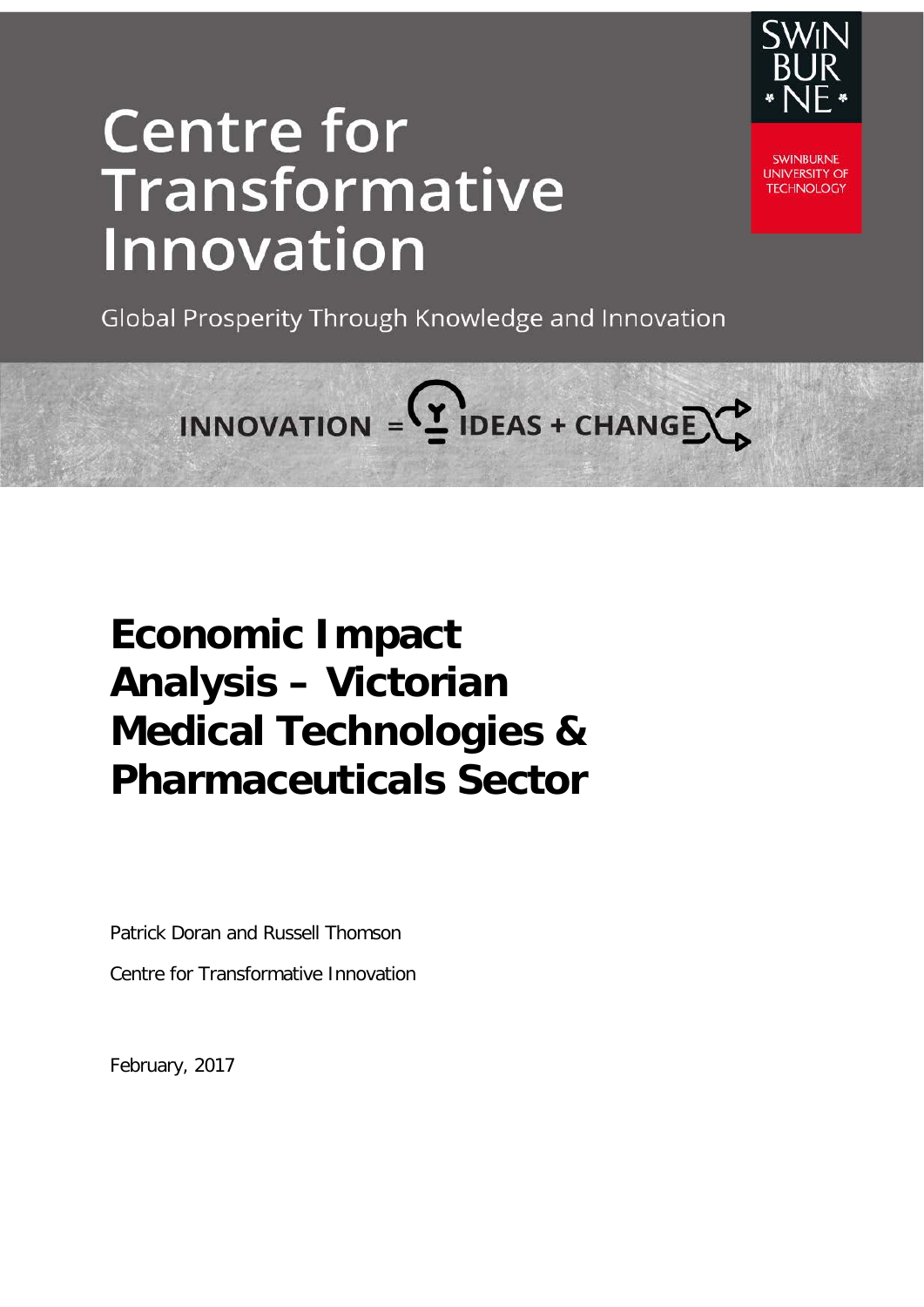

Economic Impact Analysis – Victorian Medical Technologies & Pharmaceuticals Sector Prepared by: Thomson, Russell., Doran, Patrick Tuesday, February 07, 2017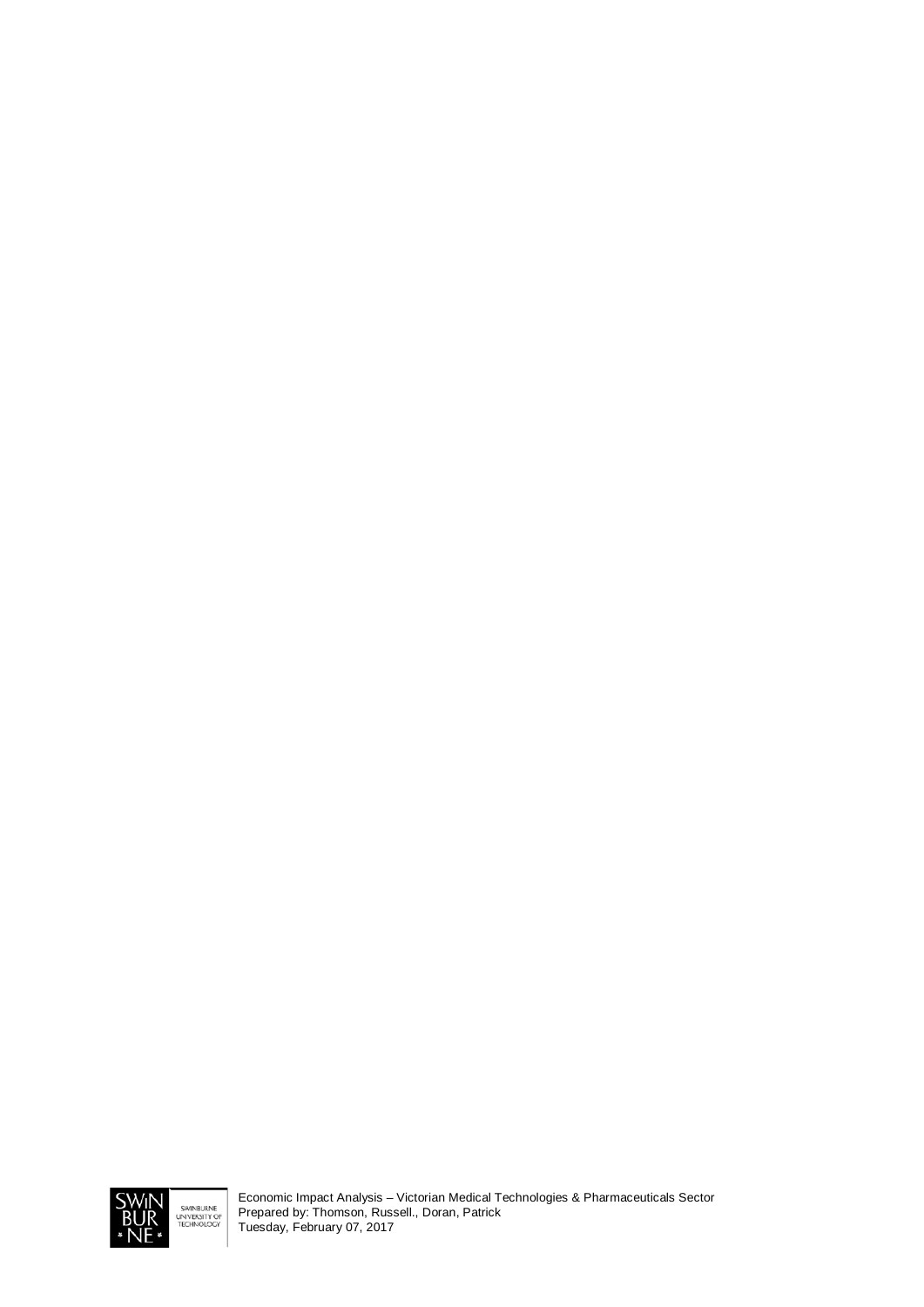#### <span id="page-2-0"></span>**Executive Summary**

The Department of Economic Development, Jobs, Transport and Resources (the Department) commissioned this report with the aim of measuring the effect of the medical technologies, pharmaceuticals and biotechnology sectors (the Sector) on the Victorian economy. The Department advised that the Sector definition should include firms engaged in the following activities:

- Pharmaceutical manufacturing and development
- Life science and biotechnology manufacturing and development
- Medical technology manufacturing and development
- Vitamins, supplements and topical product manufacturing and development
- Service providers contract research organisations, clinical trial providers etc.

The Sector does not fit one single standard industrial classification. It is therefore not possible to evaluate the size of the Sector using 'off-the-shelf' statistics published by the Australian Bureau of Statistics (ABS). To measure the impact of the Sector we first identify all firms engaged in relevant activities. A complete list of the firms included in the analysis is included in Appendix A. The economic impact of the Sector was measured by aggregating the activity of these firms using data on firm financials from Business Activity Statements (BAS) collected by the Australian Tax Office. These aggregate data are produced from the ABS' Business Longitudinal Analysis Data Environment (BLADE). [1](#page-51-0) Key findings include:

- We identified 651 relevant Victorian companies with financial data reported to the Australian Tax Office in 2013-14, the latest available data.
- Aggregate turnover of the Sector is estimated to be \$12.7 billion and total employment of 23 thousand (18 thousand full time equivalent) workers meaning the Sector is of comparable economic importance to the Victorian economy as the Victorian automotive industry.
- Sector value added, defined as the difference between turnover and operating expenditure, is estimated at \$2.2 billion.
- The Sector contributes \$1.3 billion in exports, which is approximately 3.6 per cent of total state exports. This is comparable to the states \$1.4 billion exports in motor vehicles in 2014- 15.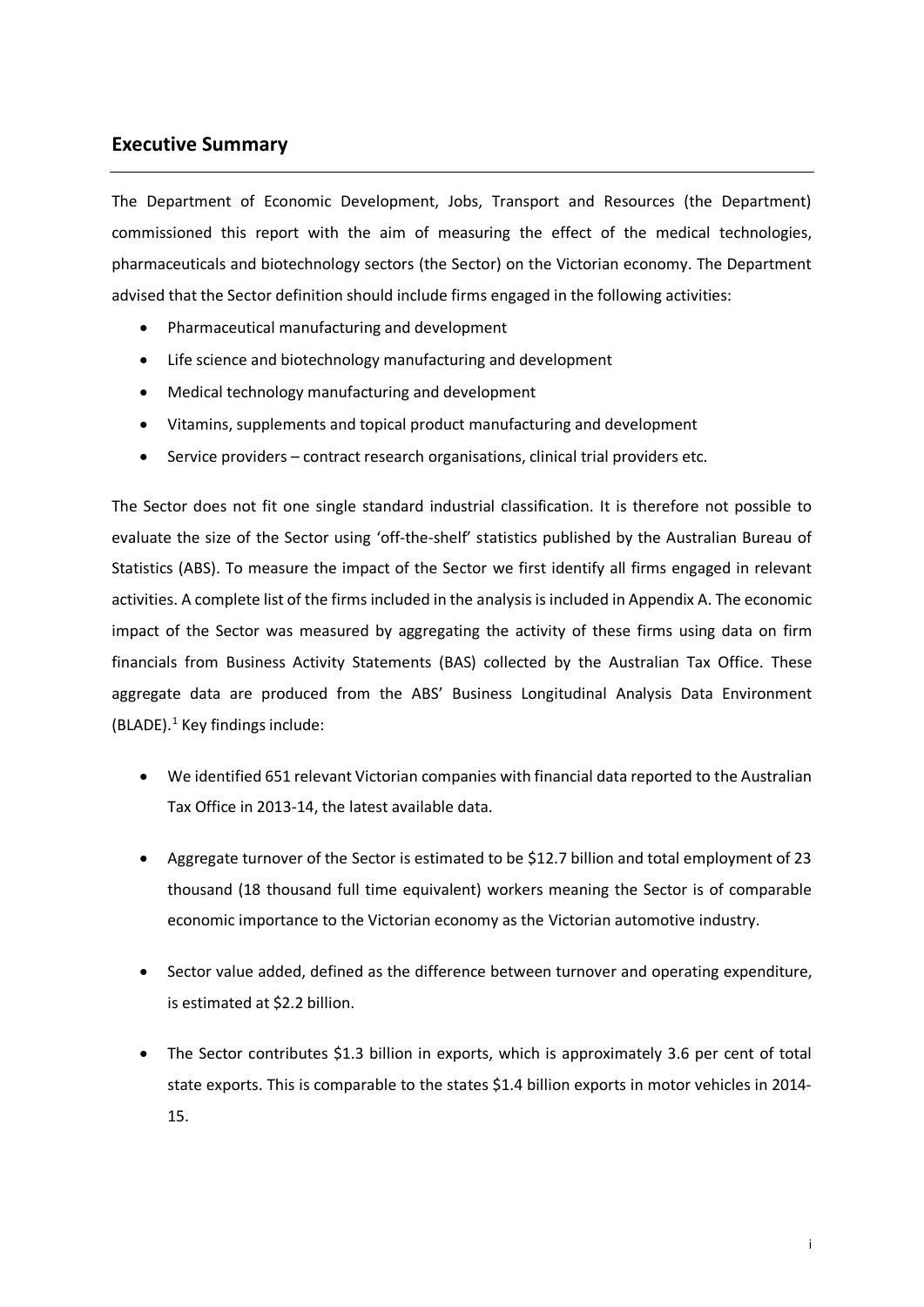- The Sector contributes approximately \$10 billion to aggregate demand of other sectors via the purchase of intermediate inputs. The largest supplying industry groups are *Transport, Postal and Warehousing*, responsible for \$1.5 billion; and *Rental, Hiring and Real Estate Services*, supplying \$1.2 billion.
- The main caveat to the measured direct impact is that operations in Victoria of firms based in other states has not been included. Similarly, no adjustment is made for any possible economic activity outside Victoria by Victorian firms. On balance, we expect the overall impact of these considerations mean the estimates of economic impact presented in the report are conservative.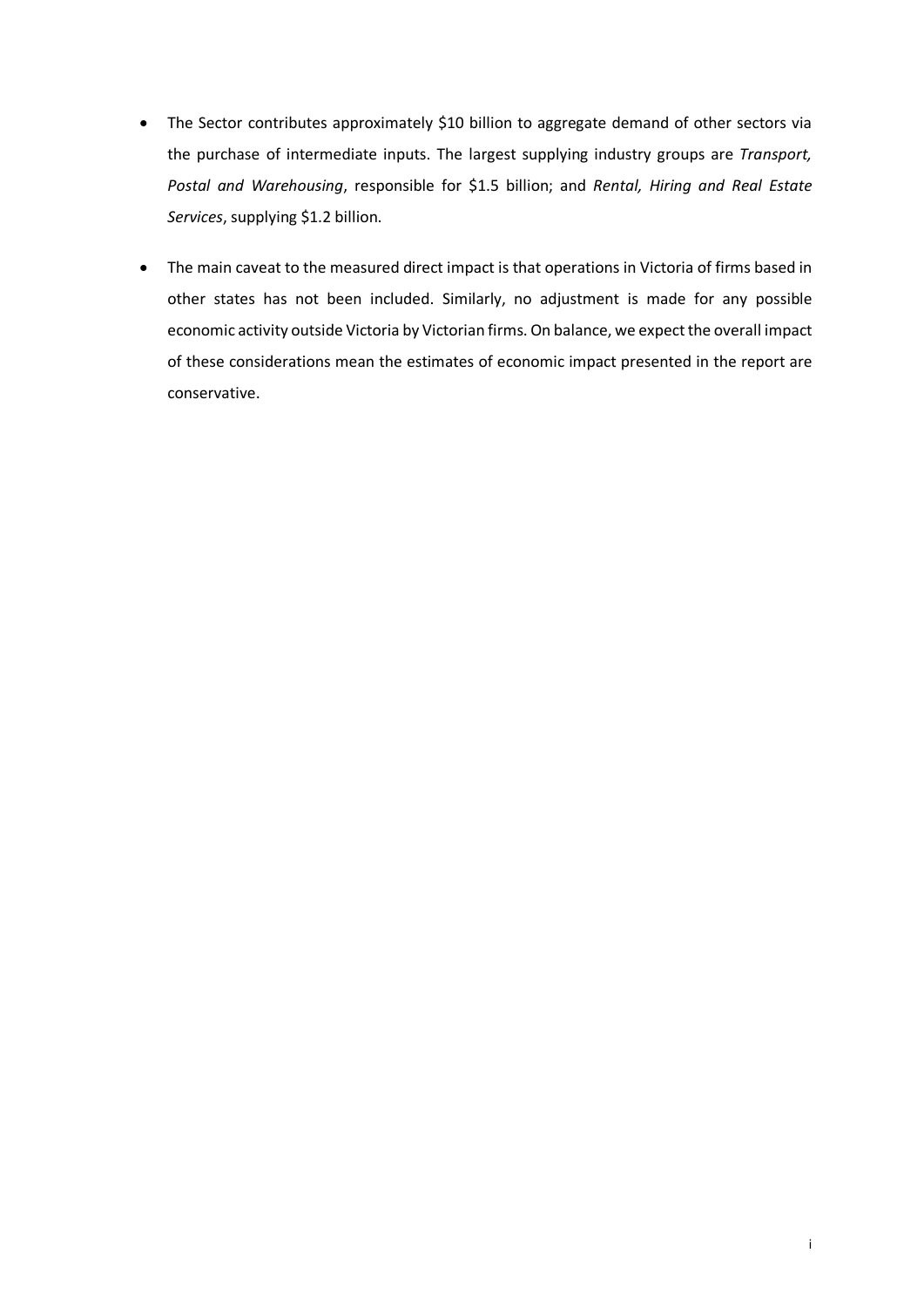#### <span id="page-4-0"></span>**Acknowledgements**

Staff at the Australian Bureau of Statistics and the Victorian Government Department of Economic Development, Jobs, Transport and Resources (the Department) made a substantial contribution to this report. We thank Jessica King, Phil Davies, Katerina Aleksoska and Andrew Wear for expert subject matter knowledge. We gratefully acknowledge Diane Braskic and David Taylor at the Australian Bureau of Statistics (ABS) for making available the unique data, without which this analysis would not be possible. Thanks in particular to David Taylor and Tom Pougher for providing expert interrogation of firm level data sets. Beth Webster, Michael Gilding and Alfons Palangkaraya contributed expertise to the report. All errors remain the responsibility of the authors.

Any opinions and conclusions expressed herein are those of the authors and do not necessarily represent the views of the Department or ABS. All results have been reviewed to ensure that no confidential information is disclosed.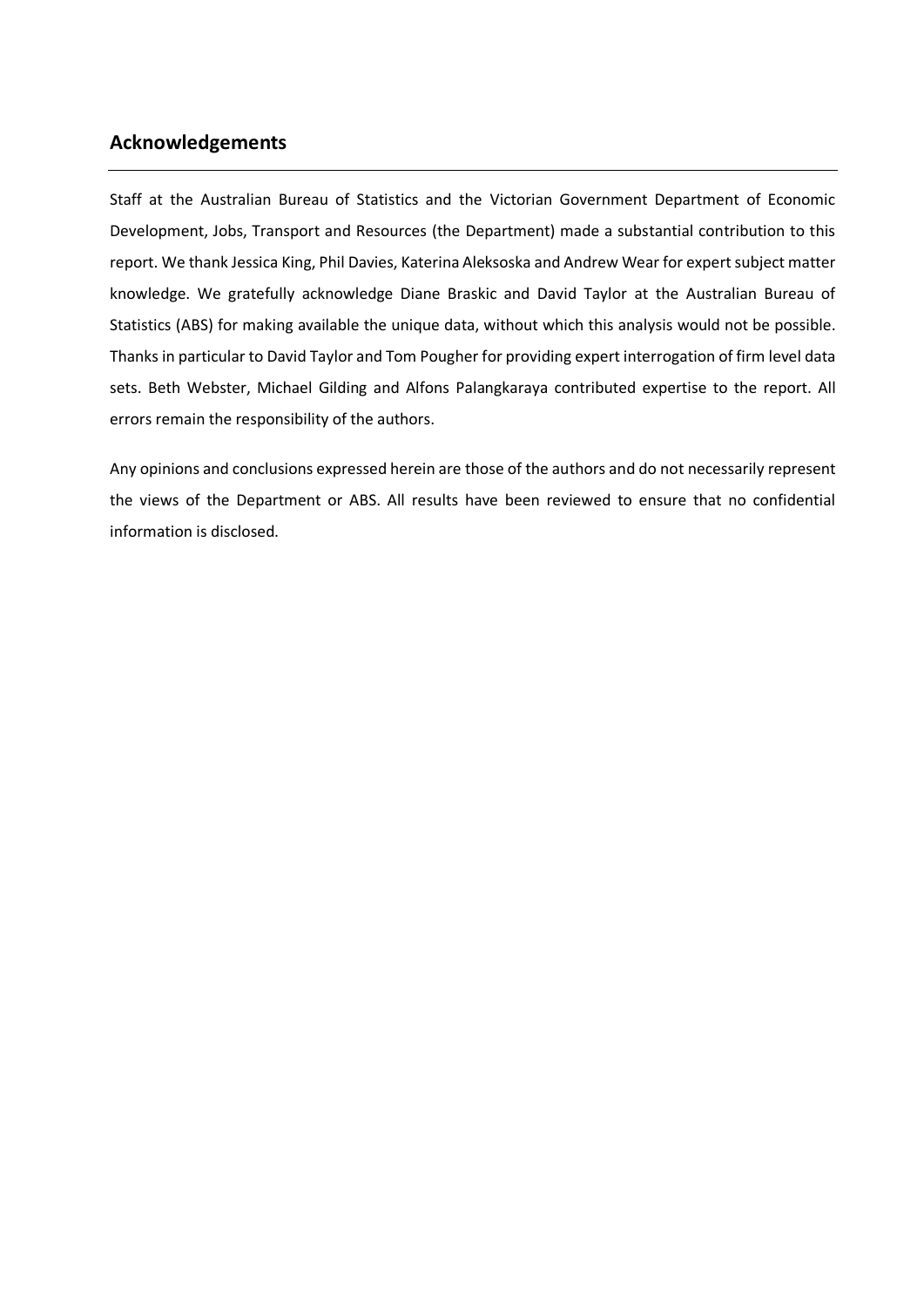### <span id="page-5-0"></span>**Glossary**

| <b>ABN</b>     | <b>Australian Business Number</b>                                 |
|----------------|-------------------------------------------------------------------|
| ABS            | <b>Australian Bureau of Statistics</b>                            |
| ABR            | Australian Business Register                                      |
| ANZSIC         | Australian and New Zealand Standard Industry Classification       |
| <b>ARC</b>     | Australian Research Council                                       |
| <b>BAS</b>     | <b>Business Activity Statement</b>                                |
| <b>BLADE</b>   | <b>Business Longitudinal Analytical Data Environment</b>          |
| <b>CTI</b>     | Centre for Transformative Innovation                              |
| The Department | Department of Economic development, Transport, Jobs and Resources |
| <b>FTE</b>     | <b>Full Time Equivalent</b>                                       |
| GDP            | <b>Gross Domestic Product</b>                                     |
| IP             | Intellectual Property                                             |
| <b>IPC</b>     | <b>International Patent Class</b>                                 |
| <b>IPGOD</b>   | Intellectual Property Government Open Data                        |
| <b>MRCF</b>    | Medical Research Commercialisation Fund                           |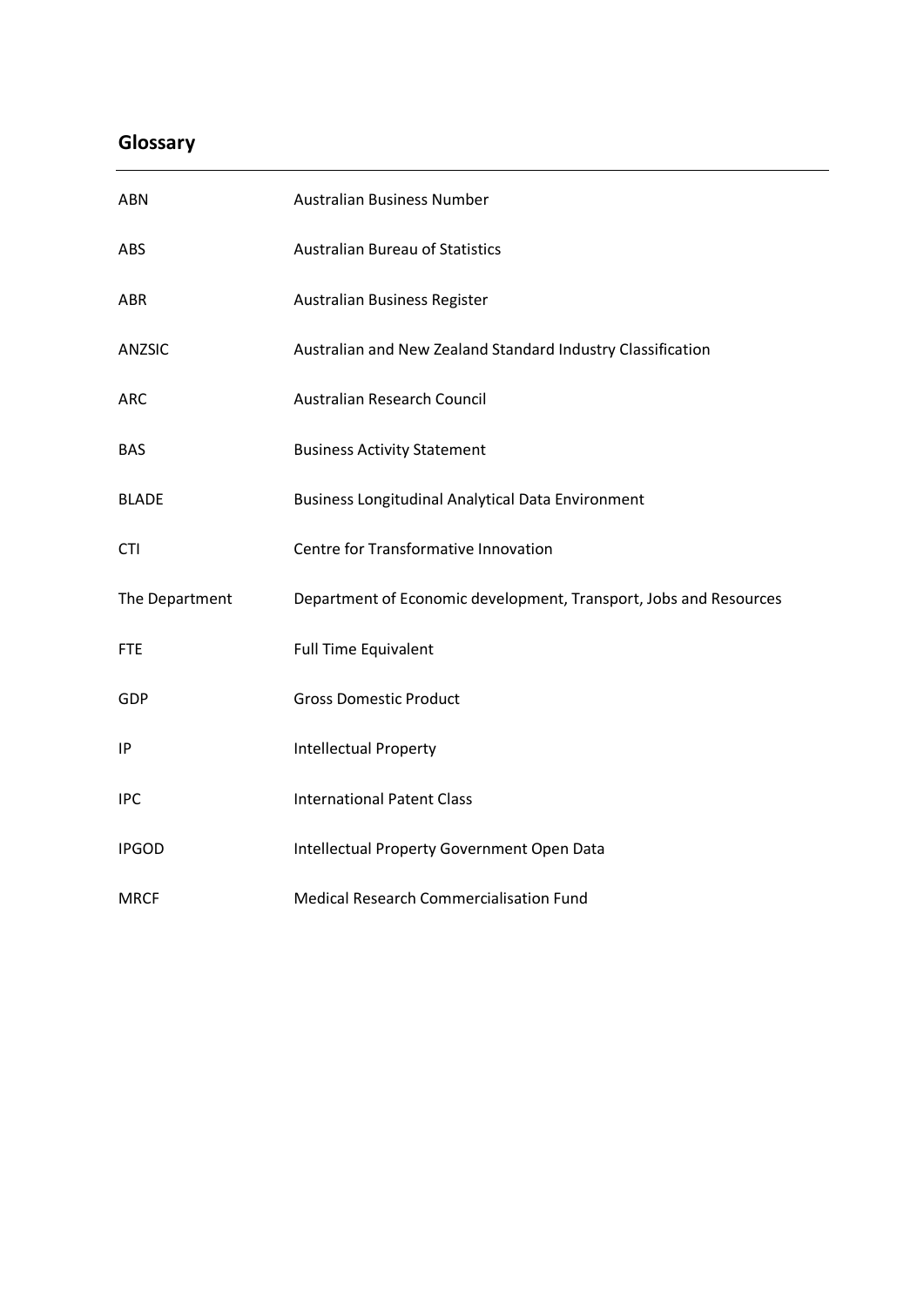## Table of Contents

| Appendix C: Note on Business Longitudinal Analytical Data Environment ________________ 38 |                |
|-------------------------------------------------------------------------------------------|----------------|
|                                                                                           |                |
|                                                                                           | $\frac{44}{1}$ |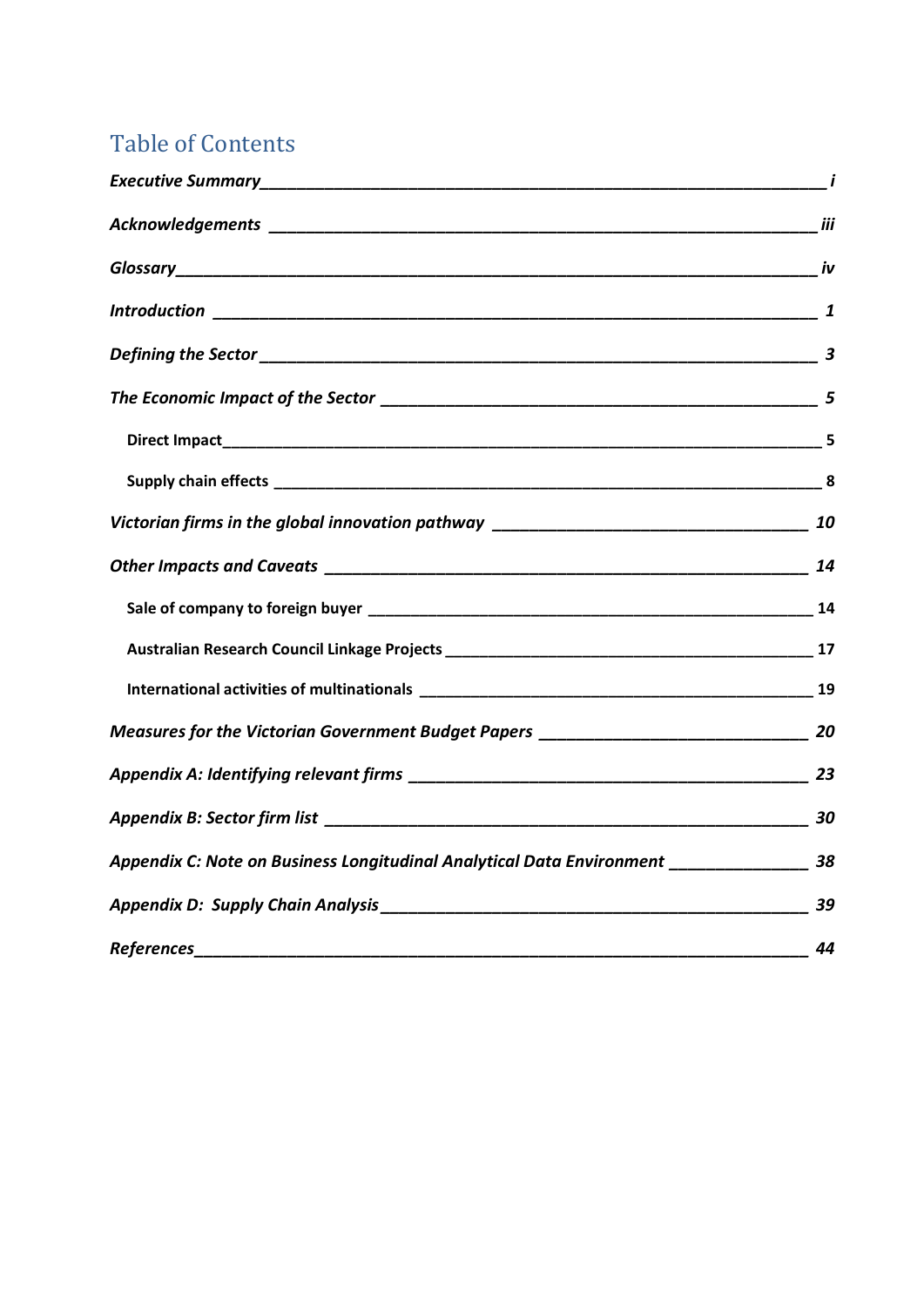## Table of Figures & Tables

| Table 3: Victorian ARC Linkage funding by Administering Organisation (2010-2015)  18 |  |
|--------------------------------------------------------------------------------------|--|
|                                                                                      |  |

| Figure 4: Supply Chain Analysis. Total Operating Expenditure - \$10.5 billion (2013-14)  9 |  |
|--------------------------------------------------------------------------------------------|--|
|                                                                                            |  |
| Figure C6: Share of 2013-14 Sector Operating Expenditure. Leading 11 ANZSIC, (%)  40       |  |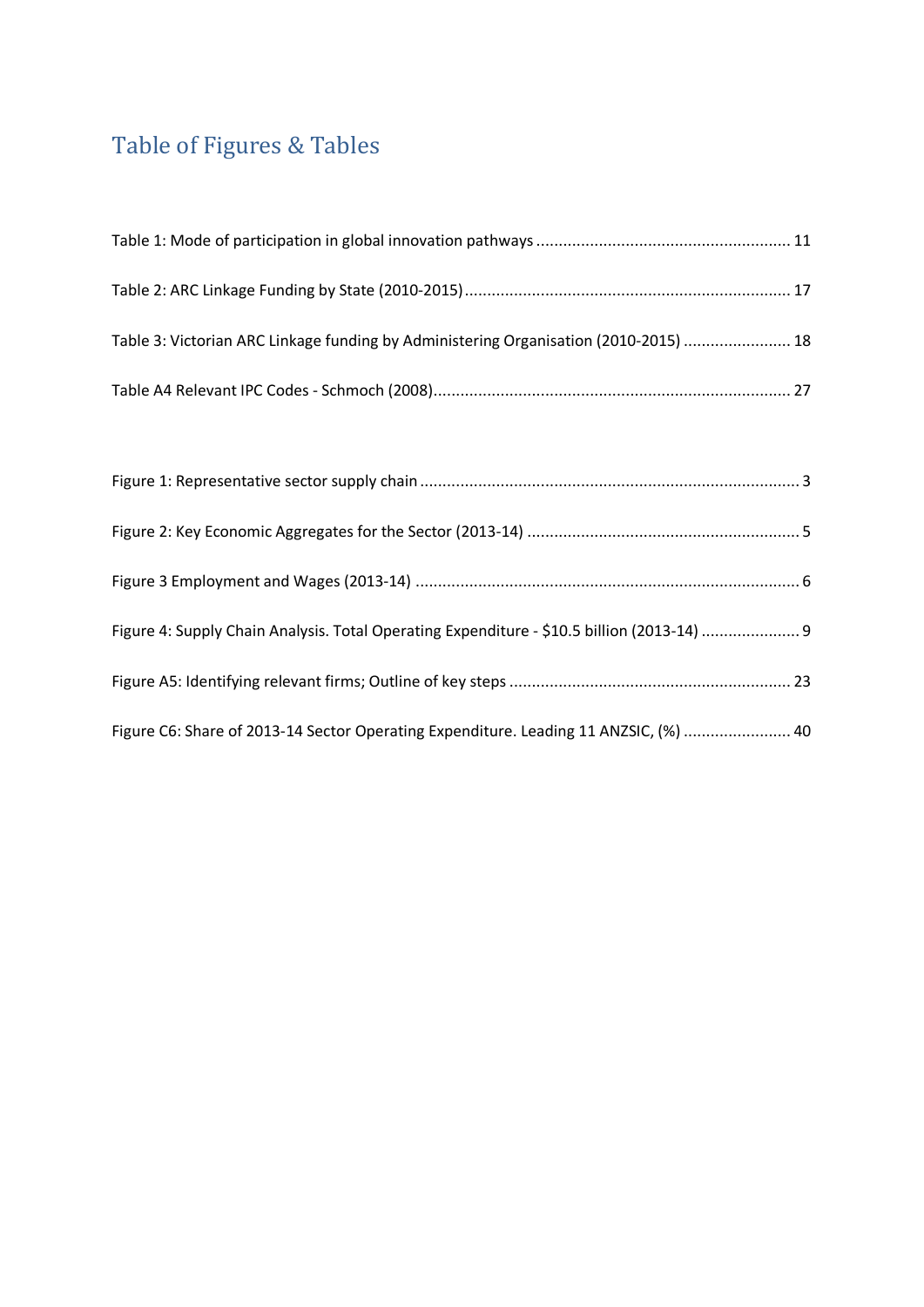#### <span id="page-8-0"></span>**Introduction**

This report was commissioned by the Department of Economic Development, Jobs, Transport and Resources (the Department) with the aim of measuring the effect of the medical technologies, pharmaceuticals and biotechnology sectors (the Sector) on the Victorian economy. The Sector encompasses elements of life science and medical biotechnology, pharmaceuticals, vitamins and supplement, and medical devices and has been identified by the Victorian government as one of six priority sectors of the Victorian economy.[2](#page-51-2)

Comprehensive information regarding the aggregate economic impact of the Sector has not previously been available. However, preliminary evidence suggests that the impact of the Sector on the Victorian economy is large. Victoria hosts a large biotechnology precinct in Parkville and a manufacturing hub in Clayton that both include a number of high performing research organisations and universities. Evidence indicates that Australia exhibits a competitive advantage in medical technology in terms of research performance and exports. Trade data reveals that medical equipment, measuring instruments and medical devices represent an area of success in manufacturing exports from Australia, particularly in the case of component trade.<sup>[3](#page-51-3)</sup> Data on international patent filings also suggest that Australian industry is relatively specialised in medical devices and medical technology in that Australian firms generate more inventions in these technologies than is predicted by the size of our economy.<sup>[4](#page-51-4)</sup>

An important difficulty in estimating the impact of the Sector is that does not fit neatly into any standard statistical industrial category. The method developed in this report aggregates economic activity of the population of firms in the Sector. Aggregate statistics on total turnover, operating expenditure, employment, investment and research and development (R&D) spending are reported. The data reveal that turnover of the Sector is \$12.7 billion and total employment of just under 23 thousand (18 thousand FTE). The Sector is therefore of comparable economic importance as the Victorian automotive industry which had total employment of 29 thousand and turnover of \$13.6 billion in the same year.<sup>[5](#page-51-5)</sup>

The distribution of flow on effects of the Sector are estimated based on the flow on effects of Australian and New Zealand Industry Classifications (ANZICs) known to comprise the population of firms using Input-Output tables produced by the ABS. Analysis of Australian Input-Output tables tracks the supply chain effects of the Sector on other industries in Victoria.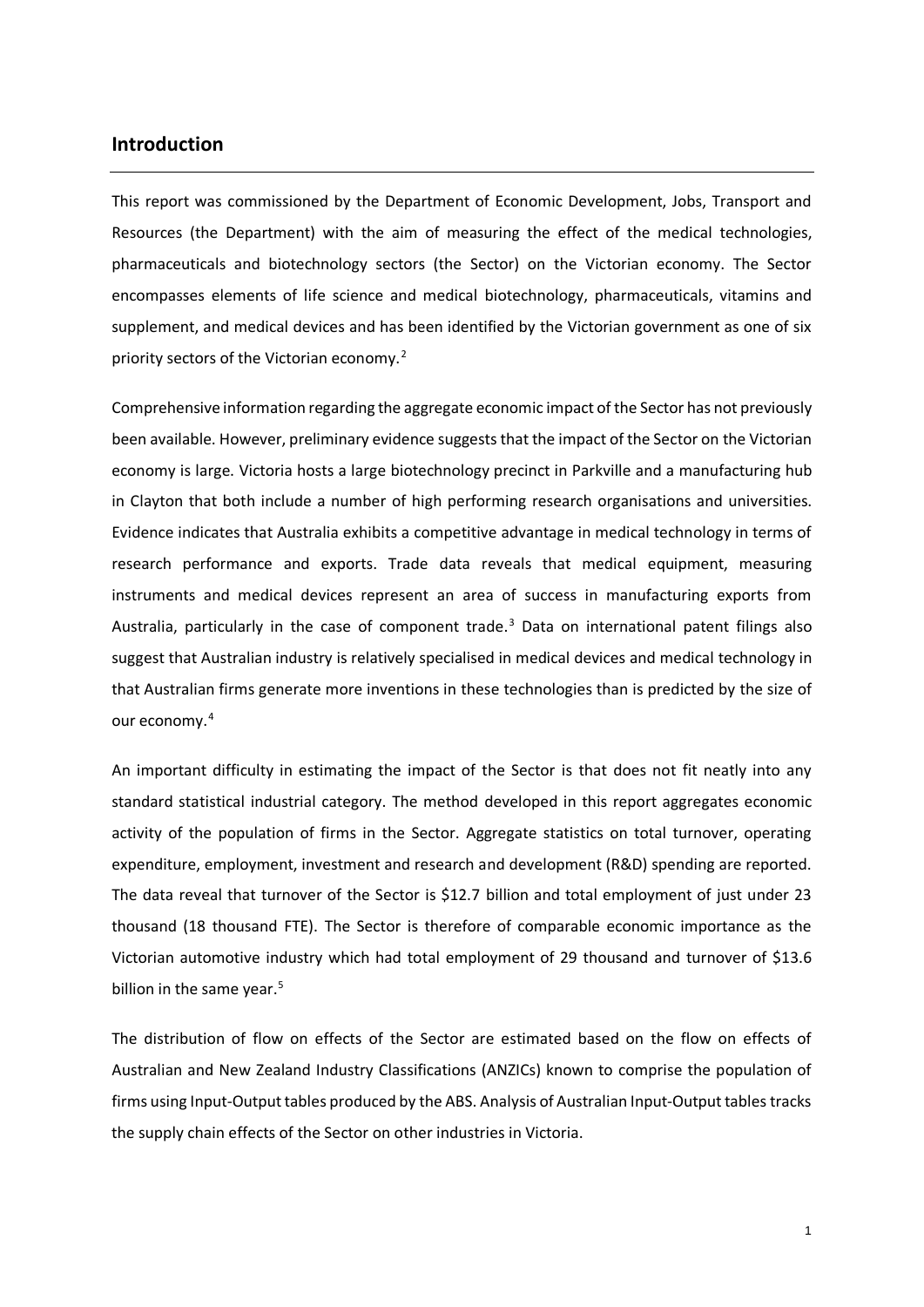The approach of aggregating across all firms in the Sector provides a comprehensive view of the economic impact of business activity. Caveats and limitations are discussed focusing specifically on two impacts that are not well captured by the firm level financial data: the sale of a Victorian firm to an overseas buyer; and the contribution of the Sector is in attracting Australian Government research funding to Victorian Universities. A discussion on the treatment of overseas activity by multinationals in firm level tax data is presented.

The report concludes with a discussion of potential measures that may be included in the Victorian State Government Budget Papers to capture the portfolio objective relevant to the Sector.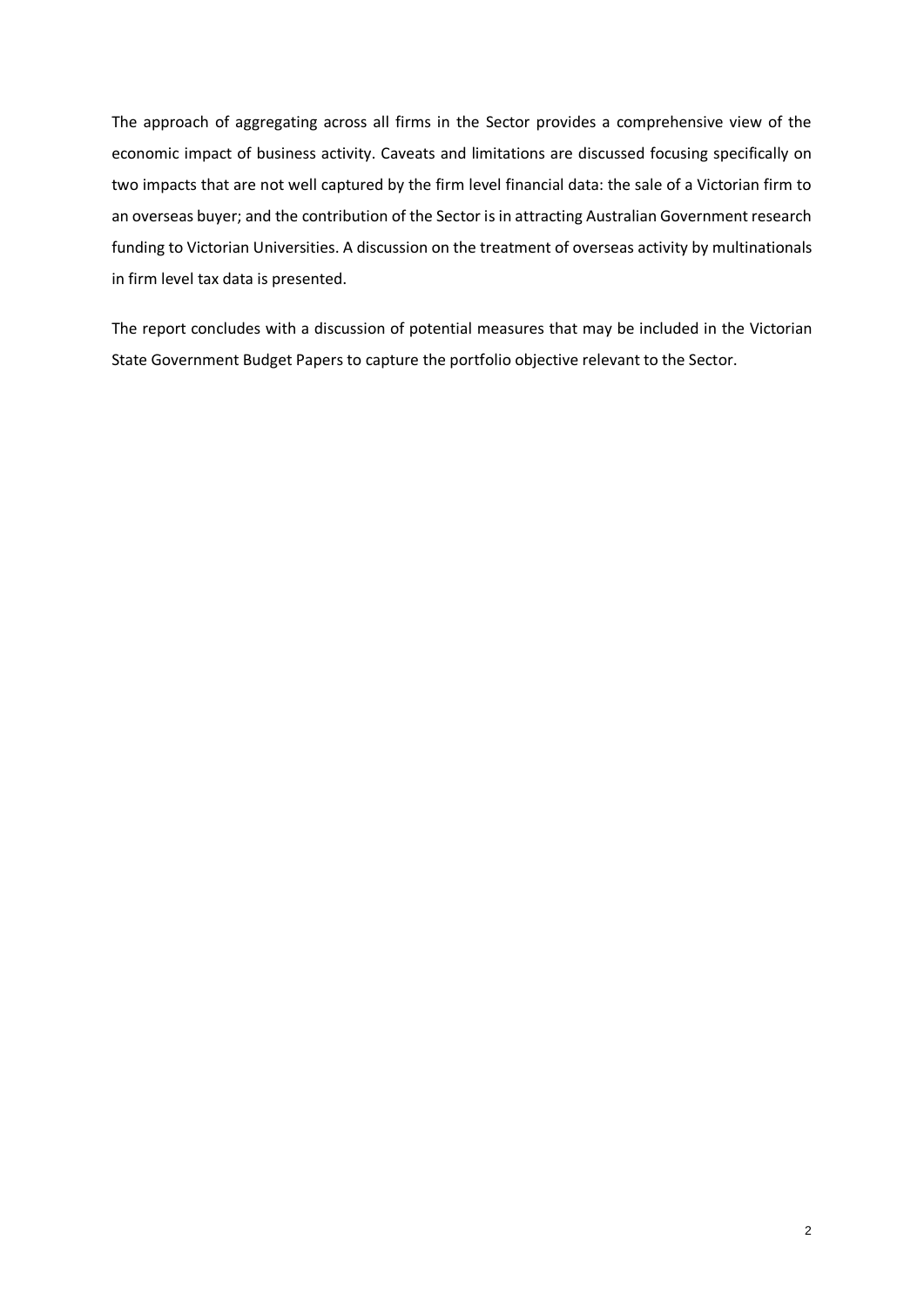#### <span id="page-10-0"></span>**Defining the Sector**

The purpose of this report is to estimate the economic impact of the medical technology, pharmaceutical, and biotechnology industries (the Sector) on the Victorian economy. The Department advised that the Sector definition should include firms engaged in the following activities:

- Pharmaceutical manufacturing and development
- Life science and biotechnology manufacturing and development
- Medical technology manufacturing and development
- Vitamins, supplements and topical product manufacturing and development
- Service providers contract research organisations, clinical trial providers etc.

The most policy relevant Sector definition groups firms that are interconnected and that have shared success factors, supporting industries, infrastructure or labour markets. A common way to define a sector is along supply chains. An example of a supply chain is depicted in Figure 1. Firms active in the Sector in Victoria may be involved in activities from Basic Science to wholesale trade. Firms in the Sector perform activities across a range of industry sectors defined in the Australian and New Zealand Standard Industry Classifications (ANZSICs).

#### <span id="page-10-1"></span>*Figure 1: Representative sector supply chain*

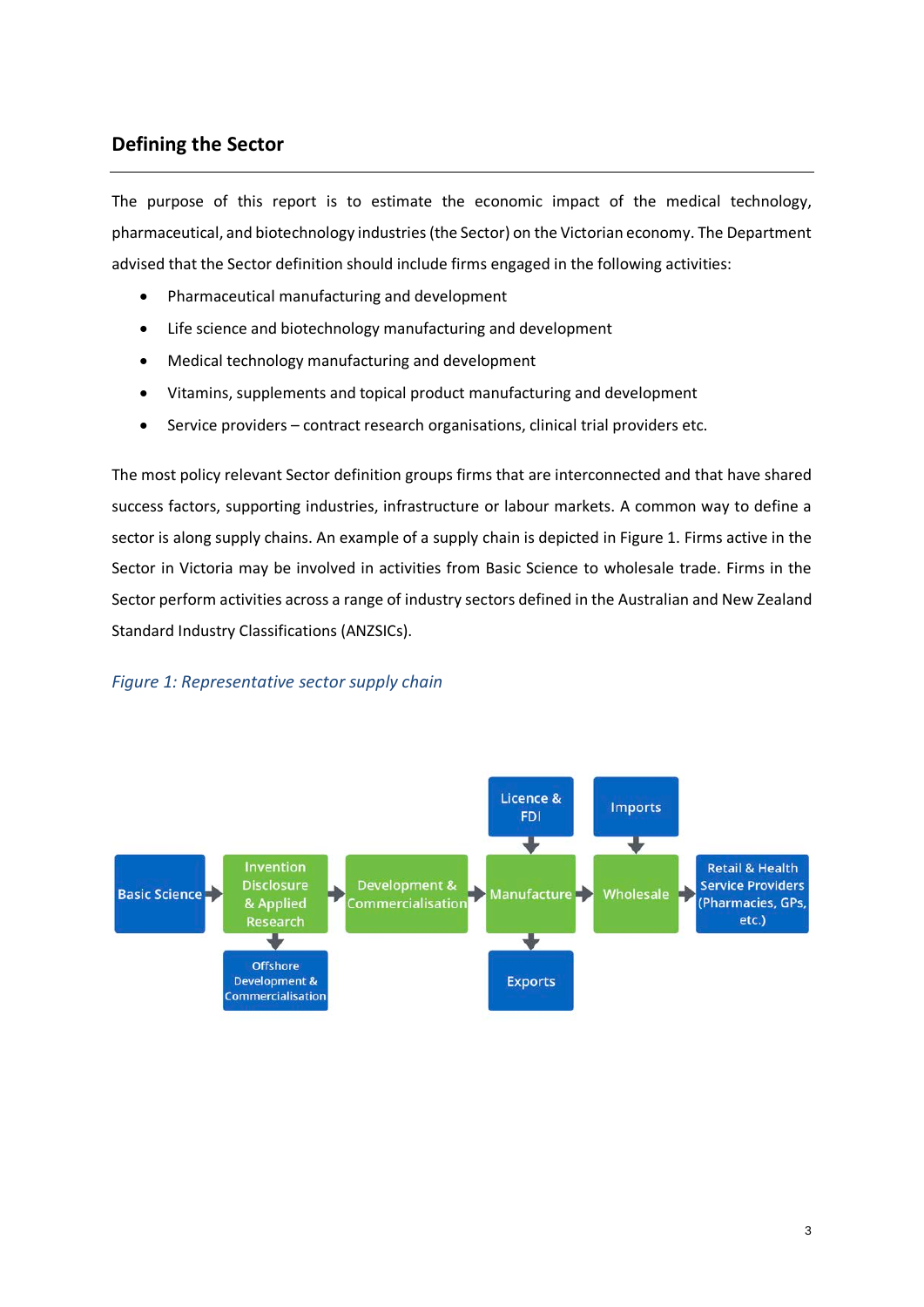It is not possible to directly use industry level statistics on economic activity collected by the Australian Bureau of Statistics (ABS) because the Sector comprises incomplete parts of several ANZSICs. To measure the impact of the Sector on the Victorian economy, a comprehensive list of relevant active firms was developed. The firms were identified based on the relevance of their activity. The population was identified from the following sources:

- Firms in the Department contact list.
- Firms registering relevant intellectual property, identified by screening global patent databases.
- Firms included in proprietary CTI datasets that focus on dedicated biotechnology firms & participants in the market for embryonic technology.

The final list contains **794** firms that are headquartered in Victoria operating in the Sector over the period 2013-14.<sup>[6](#page-51-6)</sup> Appendix A details the process undertaken to generate this list of firms. The Australian Business Numbers (ABNs) associated with these firms are used to link the list with confidential tax and survey data compiled in the Business Longitudinal Analytical Data Environment (BLADE), an ABS database. Indicators of economic impact of the Sector are then constructed by aggregating across the list of firms. The reliability of this estimate depends crucially on the integrity of the list of firms identified.

Of the 794 firms identified, financial information was recorded with the ABS for 651. The other 133 firms do not report business activity. The list was populated using information current at 2016. However, the latest available year for company financial information (BLADE) 2013-14, so any new firms will not be included.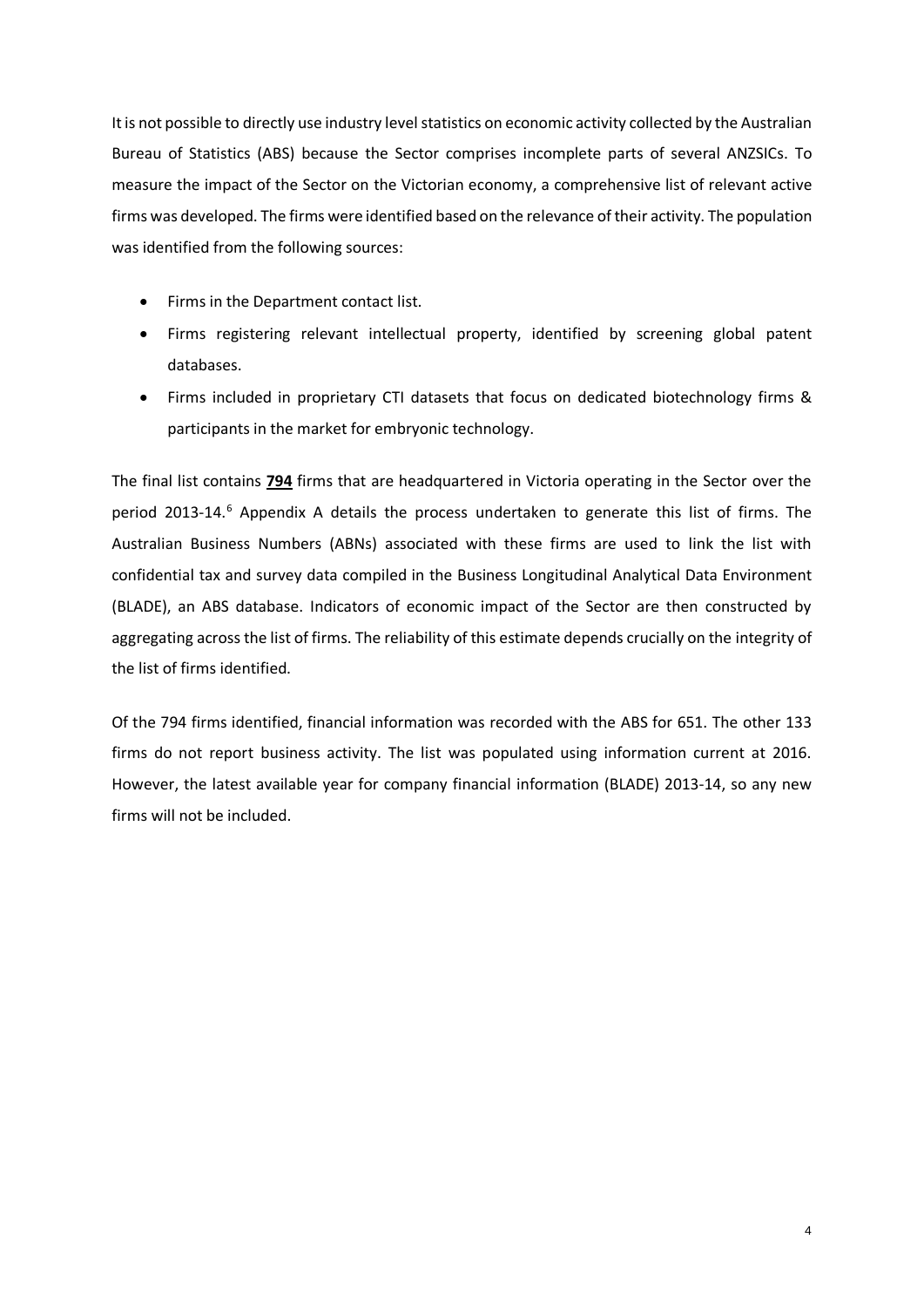#### <span id="page-12-1"></span><span id="page-12-0"></span>**Direct Impact**

The Australian Bureau of Statistics Business Longitudinal Analytical Data Environment (BLADE) database is the only comprehensive data of financial operations of every business in Australia. Financial data based on annual business tax records and survey data are aggregated across all firms in the Sector to generate the measure of economic impact, total value added. Supplementary measures considered include employment, exports and investment. See appendix C for additional caveats and assumptions, which apply to ABS BLADE data.



*Figure 2: Key Economic Aggregates for the Sector (2013-14)*

Value added is equal to turnover net of intermediate inputs. This is consistent with the Production Approach for calculating GDP (or Gross State Product). Turnover data in the BLADE are populated from Business Activity Statements (BAS), filed by all Australian businesses with the Australian Taxation Office.<sup>[7](#page-51-7)</sup>

Intermediate inputs, also referred to as operating expenditure is recorded as non-capital purchases is also sourced from the BAS.<sup>[8](#page-51-8)</sup>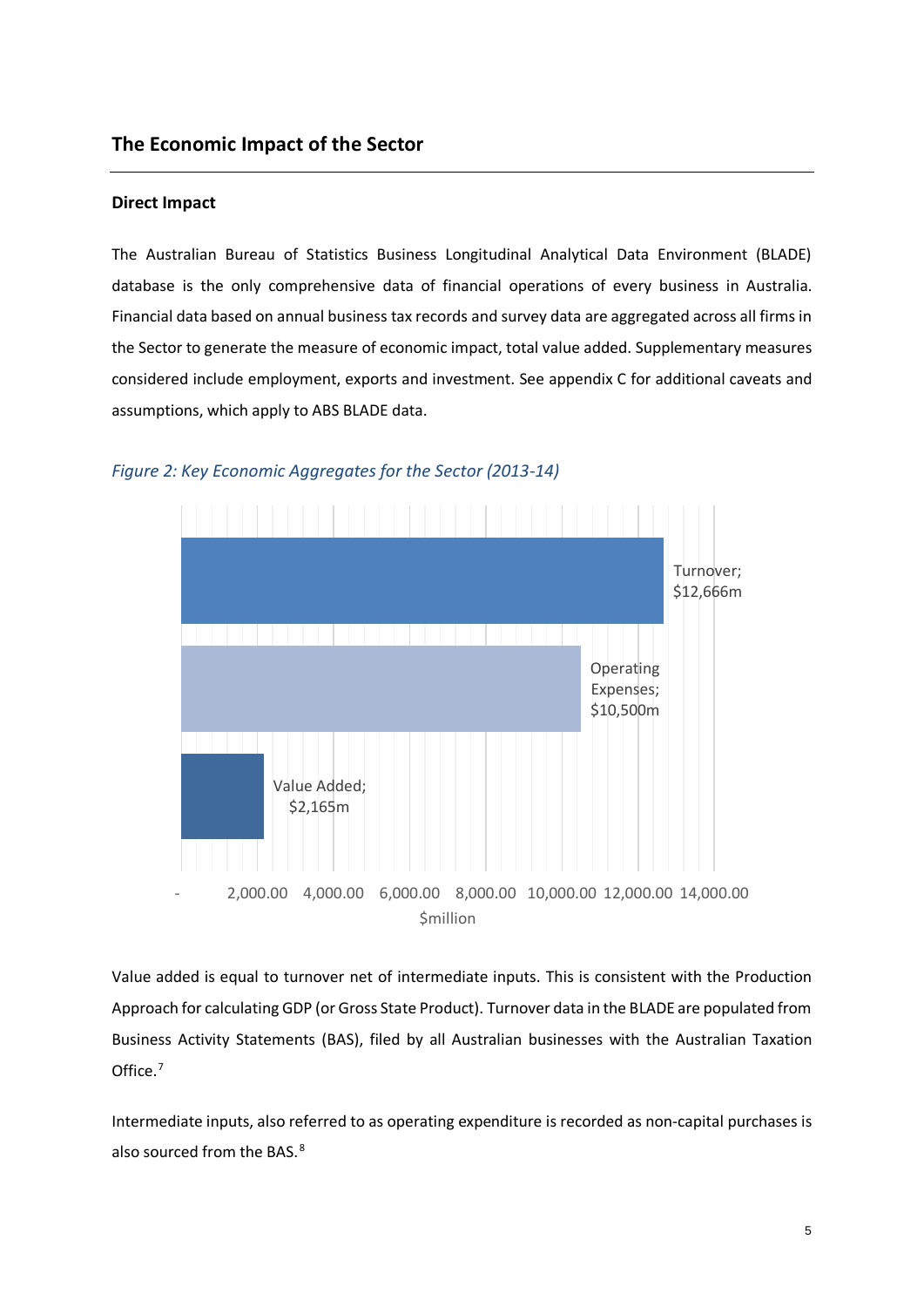#### Value added = turnover  $-$  operating expenses

Turnover, operating expenses and value added are depicted in Figure 2. These show that turnover of \$12.7 billion, operating expenses of nearly \$10.5 billion and total value add to the economy of nearly \$2.2 billion.<sup>[9](#page-51-9)</sup>

Employment in the Sector is presented in Figure 3. Total Sector employment is just under 23,000 individuals (over 18,000 FTE).<sup>[10](#page-51-10)</sup> For comparison purposes, employment in the total Sector is roughly one-tenth (8.6%) the size of all manufacturing employment in Victoria.<sup>[11](#page-51-11)</sup> Firms in the Sector paid \$1.3 billion in remuneration in the year 2013-14. The average Sector wage is \$74 thousand per FTE worker. This isreasonably comparable to wages per FTE in Victoria in Scientific Research sector (\$76 thousand) and Financial Asset Investing (\$81 thousand).<sup>[12](#page-51-12)</sup>



#### <span id="page-13-0"></span>*Figure 3 Employment and Wages (2013-14)*

The Sector was responsible for \$1.33 billion in exports over 2013-14. This accounts for 3.6 per cent of a Victorian total of \$37 billion over the same period. This is of comparable magnitude to exports of passenger motor vehicles.[13](#page-51-13)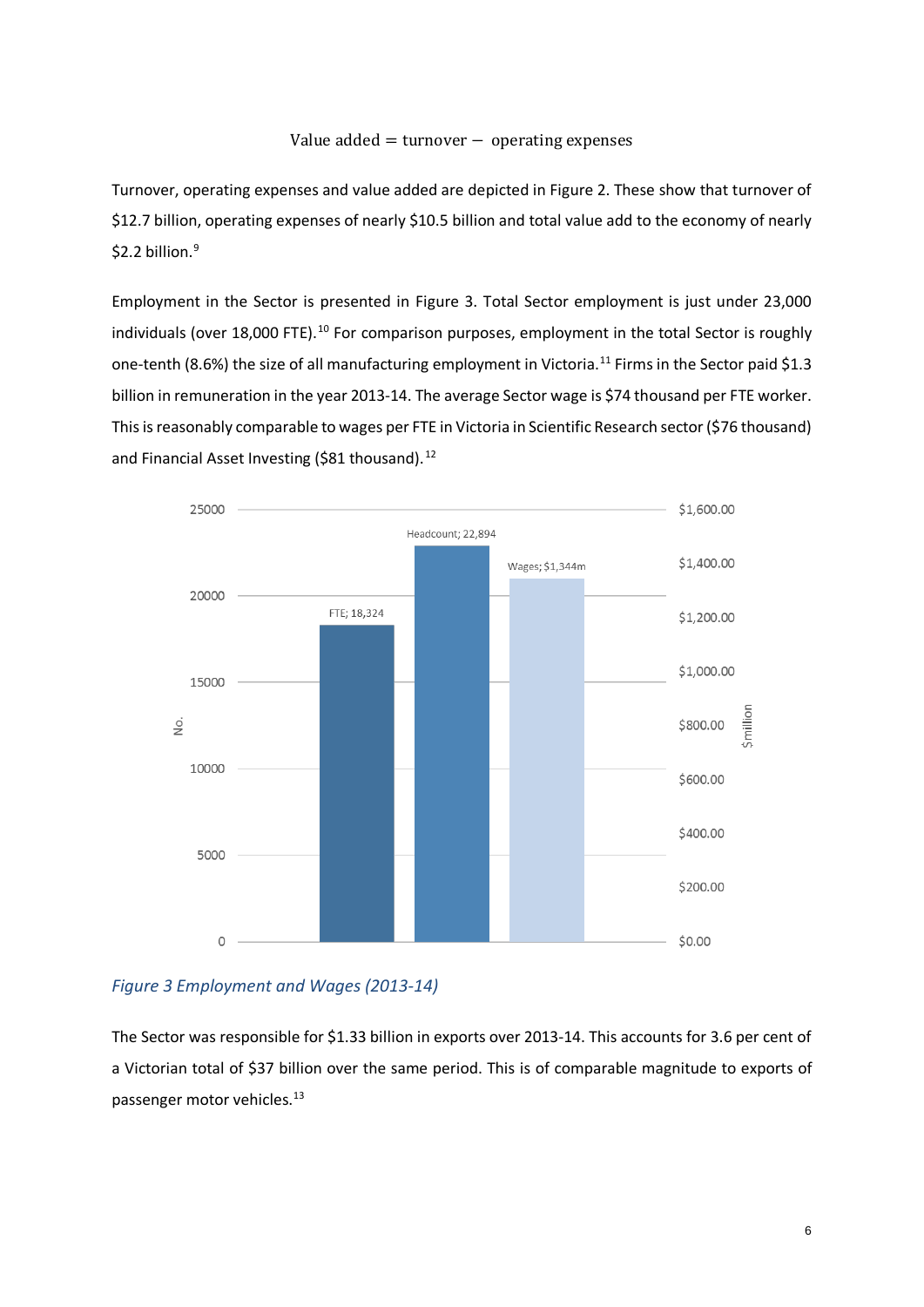Total capital investment by the Sector was \$277 million. Firms in the Sector spent \$332 million on research and development in 2013-14. For comparison, this equates to roughly one third of total billion invested by ANZIC *Professional, Scientific and Technical Services* over the same period. [14](#page-51-14)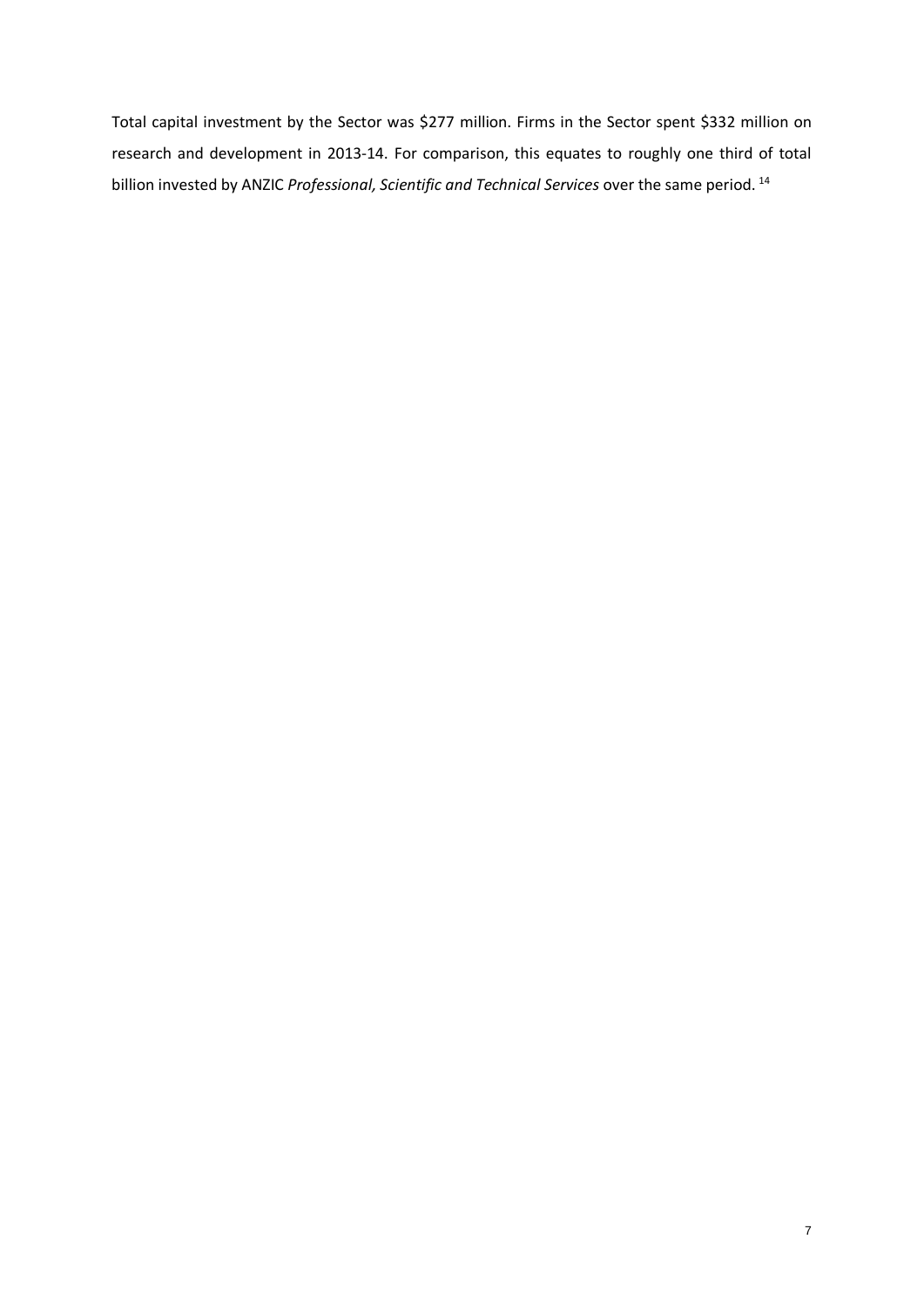#### <span id="page-15-0"></span>**Supply chain effects**

The direct economic impact of the Sector on the Victorian economy is value added (turnover net operating expenses). The Sector also contributes to aggregate demand in sectors which supply intermediate inputs, which the Department has suggested may include patent attorneys, consultants and contract research as well as primary inputs for manufacturing.

There is no known available data on where firms in the Sector purchase their intermediate inputs. We therefore estimate the impact of the Sector on other industries that are suppliers of intermediate goods using input-output tables. Input-output tables are created by the Australian Bureau of Statistics and document the relationships between Australian industries in terms of flows of intermediate inputs. That is, the tables show which industries supply intermediate inputs to which other industries.

The estimates are based on the assumption that the supply chain of the Sector is similar to the supply chain of other firms in the same ANZSIC groups that make up the Sector. That is, we assume that the structure of purchases of intermediate goods by the average firm in the ANZSICs that make up the Sector is representative of the firms in the Sector. Details of the method used for this analysis are presented in Appendix D.

We estimate that the Sector contributes \$6.9 billion in upstream demand to other sectors in the Victorian economy. This amount is over and above the \$2.2 billion direct impact (value added). This estimate excludes the expenditure on imports that have no additional effect on the Victorian economy and intermediate goods and services purchases from other firms within the Sector.

The detailed breakdown of the distribution of sources of intermediate inputs are presented in Figure 4. Supplying industries are aggregated to the ANZSIC Division level.[15](#page-51-15) T*ransport, Postal and Warehousing* is the largest supplying industry group to the Sector, supplying nearly \$1.5 billion of intermediate inputs. *Rental, Hiring and Real Estate Services* and *Manufacturing* are the next largest contributors, collectively supplying just over \$2.2 billion of intermediate inputs.

Victorian firms operating in the Sector are linked with the global innovation pathway contributing to different stages of the development and commercialisation process. Approximately 13 per cent of Sector operating expenditure goes to imports. This expenditure does not contribute further to the Victorian economy and should be excluded from the total upstream effect.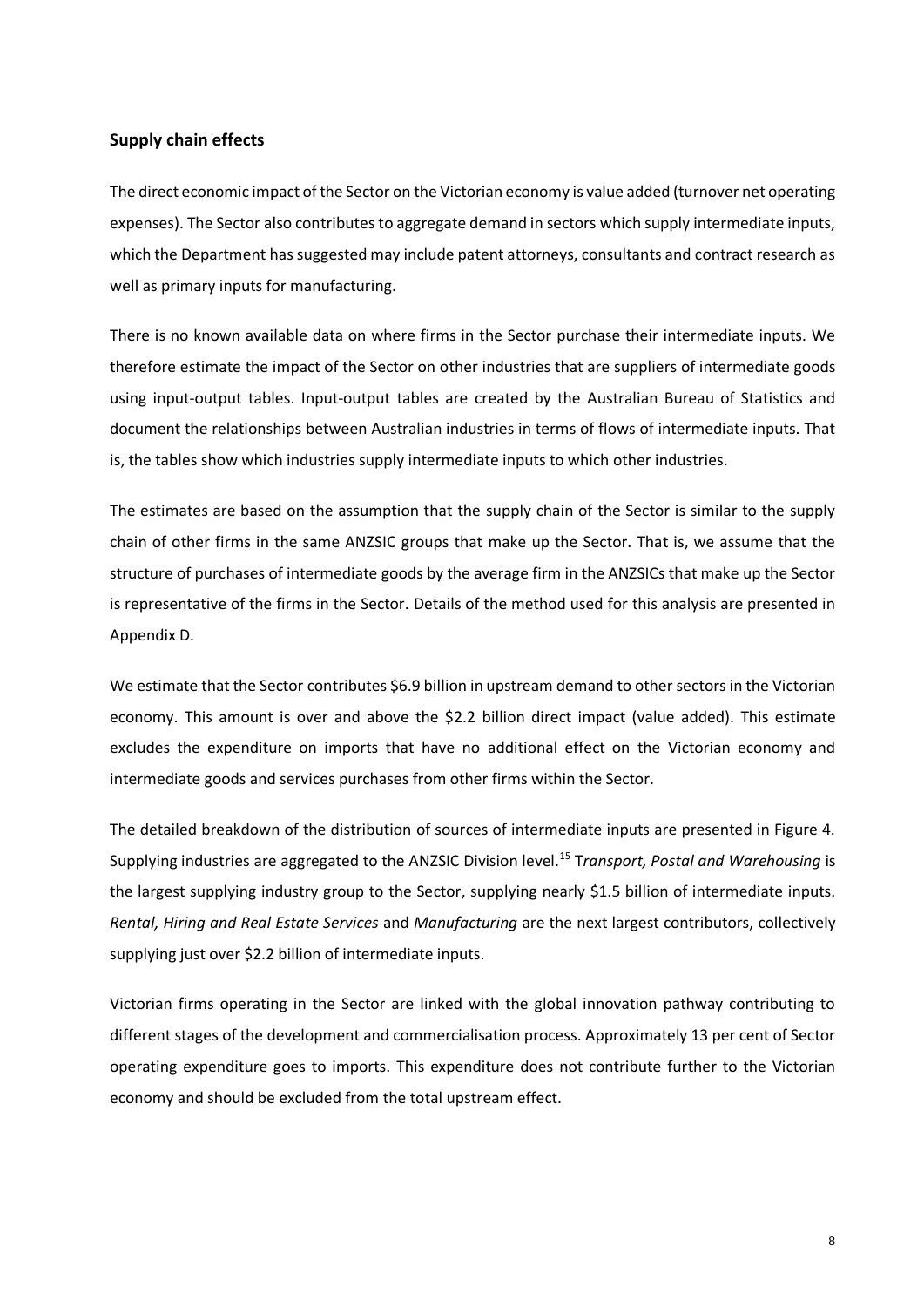Nearly one fifth of the Sectors' operating expenditure falls under the category *Within Sector.* This group captures the expenditure on intermediate inputs by the Sector from within the Sector. Inputs purchased by other firms in the Sector will be reflected in the supplying firm turnover. Therefore, this economic impact has already been captured by our headline measure value added. This \$2 billion should be excluded from the total upstream effect.



#### *Figure 4: Supply Chain Analysis. Total Operating Expenditure - \$10.5 billion (2013-14)*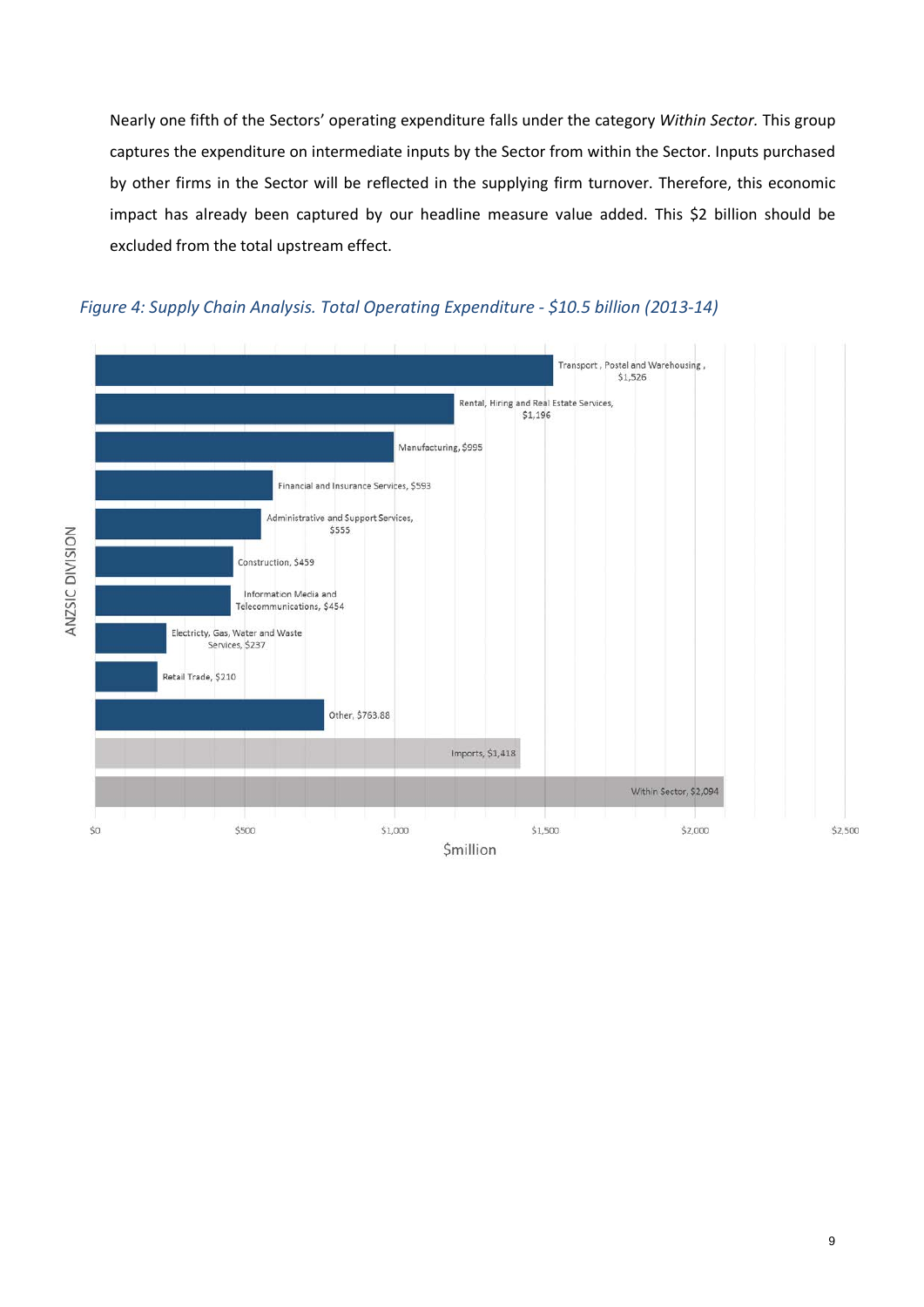#### <span id="page-17-0"></span>**Victorian firms in the global innovation pathway**

The invention, development and commercialisation of pharmaceuticals and medical technology is an extensively globalised process, with different stages of this process undertaken in different countries, often by multiple firms. Firms operating in Victoria contribute at various stages of this value chain. Perhaps most well recognised is the contribution of Victorian Universities and Medical Research Organisations to upstream biomedical scientific research. Victorian firms are involved in early stage invention, research and early stage development with technologies subsequently licenced or sold to foreign businesses(often large multinational pharmaceutical firms) to develop, commercialise and produce. Arguably, Victorian firms' successes in further down the innovation pathway- buying in or licencing in early stage technologies to develop and commercialise - are less well recognised.

Table 1 summarises the modes through which Victorian firms engage in the global value chain and includes examples of Victorian firms that have succeeded in these areas. For illustrative purposes, we divide the innovation pathway, which is really a continuum, into two broadly defined stages. The first is "Research and proof of concept" and includes those steps between the initial conception to the research and development, including proof-of-concepts and prototypes. The second stage is "Development and Commercialisation" which and includes later stage trial, later stage regulatory approval, manufacturing, distribution and sales. It is also important to consider the different modes of globalisation: economic activity performed by subsidiaries of foreign firms make a valuable contribution to the Victorian economy. We identify activities that span countries and firms (multi firm) – where local and foreign activity undertaken by separate entities; and activities which span countries but are all within the same firm (single firm). Multi-firm activities include cases where entities are coordinated (e.g., outsourcing, contract manufacture and contract research) and transfer between stages occurs after market transaction in technology (e.g., licencing) are labelled "Contract".

Cell (A) reflects contract research and product development; the case where Victorian firms take technology along the entire innovation pathway on behalf of their commissioning clients. *Invetech* is a contract product development company working along the entire innovation pathway to meet the commercial needs of their clients. Working with domestic and international companies, they develop new products from idea conception right through to final production. Having worked on over 5,000 projects, *Invetech* has experience in a multitude of fields, including those in the Sector. For example, *Invetech*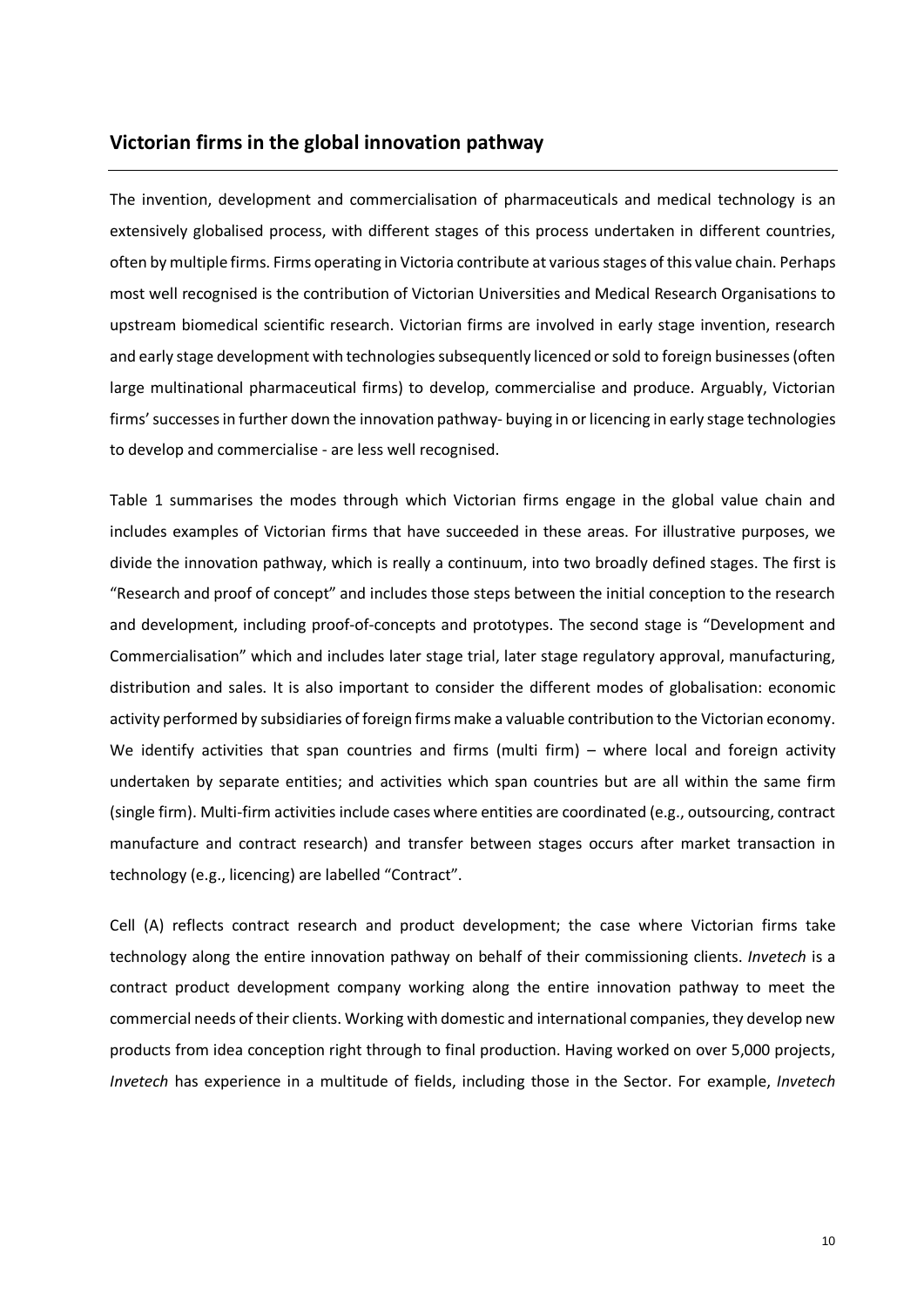worked with a start-up to assist in transferring a new biosensor technology for medical and industrial applications into a commercial ready platform.<sup>[16](#page-51-16)</sup>

|                                                                                                | <b>Research and Proof of</b><br>Concept                                                                          | Development and<br>Commercialisation                                                                |
|------------------------------------------------------------------------------------------------|------------------------------------------------------------------------------------------------------------------|-----------------------------------------------------------------------------------------------------|
| Contract<br>Local firm engaged to<br>undertake research and/or<br>product development          | (A) Contract research and product development<br>E.g., Invetech                                                  |                                                                                                     |
| Multi-firm<br>Local and foreign activity<br>undertaken by separate firms                       | (B) Out licensing of IP, sale of<br>start-up<br>E.g., Starpharma; Fibrotech;<br><i>Venetoclax</i> clinical trial | (C) In licensing of IP.<br>E.g., Planet Innovation                                                  |
| Single firm<br>Activity in Victoria by<br>subsidiaries of multinational or<br>interstate firms | (D) Research subsidiary.<br>E.g., Cochlear                                                                       | (E) Development,<br>commercialisation or<br>manufacture subsidiary. E.g.,<br><b>GlaxoSmithKline</b> |

#### <span id="page-18-0"></span>*Table 1: Mode of participation in global innovation pathways*

The case where Victorian firms contribute the early stage research before technology is sold or licenced to foreign company for commercialisation is indicated by (B) *Starpharma.* Starpharma are a drug development and delivery company who employ a "global licensing strategy". This involves collaborating with other companies to advance a product once they have displayed proof-of-concept. Major deals include those with Ansell, Okamoto and AstraZeneca. Another example is *Fibrotech,* which was founded around technology developed by Professor Darren Kelley at Melbourne University and was sold in 2014 for upfront payments of US\$75 million with a further US\$482 million in anticipated milestone payments.

Victorian firms and hospitals also contribute to clinical trials for drugs being developed by foreign companies. For example, Venetoclax is a potential anti-cancer treatment co-developed and trialled at the Walter and Eliza Hall Institute in Melbourne. The Department advises that Victoria offers a favourable regulatory environment to perform clinical trials. Industry participants consulted for this report noted that Victoria is at a disadvantage to the United States in the case of later phase clinical trials, mainly due to the small population from which to draw the necessary large sample of participants.

An example of multi-firm activity where a Victorian firm is responsible for the production of technology originating abroad is provided by (C) *Planet Innovation*. In-licensing a thread technology from Harvard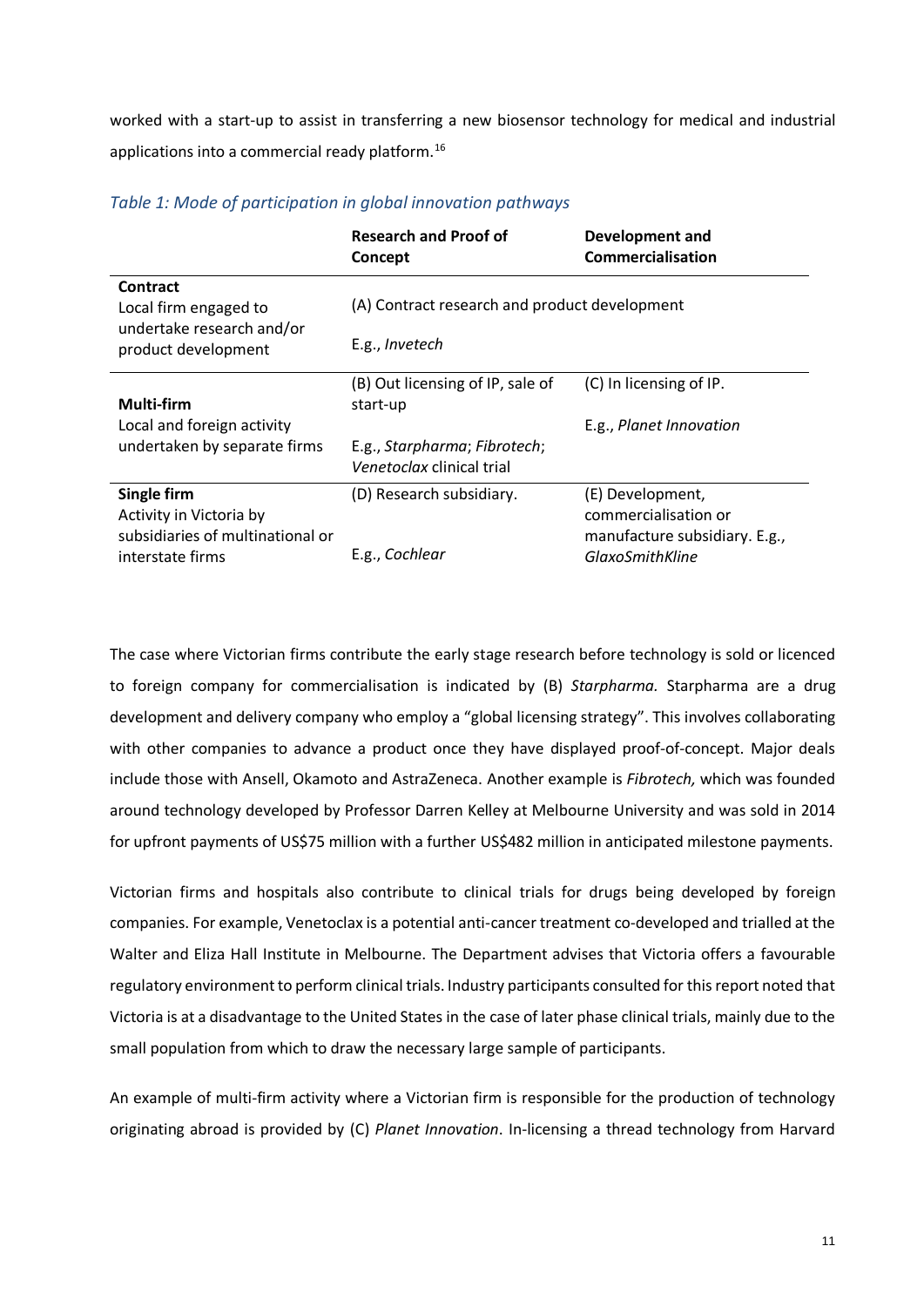University, Victorian firm *Planet Innovation* developed a low cost, high sensitivity platform for immunoassay testing. Part of this work involved collaborating with The Burnet Institute and Deakin University to transform the exclusively licensed membrane technology into a functional polymer membrane for testing. Combining this technology with internally developed high performance optics, the end device, Nplex, recently achieved higher sensitivity results than comparable products during clinical trials. This example highlights how a Victorian firm can connect the Victorian Sector to the wider global value chain. By involving Australian fibre experts of the Burnet Institute, Planet Innovation acts as a link to the global market for medical technology.<sup>[17](#page-51-17),[18](#page-51-18)</sup>

Cell (D) includes activities of Victorian subsidiaries of multinational or interstate firms in research development. For example, Victoria hosts the main research activities of NSW based firm Cochlear.

Cell (E) covers Victorian subsidiary developing and manufacturing technology for the multinationals global operations. For example, GlaxoSmithKline has manufacturing facilities in Boronia Victoria. The largest of the company's manufacturing sites producing sterile and non-sterile pharmaceutical products and the first with the potential to commercially produce a vaccine delivered using Blow-Fill-Seal (BFS) technology. BFS technology was developed in conjunction with researchers from Monash University and vaccine experts in Belgium and solves an important technical issue with the handling of vaccines, in that sealing requires heating plastic for sealing technology to 160 degrees Celsius while vaccines must be kept below 30 degrees Celsius.[19](#page-51-19) Blow-Fill-Seal containers offer a more sterile, robust and cost effective mode of delivery for vaccines that will be supplied to emerging markets.

Cases where Australian IP is commercialised by foreign firms, is sometimes viewed as a second best option. However, it should not be taken as given that policy should aim for Victorian firms to accomplish all stages of the innovation pathway for every technology. There is nothing inherently more or less beneficial to the welfare of Victorians by generating value added at any particular point of the innovation pathway. Success in early stages is better than failure at later stages.

It is beyond the scope of this report to delve deeply into the factors that may facilitate maximum value generation through Victorian firms' contribution to the global commercialisation pathways. On first principles, it stands that the contribution of Victorian firms should focus on the areas of comparative advantage. Stakeholders consulted for this report believe that Victoria has a comparative advantage in basic science largely due to the scale and renown of the medical research precinct in Parkville and the University of Melbourne. One stakeholder commented that while two of Australia's largest bio-medical companies are based in Sydney (Cochlear and Resmed) the environment for entrepreneurship is better in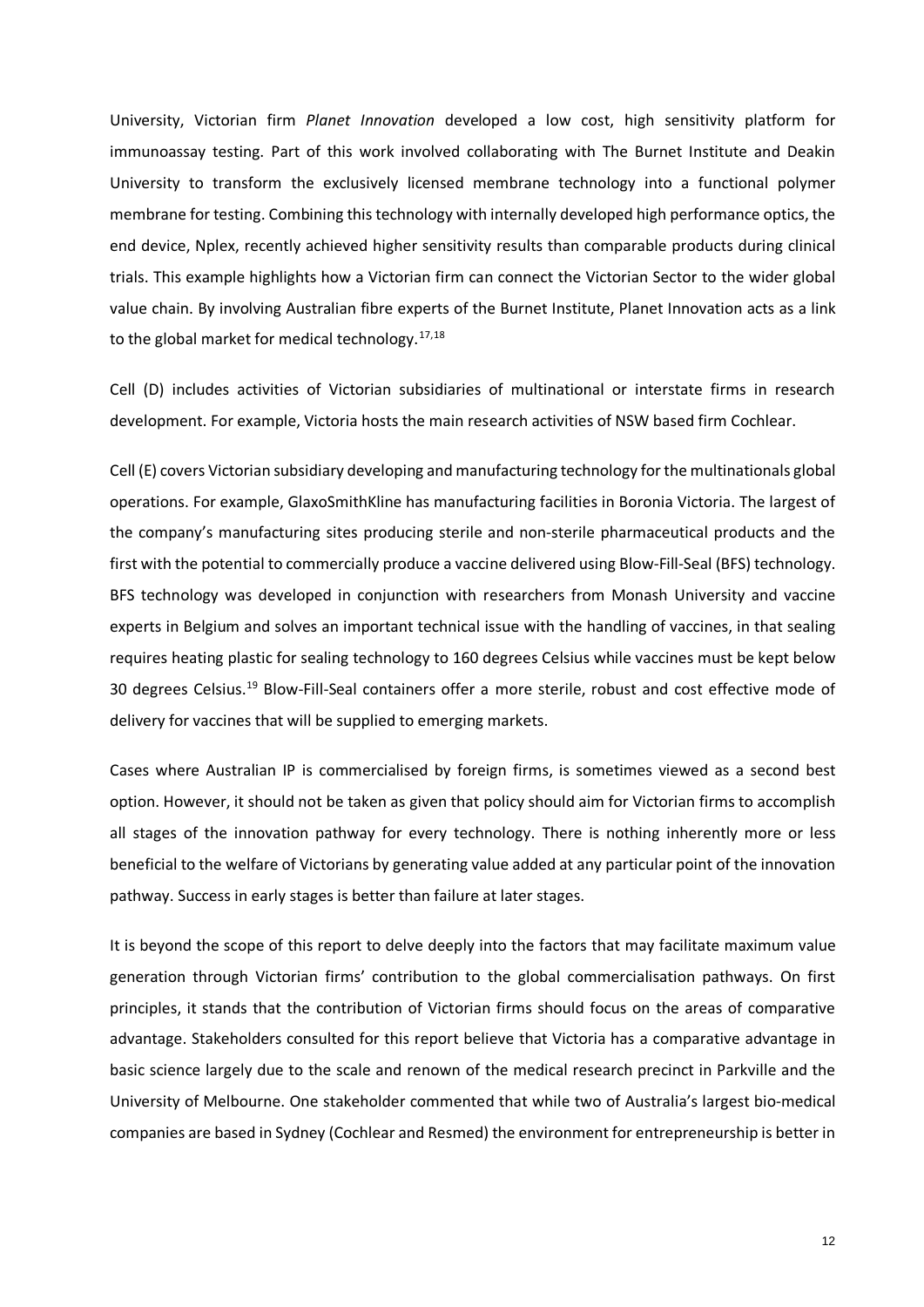Victoria. The importance of collaboration, information and trust suggests that the strength of basic science in Victoria may also underpin a comparative advantage in medical-bio-tech venture capital. Policy may be play a productive role in enhancing value generated by expanding activity down the innovation pathway. The importance of investor experience and trust in overcoming potentially market failure in financing early stage technology is well recognised. Australia is reputed to have a deeply developed financial market for high risk mining prospecting projects, but a much thinner market for financing early stage medical technology – though according to Brandon Capital managing director Dr Chris Nave, the time between investment and return are a relatively similar 12 and nine years, respectively.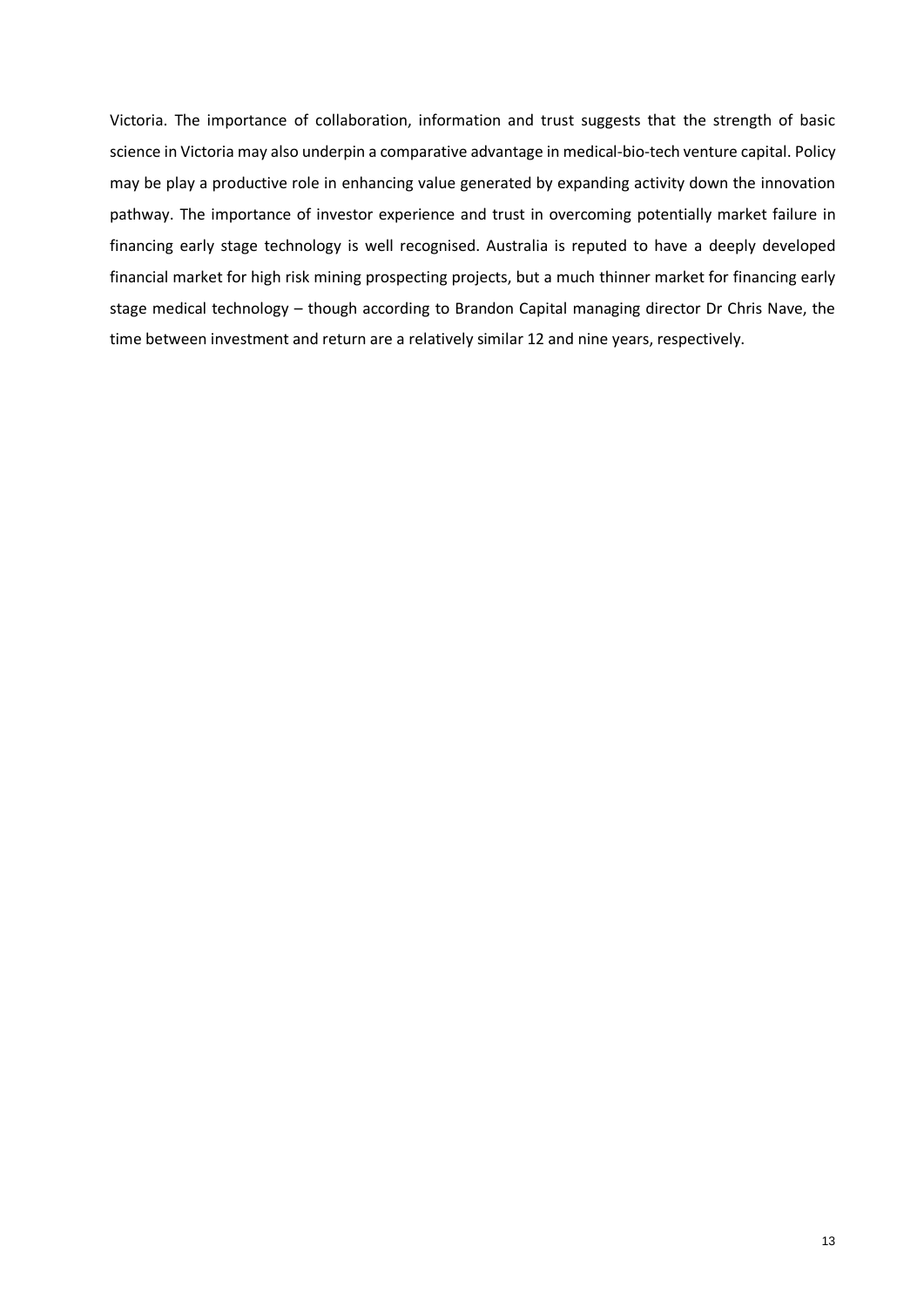#### <span id="page-21-0"></span>**Other Impacts and Caveats**

Industry impact presented in this report are based on aggregating across a comprehensive list of firms engaged in relevant activities. This method provides an accurate measure of the total value added, sales and employment of the Sector. A few impacts will not be captured by this approach:

- Return on investment generated by the sale of company to foreign buyer
- Investment in Victorian Universities through attracting ARC funding via linkage grants

These impacts are discussed below. This section then includes a short discussion of how the methodology accommodates foreign activity of large Victorian based firms.

#### <span id="page-21-1"></span>**Sale of company to foreign buyer**

A remaining limitation of the analysis relates to the sale of a Victorian firm to an overseas buyer. When a company that is built in Victoria and owned by Victorians is sold to overseas investors, the sellers benefit in much the same way as if they had exported a product – though of course the events are recorded in very different ways. The measures of economic impact provided in this report relied on Business Activity Statements of companies in the Sector. In general, payments made for the purchase of a company from an overseas buyer will not be record as turnover in the operating activity of the firms themselves and therefore will not be in the BLADE firm level data. While it has not been possible to measure the overall value of this return for the bespoke set of firms comprising the Sector list, the rate of return generated by investment funds and returned to Australian investors does contribute to the income of Australians and, in principle, comprises part of national value added (GDP).

The broad implications for the Victorian economy of the sale of a firm to a foreign owner depend on whether the new owner moves the firm's operations overseas or keeps them in Victoria. In the case where the firm's operations remain in Victoria, value added is still generated in the Victoria although the transfer of future profits reduce the share of future value added captured by Victorians. An example of this is the sale of an 83 per cent stake of *Swisse* to Hong Kong listed company *Biostime International*. With the company headquarters remaining in Melbourne, activity by this firm will be captured in our measure of value added. The change in ownership in this case will simply be reflected in the Financial Account of the National Balance of Payments. Future profits will be transferred to the new owners abroad.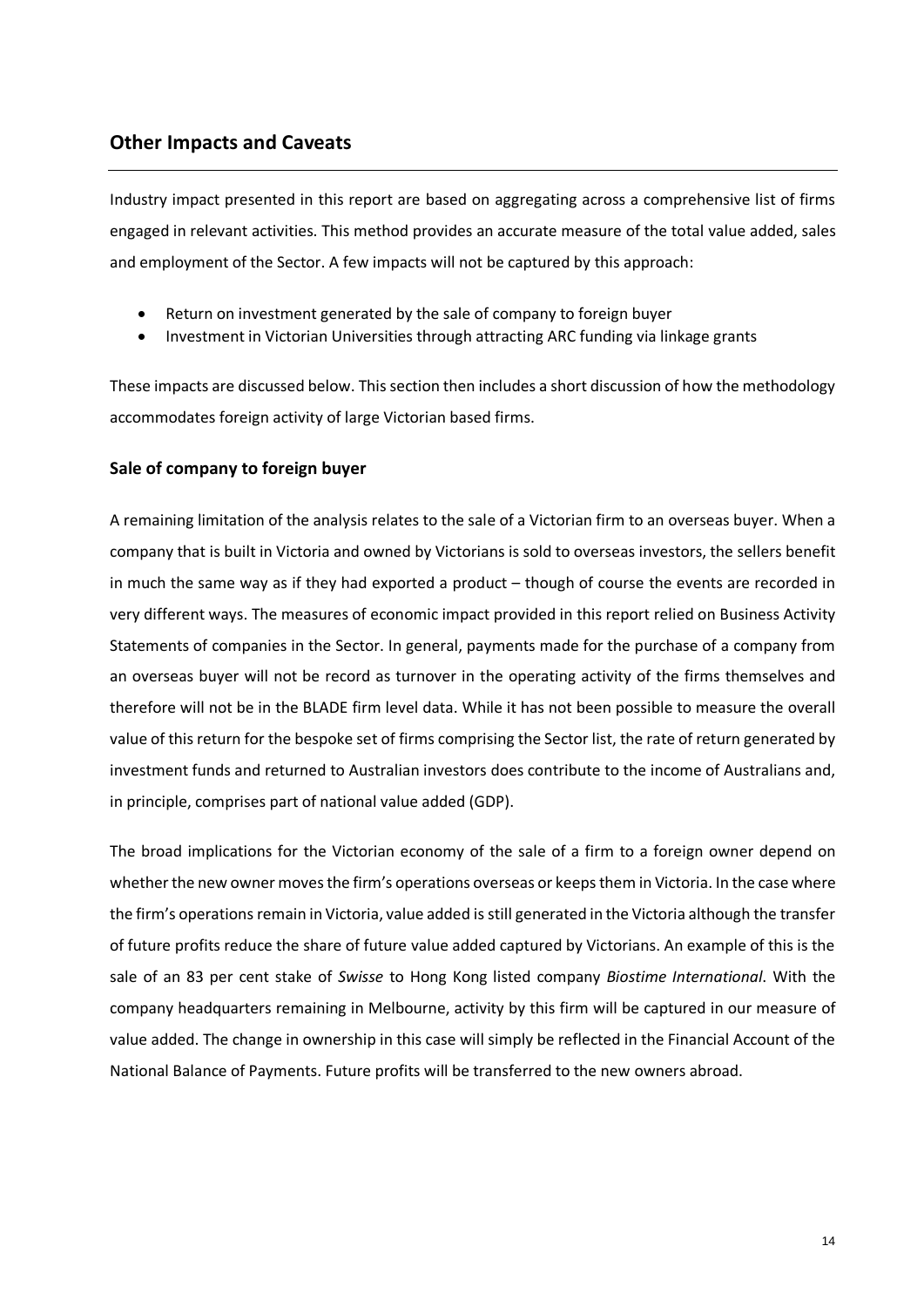If operations are moved overseas, Victoria will miss out on continued employment and ongoing return on capital future value added. However, despite this apparent loss, the purchase price reflects the transfer of a share of expected future value added. That is, the sale price reflects (to some degree) discounted future profits. So while Victorians take only a share of the expected future value generated by the technology, the overall value generated by the company may be enhanced by moving abroad due to market access, capital advantages or some other factor. It can be better to have a small share of a successful commercialisation than a large share of a technology that fails to meet its market potential due to lack of capital, expertise or market access.

#### *Case Study: Fibrotech Therapeutics sale to Shire*

*Fibrotech Therapeutics*, an Australian biotechnology company, was sold to Shire Pharmaceuticals in 2014 for an upfront payment of US\$75 million and milestone payments of a further US\$482.5 million contingent on the achievement of key milestones.[20](#page-51-20) When Professor Darren Kelly spun *Fibrotech* out of Melbourne University, the company was working on a class of treatments for fibrosis (tissue scarring). The lead compound now under further development by Shire Pharmaceuticals is FT011, an antifibrotic that prevents the kidney tissue scarring associated with diabetes. In light of the large potential market for the treatments, the company founders estimate the potential future value of sales of the drug to be in the order of \$5 billion for treating diabetes related fibrosis, which is an illness that will affect nearly 20 per cent of the population of the developed world over their lifetime.

Future revenue and value added associated with FT011 and the other intellectual property sold accounted for as revenue for Shire Pharmaceuticals. The sale of the company does not appear in our measure of value added. The US\$75 million upfront payment and subsequent milestone payments go to the company's owners and investors who seeded the initial \$7m to the start-up. All investors were Australian: the principle investors in *Fibrotech* was the Victorian based investment fund, the Medical Research Commercialisation Fund (MRCF). Established in 2007, the MRCF is an investment collaboration that focuses on early stage development and commercialisation opportunities stemming from Australian research institutes.<sup>[21](#page-51-21)</sup> Investment into the MRCF is only institutional, including principally Australian Superannuation funds and government. This means the proceeds of the sale were effectively shared across any superannuation account holder with exposure to the MRCF. Significant returns also flowed to the inventor and to Melbourne University.

The founders estimate that a further four to five more years of development are required for it to reach the market, at a cost of between \$100 and \$200 million further investment. While the founders believe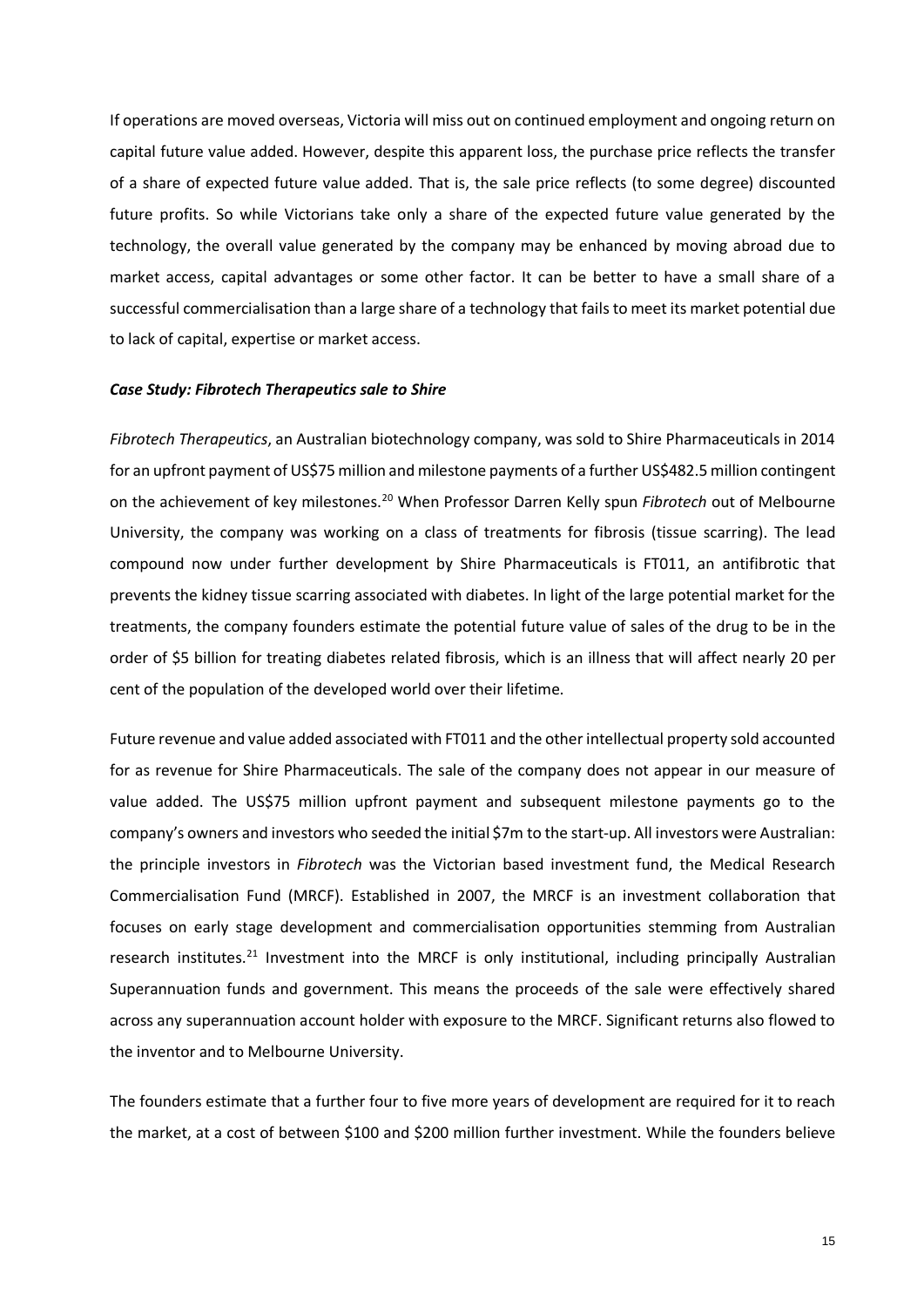the science will lead to viable clinical treatments, ongoing development is subject to some risk including competing treatments and products. *Fibrotech Therapeutics* was sold to Shire Pharmaceuticals after the completion of a Phase Ia trial which established safety and tolerability of the drug in healthy adults for does up to 1000mg. Nonetheless, it was believed at the time that an investment of an additional \$20m would have taken the technology through to Phase 2 and could have achieved a total sale value closer to \$1 billion. Unsuccessful attempts were made at that time to raise the capital on the Australian market.

The sale to Shire included all IP and all data for all applications of the technology, with the important exception of ocular. Prior to the sale of *Fibrotech*, compounds related to the treatment of retinal fibrosis and inflammation were spun out to a new venture called OccuRx. The decision was made on the basis that Shire Pharmaceuticals did not have commercial interest in ocular therapeutics. OccuRx will likely generate further value add to the Victorian economy, whether that be through the sale of the company or by bringing a final product to market.

Dr Chris Nave, the founder of MRCF, believes that an important implication of the successful sale of *Fibrotech*, and other ventures backed by MRCF is the signal to other potential investors. At present, MRCF is fully subscribed. Dr Nave believes that the high rate of return achieved by MRCF, which is compounded by the low rates of return currently being seen on other assets, is generating further interest among Australian institutional investors, primarily Superannuation funds. The claim is substantiated by the second round of investment of \$200 million secured by the MRCF in 2015.<sup>[22](#page-51-22)</sup>

Brandon Capital, the group responsible for the MRCF have been selected by the Australian Federal Government to manage \$[23](#page-51-23)0 million of the new \$500 million Biomedical Translation Fund (BTF).<sup>23</sup> Part of the National Innovation and Science Agenda announced in December 2015, the BTF seeks to support early stage development to retain promising Australian medical discoveries.<sup>24</sup>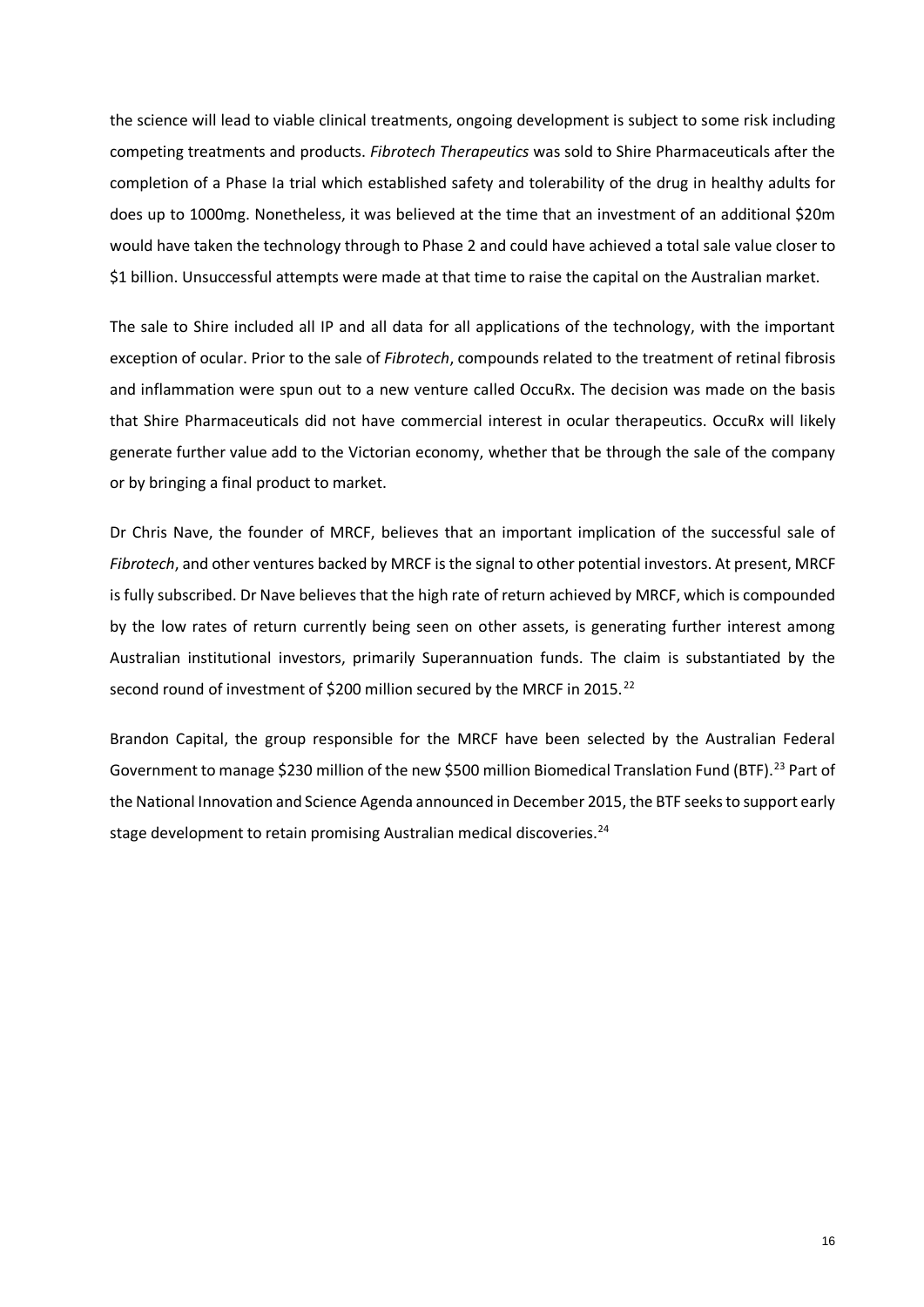#### <span id="page-24-0"></span>**Australian Research Council Linkage Projects**

The Sector also attracts additional resources from the Australian Government to support research at Victorian Universities. To measure the total value of private resources contributed by the Sector to Victorian universities and to research in general, we analysed all Australian Research Council (ARC) Linkage Project awards. The ARC Linkage funding is intended to encourage cooperation between researchers and businesses, industry, community organisations and other publically funded researched agencies.<sup>[25](#page-52-0)</sup> A component of this funding is the linkage program. This program provides funding to support R&D projects. Importantly, these 'Linkage Projects' require a Partner Organisation who are required to make a contribution to the project. By searching the grants dataset for each of the firms' active in the Sector, we were able to aggregate the total contribution.<sup>[26](#page-52-1)</sup>

From the list of 794 Sector firms, 35 firms were listed as Partner Organisations on an ARC Linkage project from 2010 to 2015. Twenty-four of the 36 firms listed as Partners over the five-year period have been granted only one linkage project; three firms are Partner Organisations for five Linkage projects over the same period.

The total funding over these 61 linkage projects is just over \$22.4 million, nearly seven per cent of all ARC linkage funding over the period (across all disciplines). Thirty-seven of these projects, with a total value of \$13.9 million, were awarded to projects with Victorian Universities (administering organisations). This corresponds to nearly 16 per cent of the total linkage program funding to Victoria over the period. The remaining 24 projects (\$8.4 million) were awarded to Universities outside Victoria – despite the fact that the main state of operations for all firms was Victoria. While these projects do not contribute to Victorian Universities, the Sector still benefits from being a Partner Organisation. Table 2 lists the total funding of the Sector by State

| <b>STATE</b>                        | <b>FUNDING AMOUNT</b> |
|-------------------------------------|-----------------------|
| <b>Victoria</b>                     | \$13,867,818          |
| <b>New South Wales</b>              | \$3,516,680           |
| Queensland                          | \$1,893,509           |
| <b>Tasmania</b>                     | \$1,554,912           |
| Western Australia                   | \$738,000             |
| South Australia                     | \$556,291             |
| <b>Australian Capital Territory</b> | \$285,000             |
| <b>TOTAL</b>                        | \$22,412,210          |

#### <span id="page-24-1"></span>*Table 2: ARC Linkage Funding by State (2010-2015)*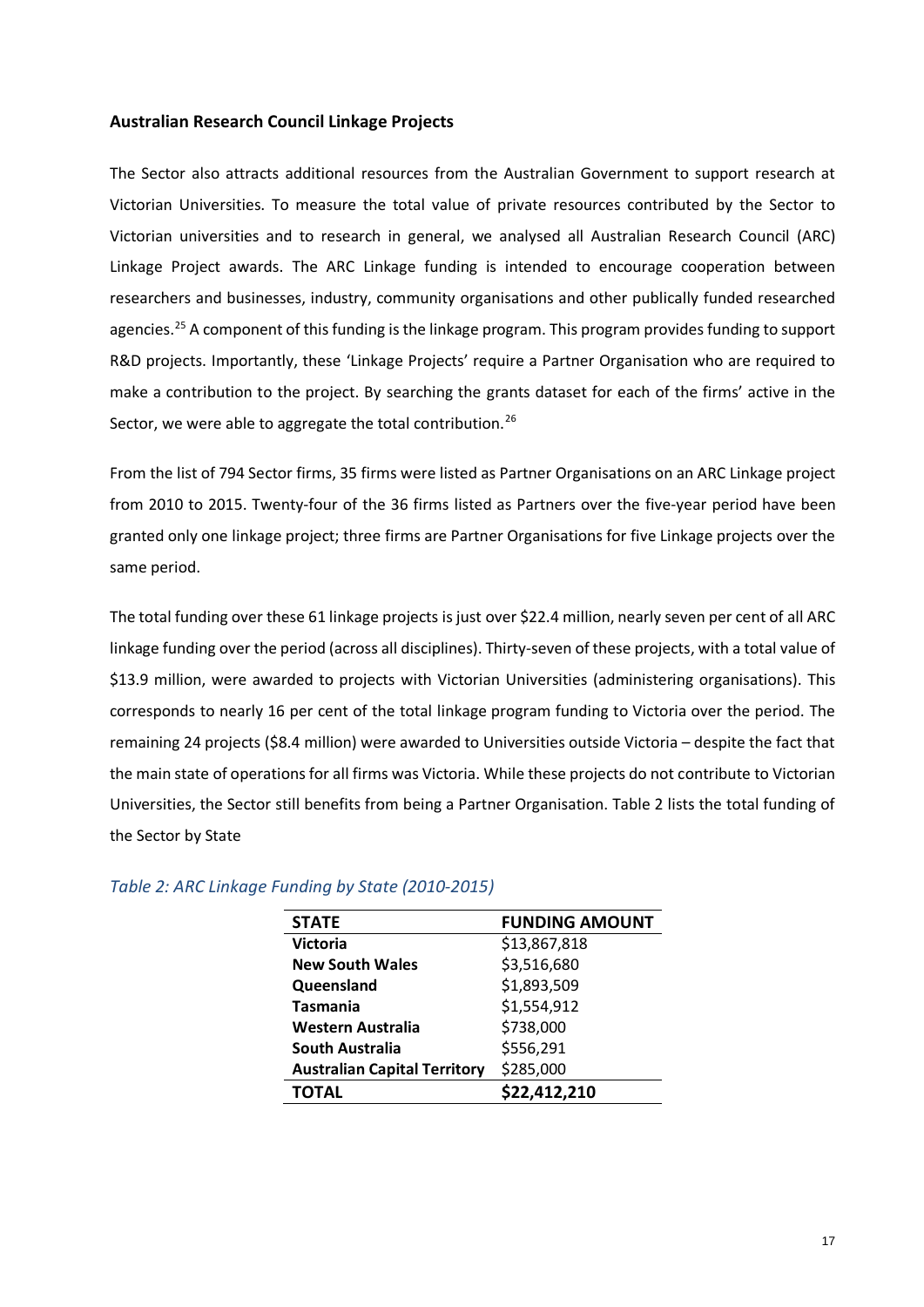The 37 Linkage Projects administered by Victorian organisations are spread across four universities. The total funding amount for each university is represented in Table 3. Monash University and the University of Melbourne were administrating organisations for nearly \$12 million of the total \$13.9 million.

| <b>UNIVERSITY</b>           | <b>FUNDING AMOUNT</b> |
|-----------------------------|-----------------------|
| <b>Monash University</b>    | \$7,182,705           |
| The University Of Melbourne | \$4,788,069           |
| <b>RMIT University</b>      | \$1,004,553           |
| <b>Deakin University</b>    | \$892,491             |
| <b>TOTAL</b>                | \$13,867,818          |

<span id="page-25-0"></span>*Table 3: Victorian ARC Linkage funding by Administering Organisation (2010-2015)*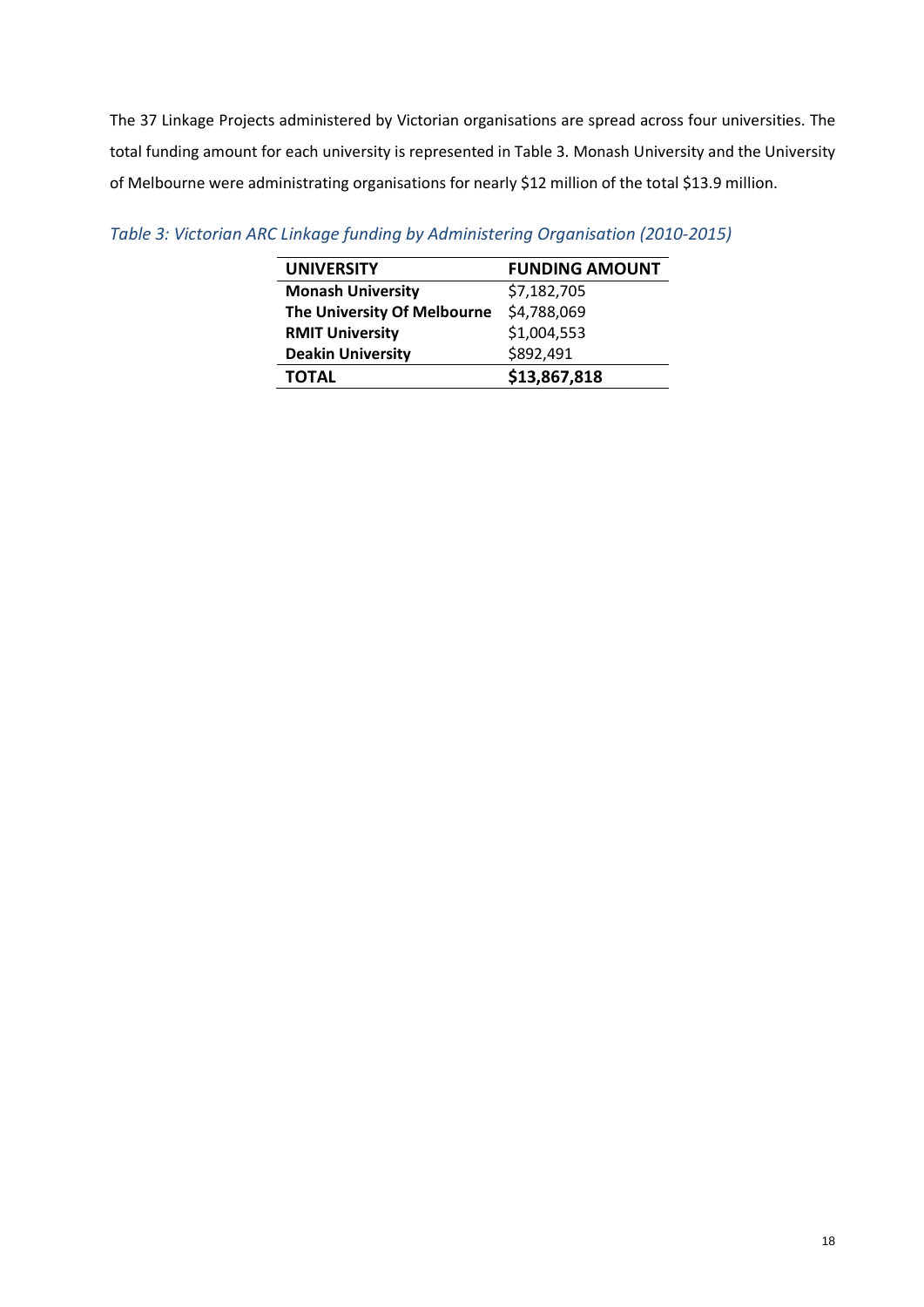#### <span id="page-26-0"></span>**International activities of multinationals**

The approach used to measure the economic impact of the Sector effectively distinguishes between domestic and international activity by Victorian based multinationals that are active in the Victorian Sector. For example, the Commonwealth Serum Laboratories (CSL) based in Parkville, Melbourne, operates in over 30 countries and hosts manufacturing facilitates in seven countries<sup>[27](#page-52-2)</sup> and annual global revenue of over US\$6 billion.<sup>[28](#page-52-3)</sup> There are three types of multinational activity to consider: export sales, overseas production to service overseas markets; and, overseas production to service the Australian market.

Export sales will be accurately represented, both in the value added measure (turnover – operating expenditure) and in Sector exports. Regardless of whether exports are used as intermediate inputs by the multinational in another location, for Australian tax purposes they are exports of goods and services.

Where a multinational produces a product for an overseas market, this activity has no further impact on the Victorian economy. For example, CSL manufacturing and marketing a product in Europe does not affect the Victorian economy. Profits from this activity repatriated back to the Melbourne headquarters are not included in the BAS. Turnover, from G1 does not include, *"amounts received for sales not connected with Australia, unless a special rule makes the sales taxable, GST-free or input taxed".[29](#page-52-4)*

Products produced overseas by the firm to service the Australian market *are* included in operating expenditure. Operating expenditure is sourced from the BAS field Non-capital purchases (G11). This field encompasses all amounts for the business other than capital purchases (G10). This includes *intangible supplies purchased from off-shore that are of a non-capital nature".* That is, non-capital purchases include those inputs purchased from offshore. Where the multinational imports intermediate goods they have produced at an overseas facility, these will be included in the value added measure as operating expenditure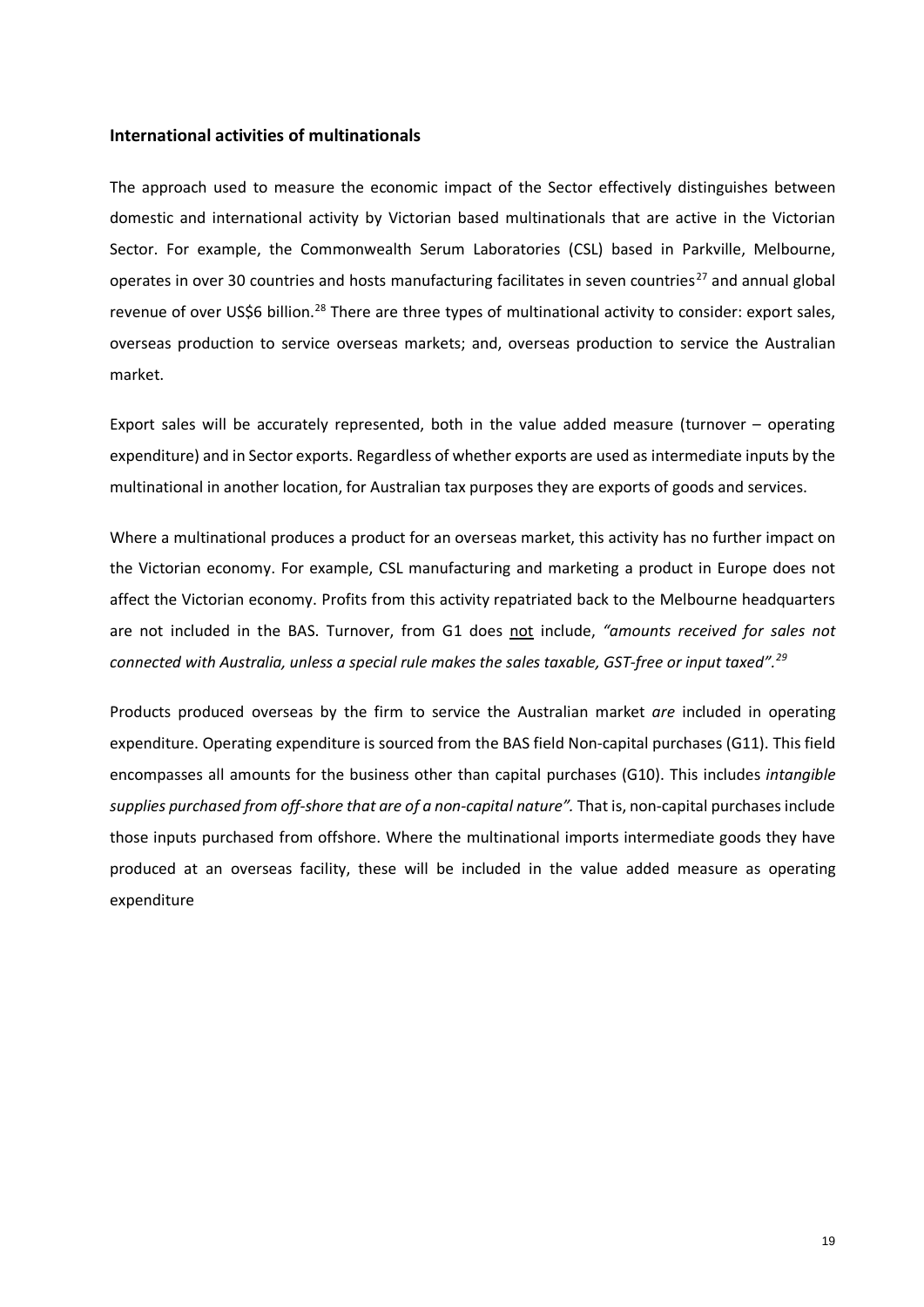#### <span id="page-27-0"></span>**Measures for the Victorian Government Budget Papers**

The Department has requested that CTI discuss appropriate measures that may be included in the Victorian State Government Budget Papers to capture the portfolio objective relevant to the Sector. In this section we provide a discussion, first, of what makes a good performance measure before providing some suggested additions to the Budget Papers.

The Budget Papers describe the "…objectives and associated performance indicators departments seek to achieve over the medium term." The Departments objectives include increasing sustainable employment opportunities for Victorians and building investment and trade in the Sector.<sup>[30](#page-52-5)</sup> The main body of this report documents measures of Sector employment, investment and trade (exports) as well as wages, value added and turnover. The performance of the Sector can be chronicled with continued monitoring of these data. Changes in the overall performance and economic impact of the Sector provides policy context and may provide an advanced indicator of emerging issues. However, useful policy relevant performance measures should avoid confounding the role of Department interventions with other extraneous factors that affect the Sector. We argue that metrics that track the overall Sector performance, such as targeting growth in exports, are generally not good candidates for inclusion in the Budget Papers.

Budget paper measures should be closely tied to outcomes of Departmental activity and specifically related to economic outcomes desired. Measures that are poorly tied to desired outcomes can create perverse incentives to market participants. An example of a measure that has the potential to do just this is the "*Applications for intellectual property protection"*. Evidence widely supports the concern that incentivising IP applications leads to a fall in patent quality; that is, the number of patent applications rise, but the economic value of each patent falls. Another example measure that is not well linked to the underlying economic outcome desired is "*Businesses whose growth and productivity issues are resolved by the Department".* This performance measure has the potentially perverse effect that a fall in businesses experiencing "productivity issues" may be taken to reflect poorly on Departmental performance.

*The Medical Technologies and Pharmaceuticals Sector Strategy* outlines 17 explicit goals for the Sectors' development. We believe these provide an good blueprint for identifying relevant target measures.<sup>[31](#page-52-6)</sup> In addition, we suggest that:

• Measures should not define the Sector based on company ANZSIC. Analysis presented in this report shows conclusively that the Sector is not well captured by any collection of 4-digit ANZSIC. This unique feature of the Sector should be recognised by those measures chosen.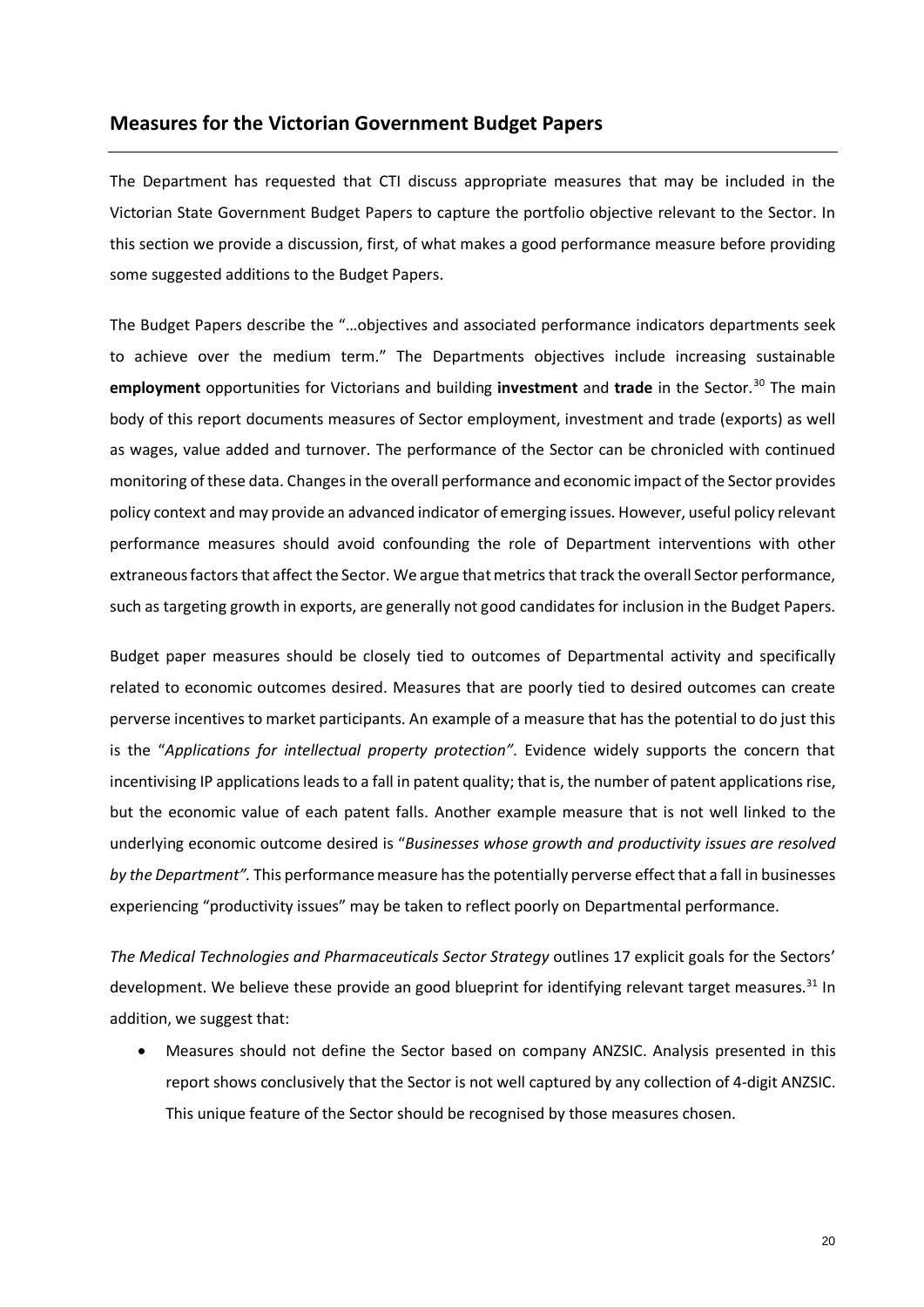• Measures should not be biased based on firm size. While it is the case that firms at different stage of their life cycle require different assistance, performance measures should not incentivise the Department overlook parts of the Sector.

#### **Proposed measures to be incorporated into the BP3**

The Department have advised that the relevant Budget Paper output is *Industry Enterprise and Innovation*. "This provides access to information and connections, and builds the capacity of businesses and industry to develop and effectively use new practices and technologies to increase productivity and competitiveness in Victoria. It also helps businesses overcome barriers to competitiveness."[32](#page-52-7)

We propose three new measures to be included in the output of Industry and Enterprise Innovation. These are outlined below.

#### *1. The number of networking events and the number of participants who have attended them.*

The first proposed measure is an augmentation of the existing *"Industry roundtables and engagement forums".* Discussions with Sector participants highlighted the importance of networking and collaboration for growing the Sector. Connections between Sector organisations furthers their ability to realise global opportunities and attract investment.<sup>[33](#page-52-8)</sup> The Department recognises its role in facilitating the creation of these connections by explicitly targeting the number of Industry round tables and engagement events each year.

We suggest developing this target one step further and explicitly targeting the number of distinct firms who participate in one of these events, as well as other relevant forums such as the delegations to BIO. Targeting the number of participants will increase the reach of the Department within the Sector.

## *2. The number of firms in Departmental programs, which are included in a quantitative program, impact evaluation that use firm-level data and employ robust statistical design embodying an implicit or explicit control group.*

Program evaluation is now an accepted component of good program design. Reflecting this, evaluation is increasingly budgeted for at project inception. However, across both State and Commonwealth Government, the evaluations themselves are commonly subject to concerns regarding rigour and independence, which diminish their impact on the process of ongoing improvement of program design and implementation. The most important aspect of program evaluation – whose goal should be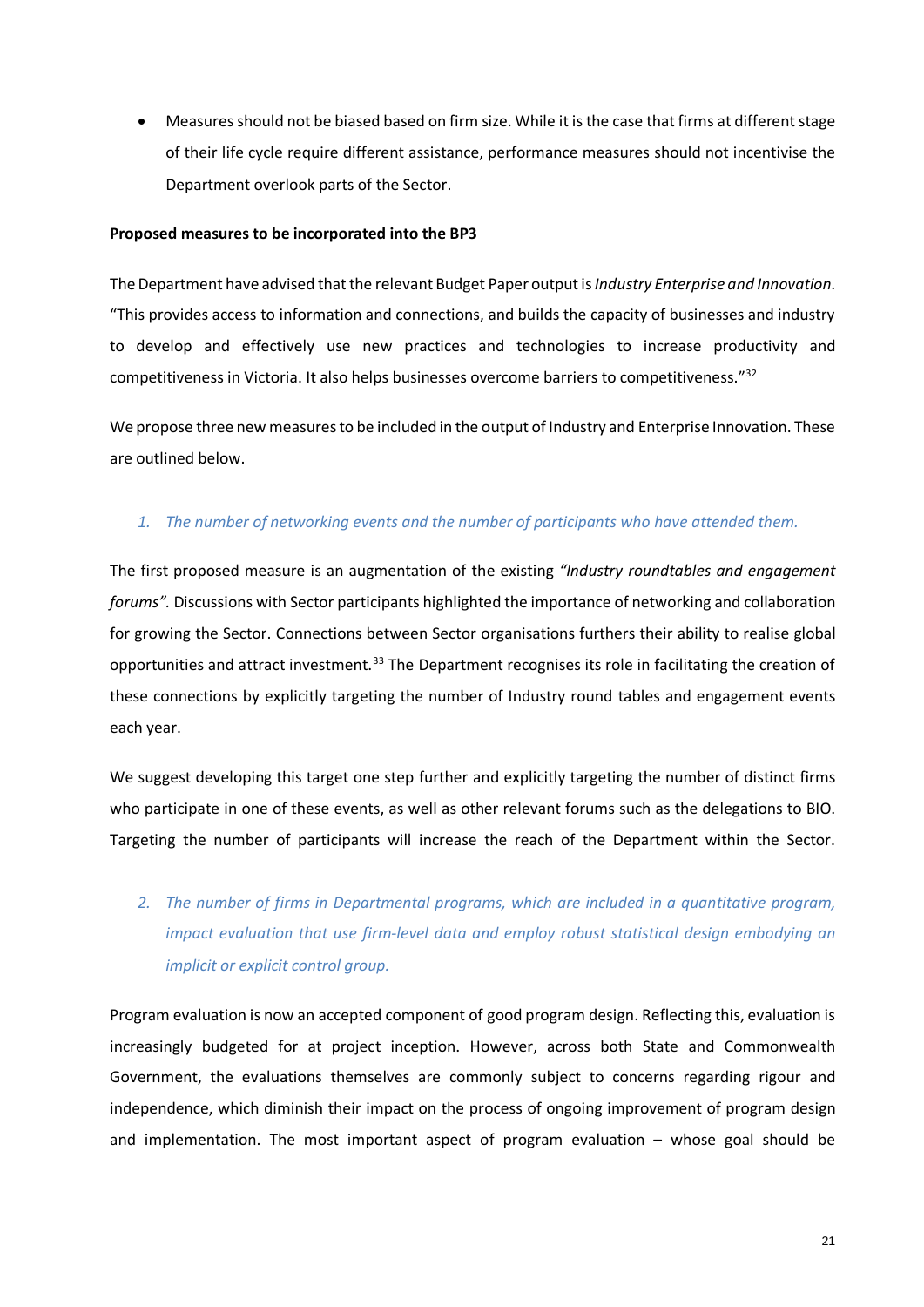establishing the causal impact of programs on participating firms – is using high-quality firm-level data and a statistical design embodying an implicit or explicit control group. The standard statistical library has grown to include propensity score matching, difference-in-difference, randomised control, regression discontinuity, and bunching.

#### *3. Growth in new capital invested in developing embryonic technology*

A measure based on the availability of finance for the development of Australian technology warrants careful consideration for inclusion in the Budget Papers. Evidence suggests that private capital markets are often not effective in financing the development of novel, high-risk, high-return technology. There are documented examples where greater capital availability may have increased the overall return to Victoria of technology start-ups, including persevering to later stage clinical trials before exit via buyout, or avoiding premature initial public offering. The proposed metric aims to target Departmental success in linking Victorian strengths in basic bio-science to vehicles that can commercialise them. In principle, this should capture a broad range of activities including grants, contributing to informational asymmetries via networking and related activities and developing skills and human capital in the finance sector.

This measure has the disadvantage that it is not entirely determined by Departmental activity – extraneous factors may play a substantial role. This limitation should be considered carefully. It may be possible to finesse the measure to benchmark against another relevant financial market indicator. Further consultation with a mix of both listed and unlisted firms as well as financers would be useful in refining the details of such an appropriate measure of new capital flowing to the Sector.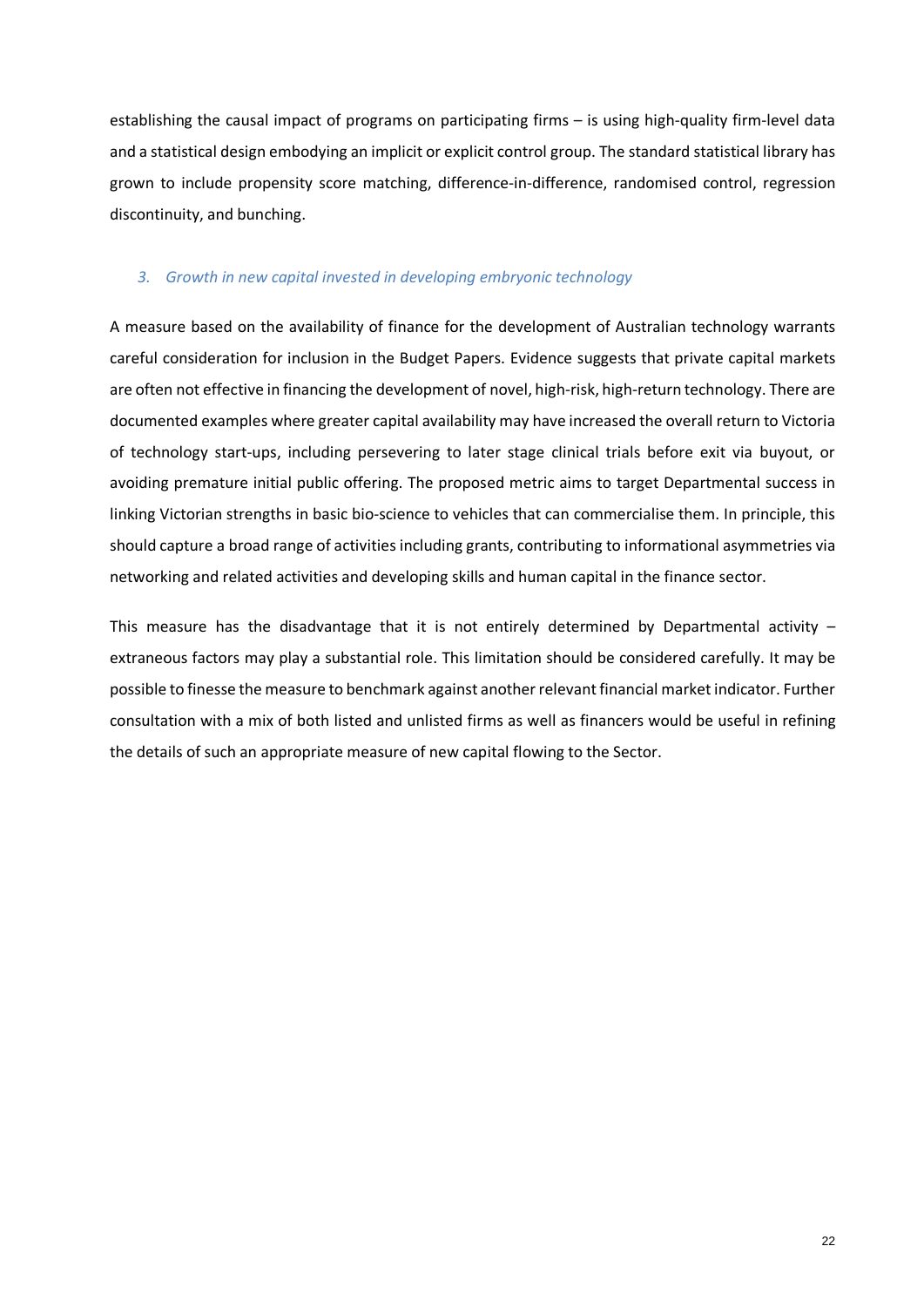<span id="page-30-0"></span>This appendix details the method used to identify firms in the Sector. An outline of the key steps is presented in Figure A5.





#### **Department List**

The Department provided list of *861* firms known be in the Sector. Of the *861* firms provided by the Department, *690* had listed ABNs. To match the remaining *172* with their associated Australian Business Number using the online ABN Lookup tool.[34](#page-52-9) A matched ABN was found for *130* of those firms not already linked to one, leaving *42* without. For these firms, it was not possible to determine the correct ABN match without further information. This results in a firm list containing *819* firm/ABN pairs.

Following the ABN matching procedure described above, *24* ABNs were identified as being duplicates and were removed. These duplicate ABNs were found to be the result of keeping old firm names as well as new firm names. While an attempt has been made to keep the most up to date firm name/ABN match, it is irrelevant for estimating the economic impact, as the ABS makes use of the ABN only. Removing these duplicate entries brings the number of firms included to *795*.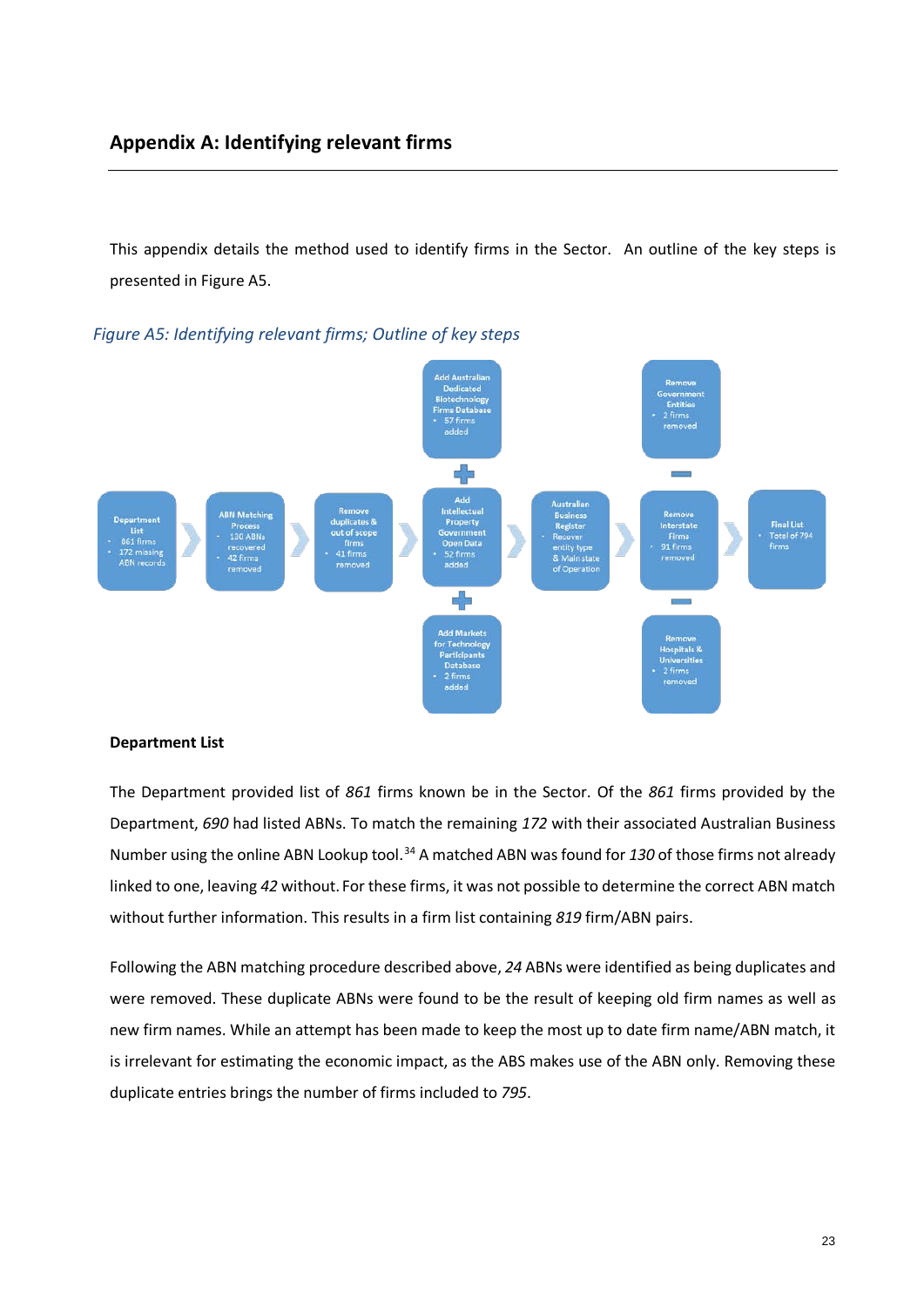It was not within the project scope that we evaluate the relevance of the firms provided by the Department, however we undertook some basic crosschecking and quality assurance. We checked all ABNs provided by the Department, to ensure they matched the firm name. In a handful of cases, the ABN and firm appear not to be linked. Based on firm name and ANZSIC we identified *17* firms that were found to be out of scope. Thirteen were predominately involved in Veterinary science. Four others were found to be in other non-relevant sectors or activities (*Evenrange Pty Ltd, Sapien Technology; MGB Testing; Chemist Warehouse*). Excluding these firms results in a firm list with *778* firms.

#### **Firms added by CTI**

The first method to identify additional relevant firms is to find firms that have registered patents in relevant technology classes (International Patent Class). We used the Intellectual Property Government Open Data (IPGOD), which covers all patent applications made to Intellectual Property Australia (IP Australia) over the last century. CTI and IP Australia developed the IPGOD dataset for the purpose of understanding how Australian companies are using intellectual property and the economic implications. We identified Victorian firms that have applied for patents in relevant technology classes. Technology classes are identified as International Patent Class (IPC) codes which Schmoch (2008) identifies as being Medical Technology, Pharmaceuticals and Biotechnology.<sup>[35](#page-52-10)</sup> The final list of relevant IPC codes is attached to this appendix in table A4.

There are 692 Australian firms named in at least one relevant patent application were found. From these we remove firms based in other states and those already in the list. The remaining 169 firms were manually checked for relevance based on company websites. Sixty-two firms are deemed relevant. The fact that more than half of the new firms identified by this search are irrelevant to the Sector highlights two things. First, our original list is close to complete. Secondly, while IPC codes provide a useful reference point to search for relevant firms; manual checking is required to pick up unrelated businesses. This reflects the unique composition of the Sector. After merging these firms with the firm list, *52* are added.

The second method for finding relevant firms was to use the Centre for Transformative Innovation (CTI) Australian Dedicated Biotechnology Firms Database. This covering all firms engaged in the commercialisation of research and development in the area of human therapeutics and diagnostics, as well as related organisations. This database includes *124* relevant Victorian firms.[36](#page-52-11) To match firms with ABNs we search the ABN Lookup using these names. In the case of multiple matches, a manual check is performed to ensure the correct ABN is assigned. This data set is merged with the Department list using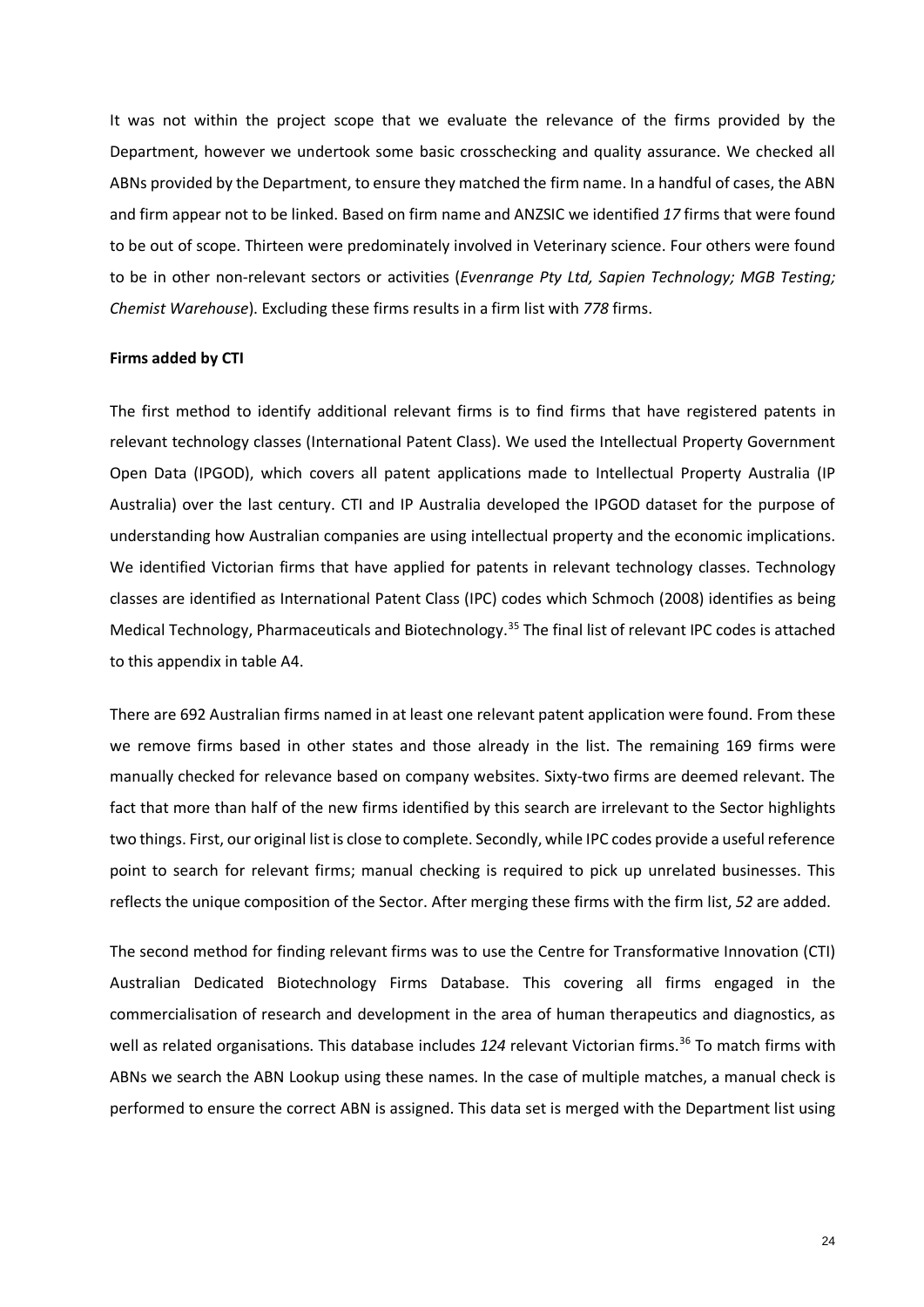ABN as the firm identifier. Just under half of those firms identified are already included in the Department list, with *57* new firms added.

The third and final database used to identify all firms relevant to the Sector is also maintained at CTI. Comprising of firm level data on Australian consultants engaged in the market for pre-commercial technology. These include patent attorneys, venture capital firms and other brokerage firms. The database included 90 Victorian firms, two of which were found to be both relevant and not already in the list, which reflects the comprehensiveness of the other sources considered.

#### **Geography**

Many firms operate in more than one state in Australia. This adds a complexity to measuring the economic impact of the Sector as it introduces a source of measurement error to any approach based on aggregating across a sample of firms. The list of firms provided by the Department included firms that are based in another state but are understood to have significant operations in Victoria. The inclusion of these firms has the potential to overstate the economic activity by attributing interstate activity to Victoria; but the exclusion of these firms will lead to underestimation. To ensure the most transparent estimates of economic activity, only firms with Victoria as the main state of operation are included for the analysis.

To identify Victorian firms, we use self-identified Main State of Operation from the Australian Business Registry. The ABR is populated by self-reported updates on ABN characteristics by the owner of the ABN. In principle, ABN owners should update the ABR entry within 28 days of a known change in circumstance. This may be a new name, a new non-for-profit status or even a new main state of operation. However, we understand that this procedure may not always be followed. The main state of operation is the publically available address data on the ABR. Extracting this state for all *889* firms reveals *102* firms that are *currently* based interstate. Ninety-one of our firms were not based in Victoria in the year of analysis 2013-14. This leads to a firm list of *798* firms.

#### **Hospitals, Universities and Government Agencies**

Relevant activity undertaken in universities and hospitals are excluded from the analysis. The main reason for excluding them is that it is not possible to separately identify Sector relevant activities from the main activities of these organisations (education and health care) which are not part of the Sector. Where hospitals in Victoria are engaged in the Sector this will not be accounted for in our measure. For example,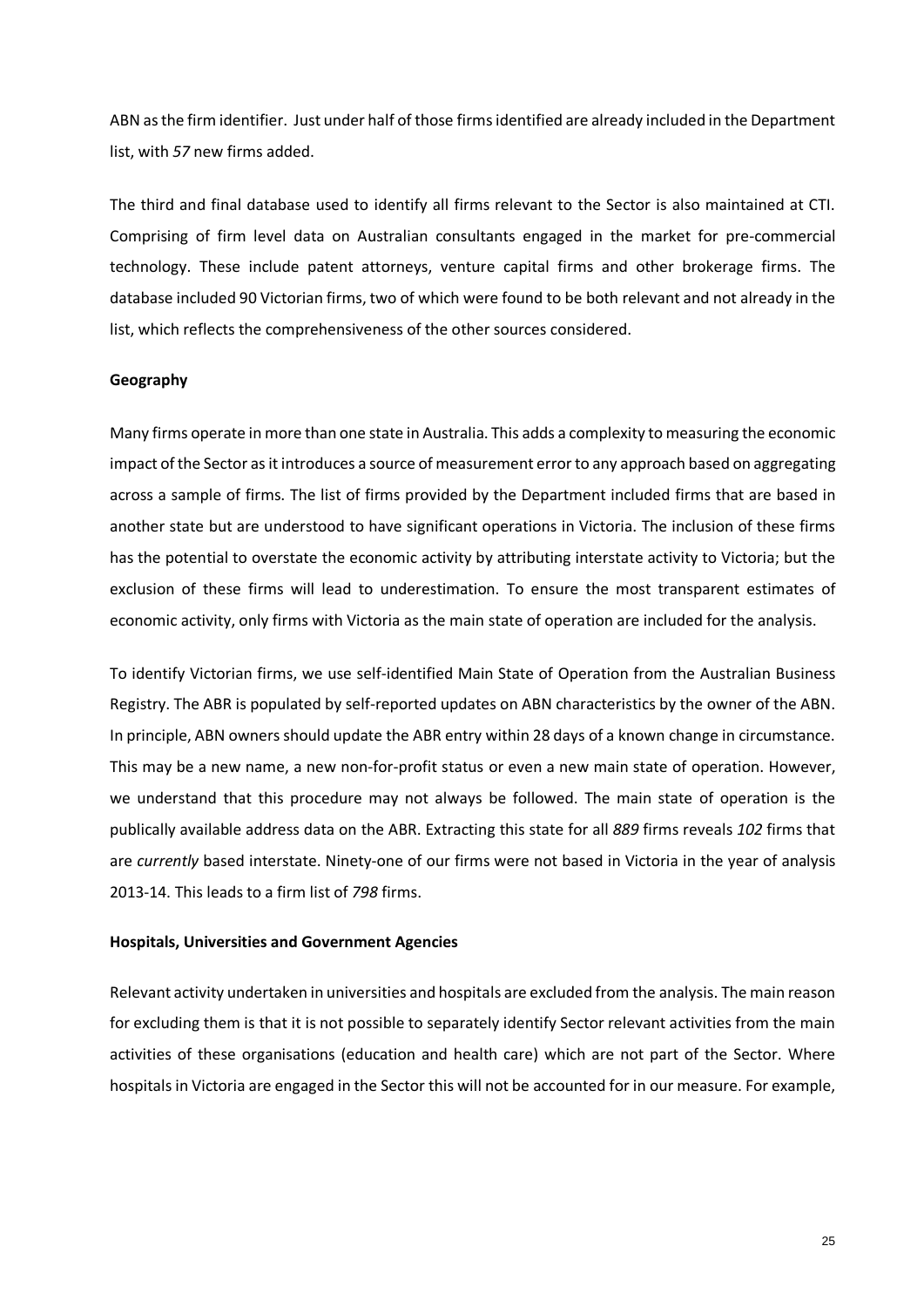in participation and undertaking clinical trials. That estimates of the Sectors economic impact exclude these firms should be considered when interpreting the results presented.

In order to avoid this issue, the list of ABNs was compared against a list of known hospital and university ABNs. Two firms were linked to university ABNS. These firms were:

- 1. Metabolomics Australia
- 2. Australian Regenerative Medicine Institute

These two research institutes are linked to the University of Melbourne and Monash University, respectively. While the work undertaken by these two centres is relevant to the Sector, we are unable to separate the activities of the two centres from the ABNS provided. These are removed from the firm list.

We also screen for two possible entity types; Commonwealth Government Entities and State Government Entities. These are removed from the firm list. In international standard systems of national accounts, non-market goods and services produced by government units are valued at cost. The two firms removed are:

- 1. Peter Mac Research Division; and
- 2. CSIRO Molecular and Health Technologies.

We also identified each firm with Not-for-profit status and examined their website to ensure they were relevant and not primarily clinical service providers. These firms are research institutes and most if not all of their activity is correctly considered part of the Sector.

#### **Summary of final list**

The final list then contains **794** firms relevant to the Sector with Victoria as the main state of operation over the 2013-14 period. We view this as close to comprehensive, but highlight some reasons that the resulting estimate may err on the side of being marginally conservative. Our aggregates omit:

- Relevant activity occurring in Victoria by government organisations like CSIRO.
- Relevant activity occurring in Victoria by firms with an interstate headquarters.
- Relevant activity by Hospitals and Universities has been excluded.

It would also be noted that no adjustment was made for any possible economic activity outside Victoria by Victorian firms in the Sector. On balance, we expect the overall impact of these considerations suggest our estimate is conservative.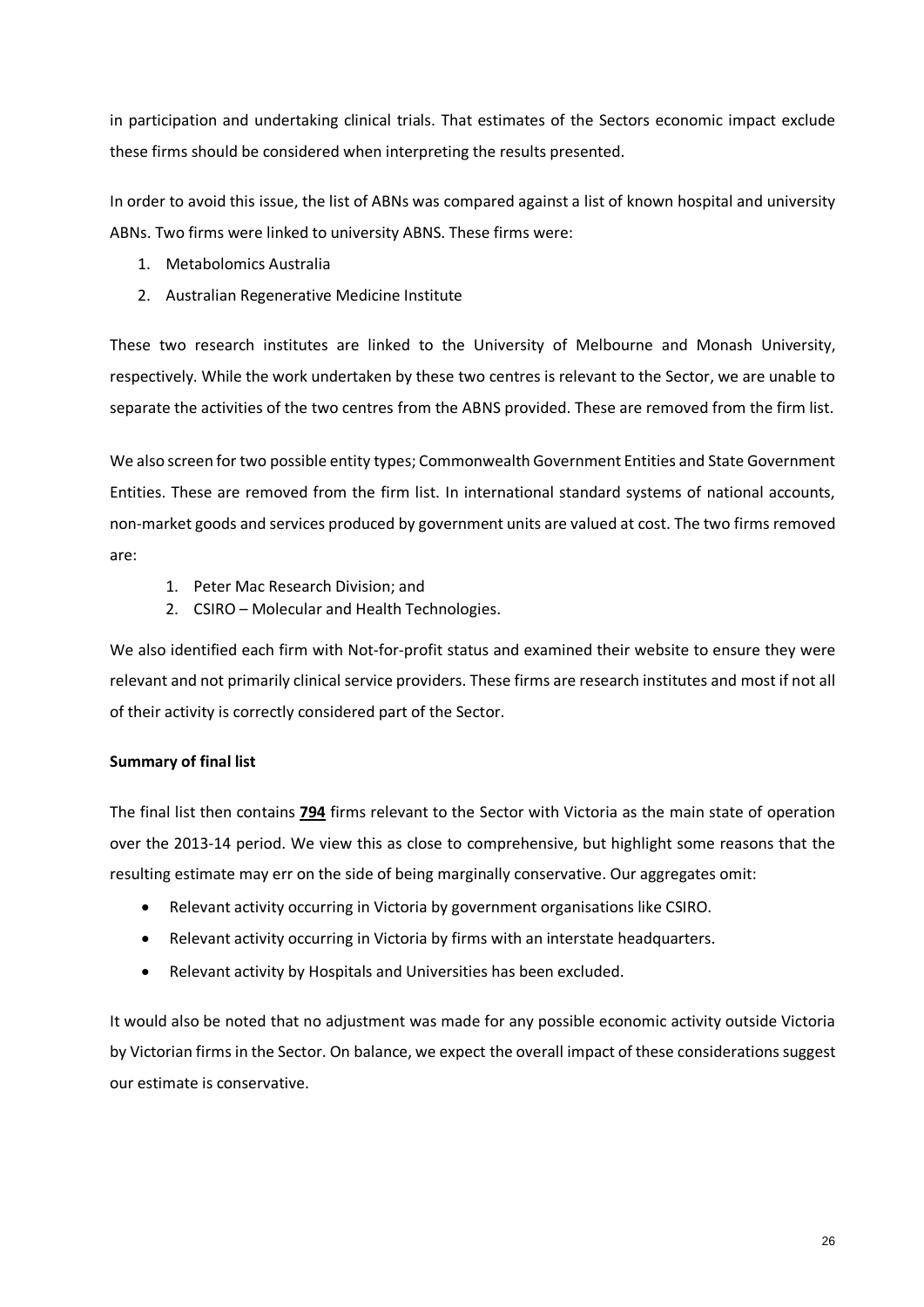It should also be noted that the data used to populate this firm list are based on best available information in 2016. It is possible then that this list misses some firms active in the 2013-14 period that are no longer active. Furthermore, the list includes firms that have only become active since that period. It would be expected then that the number of firms from this list matched to the BLADE will increase when data that are more recent becomes available.

#### <span id="page-34-0"></span>*Table A4 Relevant IPC Codes - Schmoch (2008)*

| <b>Medical Technology</b> |                                                                                                                                                                                                                                                                                                                                  |  |
|---------------------------|----------------------------------------------------------------------------------------------------------------------------------------------------------------------------------------------------------------------------------------------------------------------------------------------------------------------------------|--|
| <b>IPC</b>                | <b>Description</b>                                                                                                                                                                                                                                                                                                               |  |
| A61B                      | Diagnosis; surgery; identification                                                                                                                                                                                                                                                                                               |  |
| A61C                      | Dentistry; Apparatus or methods for oral or dental hygiene                                                                                                                                                                                                                                                                       |  |
| A61F                      | Filters implantable into blood vessels; prostheses; devices providing patency to, or<br>preventing collapsing of, tubular structures of the body. E.g. stents; orthopaedic,<br>nursing or contraceptive de3vices; fomentation; treatment or protection of eyes or<br>ears; bandages, dressings or absorbent pads; first-aid kits |  |
| A61G                      | Transport, personal conveyances, or accommodation specially adapted for patients<br>or disabled persons; operating tables or chairs; chairs for dentistry; funeral devices                                                                                                                                                       |  |
| A61H                      | Physical therapy apparatus, e.g. devices for locating or stimulating reflex points in<br>the body; artificial respiration; massage; bathing devices for special therapeutic or<br>hygienic purposes or specific parts of the body                                                                                                |  |
| A61J                      | Containers specially adapted for medical or pharmaceutical purposes; devices or<br>methods specially adapted for bringing pharmaceutical products into particular<br>physical or administering forms; devices for administering food or medicines orally;<br>baby comforters; devices for receiving spittle                      |  |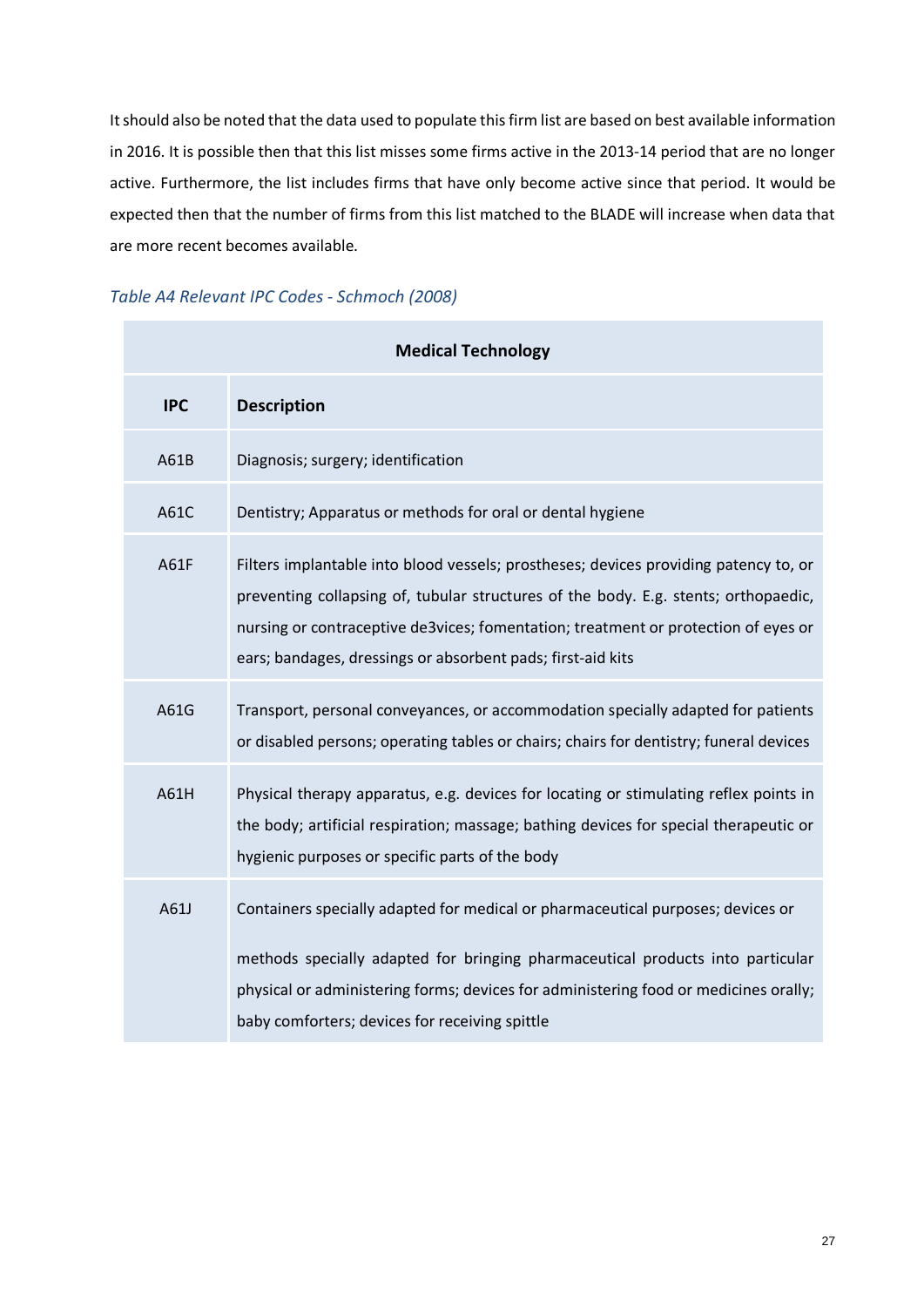| A61L | Methods or apparatus for sterilising materials or objects in general; disinfection,<br>sterilisation, or deodorisation of air; chemical aspects of bandages, dressings,<br>absorbent pads, or surgical articles; materials for bandages, dressings, absorbent<br>pads, or surgical articles |
|------|---------------------------------------------------------------------------------------------------------------------------------------------------------------------------------------------------------------------------------------------------------------------------------------------|
| A61M | Devices for introducing media into, or onto, the body; devices for transducing body<br>media or for taking media from the body; devices for producing or ending sleep or<br>stupor                                                                                                          |
| A61N | Electrotherapy; magnetotherapy; radiation therapy; ultrasound therapy                                                                                                                                                                                                                       |
| H05G | X-RAY technique                                                                                                                                                                                                                                                                             |

×

| <b>Pharmaceuticals</b> |                                                                                                                                                          |  |
|------------------------|----------------------------------------------------------------------------------------------------------------------------------------------------------|--|
| <b>IPC</b>             | <b>Description</b>                                                                                                                                       |  |
| A61K                   | Preparations for medical, dental or toilet purposes. Does not include A61K-008 that<br>includes cosmetics or similar toilet preparations.                |  |
| <b>Biotechnology</b>   |                                                                                                                                                          |  |
| <b>IPC</b>             | <b>Description</b>                                                                                                                                       |  |
| CO7G                   | Compounds of unknown constitution                                                                                                                        |  |
| CO7K                   | Peptides                                                                                                                                                 |  |
| C12M                   | Apparatus for Enzymology or Microbiology                                                                                                                 |  |
| C12N                   | Micro-organisms or enzymes; compositions thereof; propagating, preserving or<br>maintain micro-organisms; mutation or genetic engineering; culture media |  |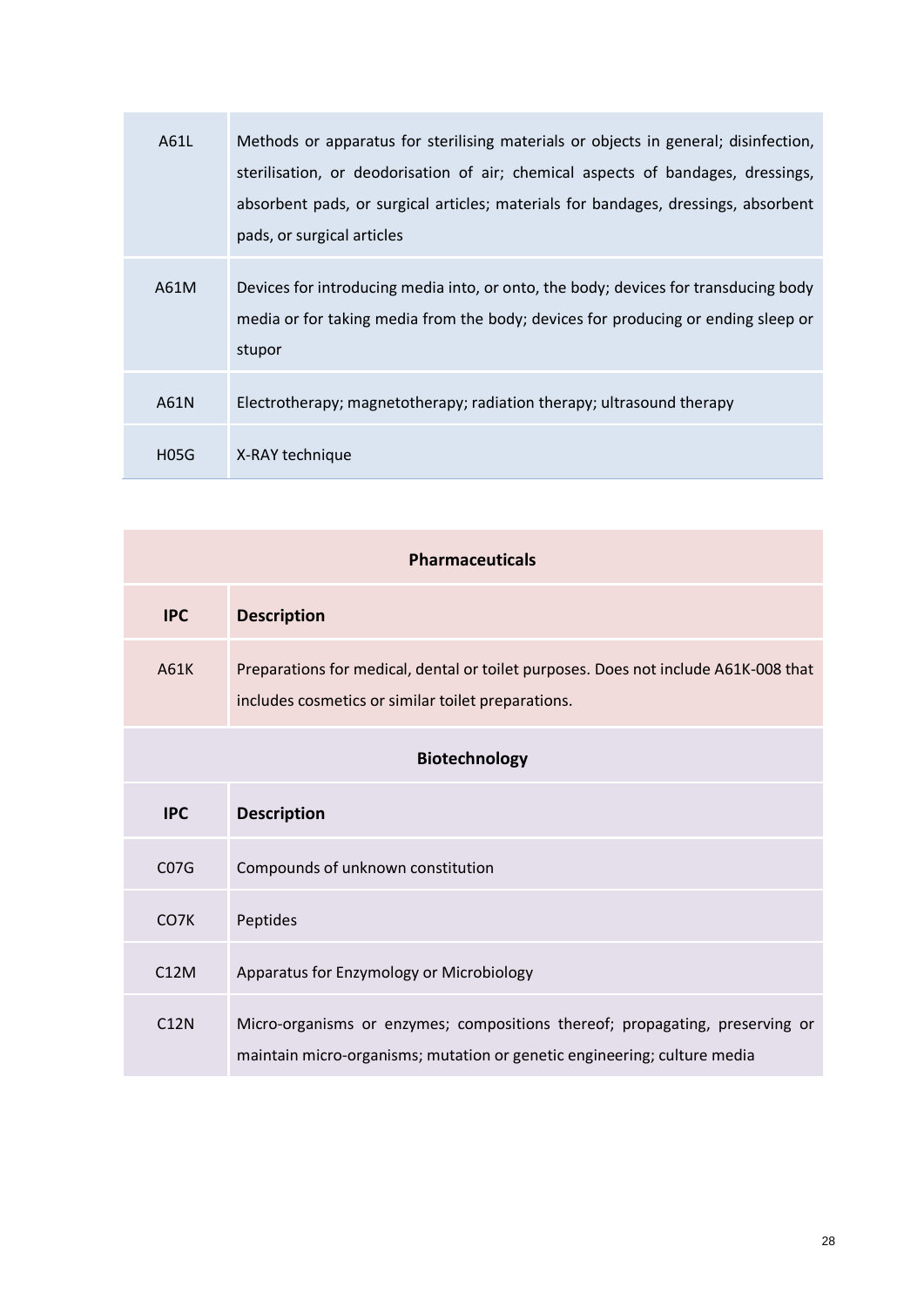| C12P | Fermentation or enzyme-using processes to synthesis a desired chemical compound<br>or composition or to separate optical isomers from a racemic mixture                                                                               |
|------|---------------------------------------------------------------------------------------------------------------------------------------------------------------------------------------------------------------------------------------|
| C12Q | Measuring or testing processes involving enzymes or micro-organisms;<br>compositions or test papers therefor; processes of preparing such compositions;<br>condition-responsive control in microbiological or enzymological processes |
| C12R | Indexing scheme associated with subclasses C12C-C12Q                                                                                                                                                                                  |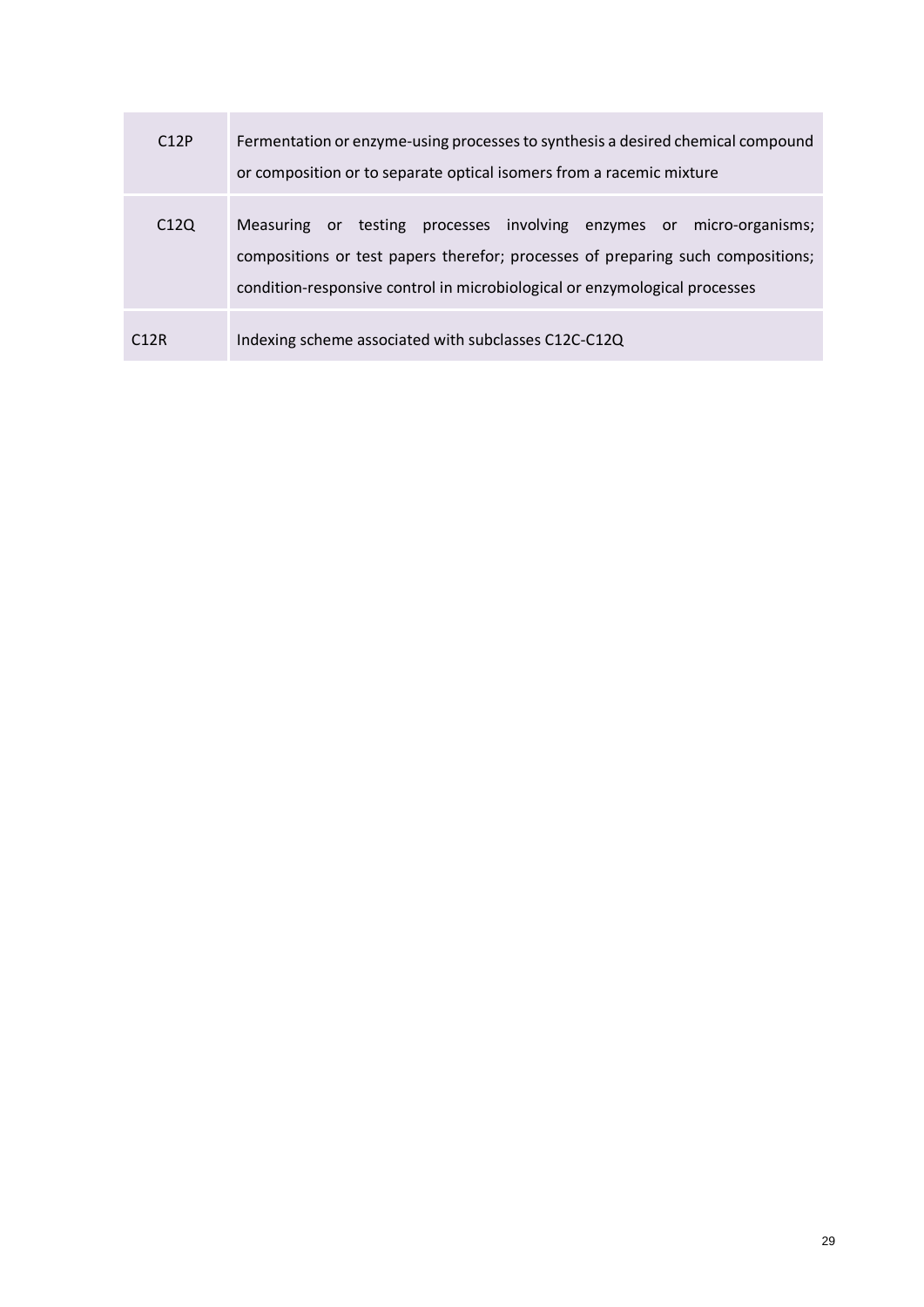## <span id="page-37-0"></span>**Appendix B: Sector firm list**

|                                                                                                       | <b>COMPANY LIST</b>                              |                                                         |
|-------------------------------------------------------------------------------------------------------|--------------------------------------------------|---------------------------------------------------------|
| <b>360 BIOLABS PTY LTD</b>                                                                            | <b>ELEVATE TECH</b>                              | <b>NEUREN PHARMACEUTICALS</b>                           |
| 4DX PTY LTD                                                                                           | <b>ELISAKITS</b>                                 | NEURO THERAPEUTICS                                      |
| <b>4G VACCINES</b>                                                                                    | ELK OTHOBIOLOGICS LIMITED                        | NEURONAL NEUTRACEUTICALS                                |
| A FILIPPIS & I.T NISBET & THE FILIPPIS<br><b>FAMILY TRUST &amp; THE NISBET FAMILY</b><br><b>TRUST</b> | ELMORE OIL COMPANY                               | NEUROSCIENCE AUSTRALIA (NSA)                            |
| A.J.T. (AUST) PTY LTD                                                                                 | <b>ELYPTOL</b>                                   | NEUROSCIENCES VICTORIA                                  |
| <b>AARON LABORATORIES</b>                                                                             | EMEIS COSMETICS PTY LTD (AESOP)                  | NEUROVANCE AUSTRALIA                                    |
| AB SCIEX AUSTRALIA PTY LTD                                                                            | <b>EMERITUS RESEARCH</b>                         | NEW AGE BOTANICALS PTY LTD                              |
| ABCO HEALTH CARE PTY LTD                                                                              | EMU RESEARCH CORPORATION OF<br>AUSTRALIA PTY LTD | NIDOR PTY LTD                                           |
| ACCORD HEALTHCARE PTY LTD                                                                             | <b>ENDOGENE PTY LTD</b>                          | NMK CONSULTING PTY LTD                                  |
| <b>ACRUX LIMITED</b>                                                                                  | <b>ENSIGN LABORATORIES PTY LIMITED</b>           | NORWOOD IMMUNOLOGY                                      |
| <b>ACTAVIS</b>                                                                                        | <b>ENT TECHNOLOGIES PTY LTD</b>                  | NOVARTIS CONSUMER HEALTH                                |
| ACUNEEDS AUSTRALIA PTY LTD                                                                            | <b>ENTERPRISE ACCELERATORS</b>                   | NPLEX PTY. LTD.                                         |
| <b>ACUPAK PTY LTD</b>                                                                                 | <b>ENTTEX PTY LTD</b>                            | <b>NUCLEUS NETWORK*</b>                                 |
| <b>ADALTA PTY LTD</b>                                                                                 | EPREP PTY LTD                                    | NUTRI-GREEN PTY LTD                                     |
| <b>ADHEALTH</b>                                                                                       | ERIS PHARMACEUTICALS AUSTRALIA                   | NUTRI-PHARM AUSTRALIA PTY LTD                           |
| <b>ADMINISTRATION AND MARKETING</b><br><b>SOLUTIONS PTY LTD</b>                                       | ES CELL INTERNATIONAL AUSTRALIA                  | NUTRITION CARE PHARMACEUTICALS<br>PTY LTD               |
| <b>ADP TECHNOLOGY</b>                                                                                 | <b>ESSOLOGY</b>                                  | NUVASIVE (AUST/NZ) PTY LTD                              |
| ADVANCED BIOMEDICAL PTY LTD                                                                           | EUCALYPTUS BIOSCIENCES PTY LTD                   | O'BRIEN INSTITUTE*                                      |
| ADVANCED CLINICAL SYSTEMS<br><b>INTERNATIONAL PTY LTD</b>                                             | <b>EVADO PTY LTD</b>                             | <b>OCCURX PTY LTD</b>                                   |
| ADVANCED DNA LABORATORIES PTY<br><b>LTD</b>                                                           | <b>EXTEL TECHNOLOGIES PTY LTD</b>                | OFF DOT                                                 |
| ADVANCED MOLECULAR<br><b>TECHNOLOGIES PTY LTD</b>                                                     | EXTEND-A-CARE PTY. LTD.                          | OKEDRO PTY LTD                                          |
| ADVANCED NATURAL BEAUTY<br>SALONS PTY LTD                                                             | EYENAEMIA                                        | OLIVIA NEWTON-JOHN CANCER<br><b>RESEARCH INSTITUTE*</b> |
| ADVENT PHARMACEUTICALS PTY LTD                                                                        | <b>EZZI VISION PTY LTD</b>                       | <b>OLYMPUS AUSTRALIA PTY LTD</b>                        |
| <b>AFFINITY BIOSCIENCES</b>                                                                           | FAIRMONT MEDICAL PRODUCTS PTY<br><b>LTD</b>      | <b>OMNIBLEND INNOVATION</b>                             |
| <b>AGENIX LIMITED</b>                                                                                 | FARADAY PTY LTD                                  | ONQ SOFTWARE PTY LTD                                    |
| AGILENT TECH AUSTRALIA M                                                                              | FEIL ALAN                                        | <b>OPAL BIOSCIENCES</b>                                 |
| <b>AGILENT TECHNOLOGIES AUSTRALIA</b><br>PTY LTD (VIC)                                                | FELTON GRIMWADE & BOSISTO'S PTY<br><b>LTD</b>    | <b>OPAL THERAPEUTICS</b>                                |
| AINSCORP PTY LTD                                                                                      | <b>FIBROTECH THERAPEUTICS PTY LTD</b>            | OPTHEA PTY LTD                                          |
| AIR AROMA INTERNATIONAL PTY LTD                                                                       | FIREBRICK PHARMA PTY LTD                         | <b>OPTIMAL IVF PTY LTD</b>                              |
| AIS HEALTHCARE                                                                                        | FISHER & PAYKEL HEALTHCARE PTY.<br>LIMITED       | OPTIMUS LIFE SCIENCE PTY LTD                            |
| AKAAL PHARMA PTY LTD                                                                                  | FLEET PHARMACEUTICALS PTY. LTD.                  | <b>OPTISCAN</b>                                         |
| ALBACMAT                                                                                              | FLORA LABORATORIES PTY LTD                       | OPTISCAN LTD                                            |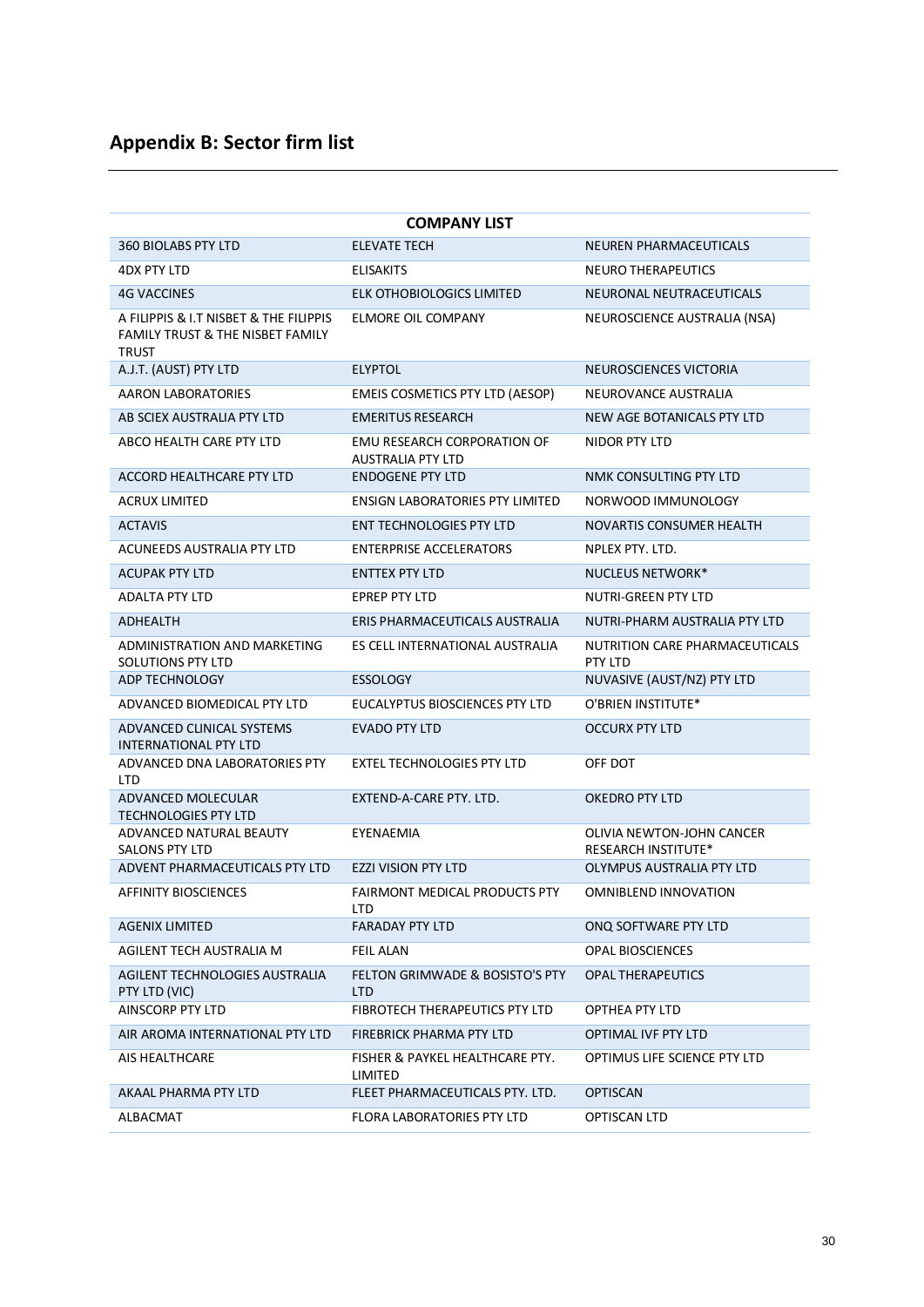| <b>ALCHEMY BIOSCIENCES</b>                          | <b>FLOYD INSTRUMENTS</b>                                 | OPTOTECH PTY LTD                                         |
|-----------------------------------------------------|----------------------------------------------------------|----------------------------------------------------------|
| <b>ALCHEMY BIOSCIENCES</b><br><b>INTERNATIONAL</b>  | <b>FLUOROTROP</b>                                        | ORAL AIR PTY LTD                                         |
| <b>ALIMTYPE PTY LTD</b>                             | <b>FOCUS PATHOLOGY</b>                                   | ORPHARMA PTY LTD                                         |
| <b>ALLERGENIX</b>                                   | <b>FORME MEDICAL</b>                                     | ORTHOMOLECULAR MEDISEARCH<br><b>LABORATORIES PTY LTD</b> |
| ALLTECH ASSOCIATES (AUSTRALIA)<br>PTY LTD           | <b>FORMULYTICA</b>                                       | ORTHOPAEDIC APPLIANCES PTY LTD                           |
| ALTERNATIVE SERVICES PTY LTD                        | <b>FRED IT GROUP</b>                                     | ORTHOTICS AUSTRALIA                                      |
| <b>ALTNIA OPERATIONS</b>                            | FRESCHE BIOSCIENCE PTY LTD                               | OSPREY MEDICAL PTY LTD                                   |
| <b>ALTRUTEC</b>                                     | FRESENIUS MEDICAL CARE SEATING<br>(AUSTRALIA) PTY. LTD.  | OSTEON MEDICAL PTY LTD                                   |
| AMAZING SUPER HEALTH                                | <b>FRONTLINE INNOVATIONS</b>                             | <b>OUTERSPACE DESIGN</b>                                 |
| AMAZON PHARMA PTY LTD                               | <b>FUSION BIOSCIENCES</b>                                | P & M HEBBARD PTY LTD                                    |
| AMBLYOPTICA (HOLDING) PTY LTD                       | <b>FWEE</b>                                              | PACIFIC LABORATORY PRODUCTS PTY.<br>LTD.                 |
| <b>ANALYTICAL REFERENCE</b><br><b>LABORATORIES</b>  | <b>GITHERAPIES PTY LTD</b>                               | PARAGON CARE LIMITED                                     |
| <b>ANATOMICS PTY LTD</b>                            | <b>GALLAY MEDICAL &amp; SCIENTIFIC PTY</b><br><b>LTD</b> | PARAGON MEDICAL PTY LTD                                  |
| <b>ANATOMIZE PTY LTD</b>                            | GARELAG                                                  | PARANTA BIOSCIENCES LIMITED                              |
| ANDATECH CORPORATION PTY LTD                        | <b>GBC SCIENTIFIC EQUIPMENT PTY LTD</b>                  | PARGENEX PHARMACEUTICALS                                 |
| ANSELL LIMITED                                      | <b>GE HEALTHCARE AUSTRALIA</b>                           | PARKER HEALTHCARE PTY LTD                                |
| <b>ANTISENSE THERAPEUTICS LIMITED</b>               | <b>GENERA BIOSYSTEMS LIMITED</b>                         | PASPA PHARMACEUTICALS                                    |
| APE ENTERPRISES                                     | <b>GENERIC HEALTH PTY LTD</b>                            | PATIENT CARE PRODUCTS                                    |
| APOLLO MEDICAL IMAGING<br><b>TECHNOLOGY PTY LTD</b> | <b>GENERIC PARTNERS HOLDING CO PTY</b><br><b>LTD</b>     | <b>PATRYS LIMITED</b>                                    |
| APS INNOVATIONS PTY LTD                             | <b>GENESFX HEALTH PTY LTD</b>                            | PAUL L CLARK AND ASSOCIATES                              |
| <b>AQUA DIAGNOSTICS</b>                             | <b>GENETIC TECHNOLOGIES LIMITED</b>                      | PEARCE PHARMACEUTICALS                                   |
| <b>AQUARIAN INDUSTRIES PTY LTD</b>                  | <b>GENETICS AUSTRALIA CO-OPERATIVE</b><br>LIMITED        | PEARL DENTAL                                             |
| ARANA THERAPEUTICS (VIC) PTY LTD                    | <b>GENSCREEN PTY LTD</b>                                 | PEPTIDE SOLUTIONS                                        |
| ARROW LABORATORIES LTD                              | <b>GENVARTEC</b>                                         | PERFECT SCENTS COSMETICS                                 |
| ARROW PHARMACEUTICALS PTY LTD                       | <b>GEOSUNPHARMA</b>                                      | PERFECTLIFE PRODUCTS &<br>SOLUTIONS                      |
| <b>ASAP SKIN PRODUCTS</b>                           | <b>GHASSAN</b>                                           | PERFUSION SOLUTIONS PTY LTD                              |
| ASCEND BIOPHARMACEUTICALS                           | <b>GILEAD SCIENCES PTY LTD</b>                           | PERKINELMER AUSTRALIA                                    |
| ASCENT PHARMAHEALTH LIMITED                         | GLAXOSMITHKLINE AUSTRALIA                                | PHARMACEUTICAL PACKAGING<br><b>PROFESSIONALS</b>         |
| <b>ASHLEY BATES CONSULTING</b>                      | <b>GLAXOSMITHKLINE AUSTRALIA PTY</b><br><b>LTD</b>       | PHARMORE PTY LTD                                         |
| ASHWORTH HOLDINGS                                   | <b>GLOBAL COLD CHAIN SOLUTIONS PTY</b><br>LTD.           | PHARMOUT PTY LTD                                         |
| ASSUREQUALITY AUSTRALIA PTY LTD                     | <b>GLOBAL HEALTH LIMITED</b>                             | PHOSPHAGENICS LTD                                        |
| AUS BIO LIMITED                                     | <b>GLOBAL KINETICS CORPORATION</b>                       | PICORAL                                                  |
| <b>AUSBIOTECH LTD</b>                               | <b>GLUTAGEN</b>                                          | PICSAFE MEDI                                             |
| AUSIMED LIMITED*                                    | <b>GM MEDICAL PTY LTD</b>                                | PLANET INNOVATION                                        |
| AUSMEDI INTERNATIONAL PTY LTD                       | <b>GMDX PTY LTD</b>                                      | PNL HOLDINGS PTY LTD                                     |
| AUSPEP                                              | GO FORWARDS CO                                           | POD ACTIVE PTY LTD                                       |
| AUSTAR PHARMACEUTICALS PTY.<br>LTD.                 | <b>GOLDEN AGE BIOTECH</b>                                | POLYACTIVA                                               |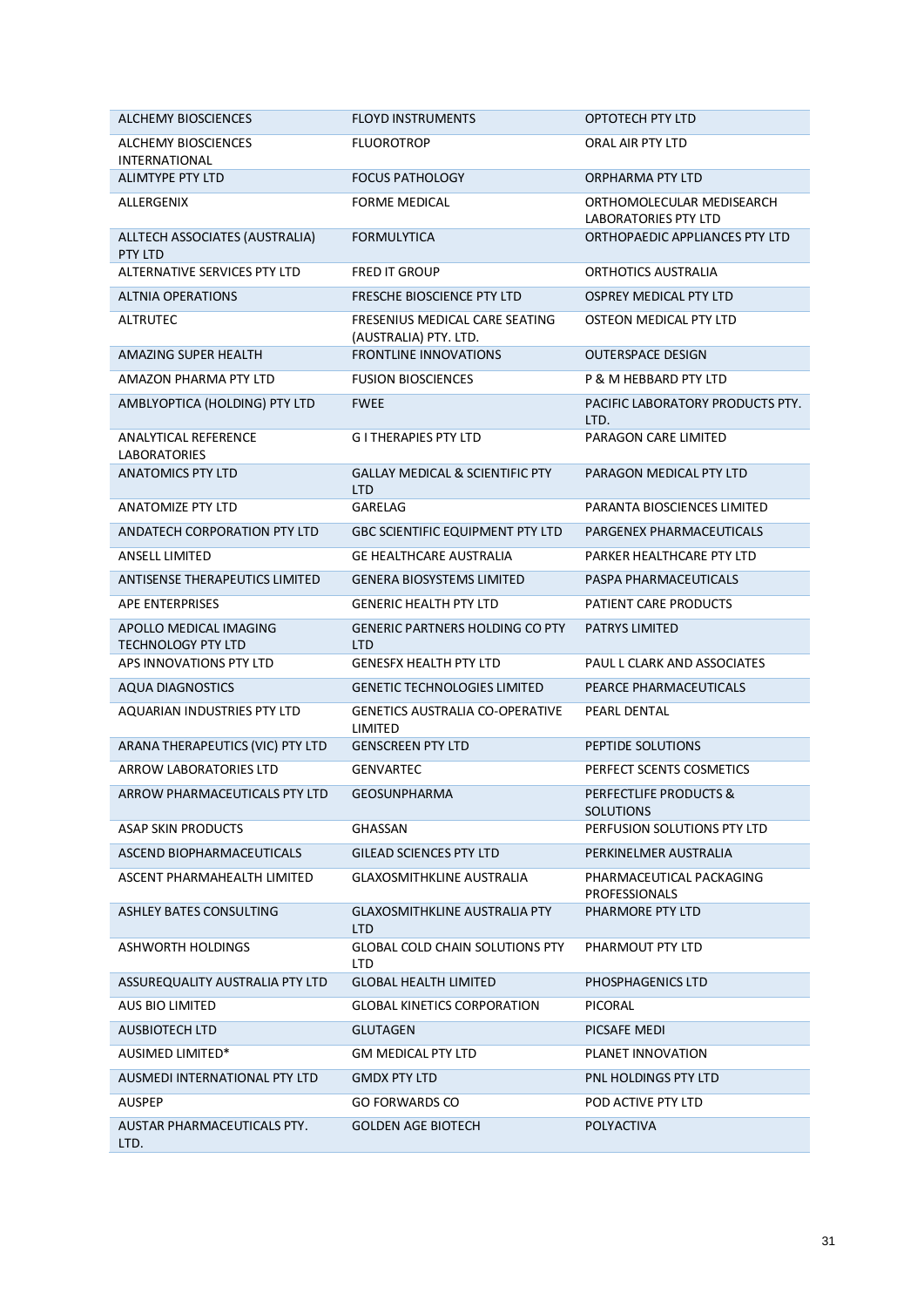| <b>AUSTIN RESEARCH INSTITUTE*</b>                                  | <b>GOLLMAN AUSTRALIA PTY LTD</b>                   | POLYBART PTY LTD                            |
|--------------------------------------------------------------------|----------------------------------------------------|---------------------------------------------|
| AUSTLINX INTERNATIONAL PTY LTD                                     | <b>GORDAGEN PHARMACEUTICALS PTY</b><br><b>LTD</b>  | POLYNOVO BIOMATERIALS PTY<br>LIMITED        |
| AUSTRALIAN BIOCLOUD                                                | <b>GORMAN PROMED</b>                               | PRANA BIOTECHNOLOGY                         |
| <b>AUSTRALIAN BIOLOGICS PTY LTD</b>                                | <b>GRALE SCIENTIFIC PTY LTD</b>                    | PREMAX PTY LTD                              |
| AUSTRALIAN BIOMEDICAL CO                                           | <b>GRAND DAME PTY LTD</b>                          | PRESCIENT THERAPEUTICS LIMITED              |
| AUSTRALIAN BOTANICAL PRODUCTS                                      | <b>GREY INNOVATION</b>                             | PRIME PHARMACY GROUP PTY LTD                |
| <b>AUSTRALIAN CONTACT LENSES</b>                                   | <b>GRIBBLES GROUP</b>                              | PROACTIVE AGEING                            |
| <b>AUSTRALIAN HEALTHCARE</b><br><b>SOLUTIONS</b>                   | <b>GRIBBLES MOLECULAR SCIENCE</b>                  | PROBIOTEC LIMITED                           |
| <b>AUSTRALIAN INTERNATIONAL</b><br><b>MEDICAL SUPPLIES PTY LTD</b> | <b>GRIFFIN AND ROW</b>                             | PROCEPT AUSTRALIA                           |
| AUSTRALIAN MEDICAL COUCHES                                         | <b>GRIFOLS AUSTRALIA PTY LTD</b>                   | PROPANC                                     |
| AUSTRALIAN NATIONAL FABRICATION<br><b>FACILITY LIMITED*</b>        | <b>GRUNBIOTICS PTY LTD</b>                         | PROPHARMA PTY LTD                           |
| <b>AUSTRALIAN NUTRITION &amp; SPORTS</b><br>PTY LTD                | <b>GRUNENTHAL AUSTRALIA PTY LTD</b>                | PROSLAB DENTAL LABORATORY PTY<br><b>LTD</b> |
| AUSTRALIAN ORGANIC BRANDS PTY<br><b>LTD</b>                        | <b>GYTECH SCIENTIFIC</b>                           | PROSPORTS NUTRITION                         |
| <b>AUSTRALIAN PHARMACEUTICAL</b><br><b>MANUFACTURERS PTY LTD</b>   | H.W. WOODS PROPRIETARY LIMITED                     | PROSTATE DIAGNOSTICS                        |
| <b>AUSTRALIAN STEM CELL CENTRE*</b>                                | <b>HACH PACIFIC PTY LTD</b>                        | PROSTHEXIS PTY LTD                          |
| AUSTRALIAN TISSUE ENGINEERING<br>CENTRE (ATEC)*                    | <b>HAEMOKINESIS</b>                                | PROTEGO MEDICAL PTY LTD                     |
| AUSTRALIAN ULTRA VIOLET SERVICES<br><b>OPERATIONS</b>              | <b>HANDEL &amp; SONS PTY LTD</b>                   | PRV ENTERPRISES PTY LTD                     |
| AUSTRAMEDEX VICTORIA PTY LTD                                       | <b>HAPLOMIC TECHNOLOGIES PTY LTD</b>               | PULMOSONIX PTY LTD                          |
| AVEXA LTD                                                          | <b>HATCHTECH</b>                                   | PURE C.D.M PTY LTD                          |
| <b>AVIPEP PTY LTD</b>                                              | HC PRO                                             | PUREMEDIC PTY LTD                           |
| AXISHEALTH PTY LTD                                                 | HE TECHNICAL SERVICES                              | PX BIOSOLUTIONS                             |
| AXPO PTY LTD                                                       | <b>HEALTH IQ</b>                                   | Q STAT PTY LTD                              |
| AXXIN PTY LTD                                                      | <b>HEALTH MANAGEMENT SYSTEMS PTY</b><br><b>LTD</b> | <b>Q-SERA PTY LTD</b>                       |
| <b>BACE THERAPEUTICS</b>                                           | <b>HEALTHCARE LIFTING SPECIALISTS</b>              | <b>QIAGEN PTY LTD</b>                       |
| BAKER HEART RESEARCH INSTITUTE*                                    | HEALTHKIT                                          | <b>QUANTUM PHARMACEUTICALS</b>              |
| BAKER IDI HEART AND DIABETES<br>INSTITUTE*                         | <b>HEALTHMETRICS</b>                               | <b>QUBIST MOLECULAR DESIGN PTY LTD</b>      |
| <b>BALDWIN MEDICAL &amp; VETERINARY</b><br><b>DEVICES</b>          | <b>HEALTHRFID</b>                                  | <b>QUIESCO PTY LTD</b>                      |
| <b>BALTECH PTY LTD</b>                                             | <b>HEART SMART DIAGNOSTICS</b>                     | <b>QUINN PHARMACEUTICALS</b>                |
| <b>BARLIES P/L</b>                                                 | HELENA LABORATORIES (AUSTRALIA)<br>PTY. LTD.       | <b>QUINTAIN CONSULTING PTY LTD</b>          |
| <b>BARMED PTY LTD</b>                                              | <b>HEPITOPE</b>                                    | RACING ANALYTICAL SERVICES LTD              |
| <b>BARONS MEDICAL</b>                                              |                                                    |                                             |
|                                                                    | <b>HEPSEEVAX</b>                                   | RADICAL BIOTECHNOLOGY                       |
| BARRELL ENGINEERING PTY LTD                                        | <b>HERB DOCTOR</b>                                 | RADIOMETER PACIFIC PTY LTD                  |
| <b>BASF AUSTRALIA LTD</b>                                          | <b>HERMA TECHNOLOGIES PTY LTD</b>                  | RAMSEY COOTE INSTRUMENTS                    |
| <b>BAXTER LABORATORIES</b>                                         | HERON COSMETICS PTY LTD                            | <b>RAPINI PTY LTD</b>                       |
| <b>BAYLY PTY LTD</b>                                               | <b>HEXIMA LIMITED</b>                              | RAPP AUSTRALIA PTY LTD                      |
| BEDROCAN AUSTRALIA                                                 | HI FORM AUSTRALIA PL                               | RATEK INSTRUMENTS PTY LTD                   |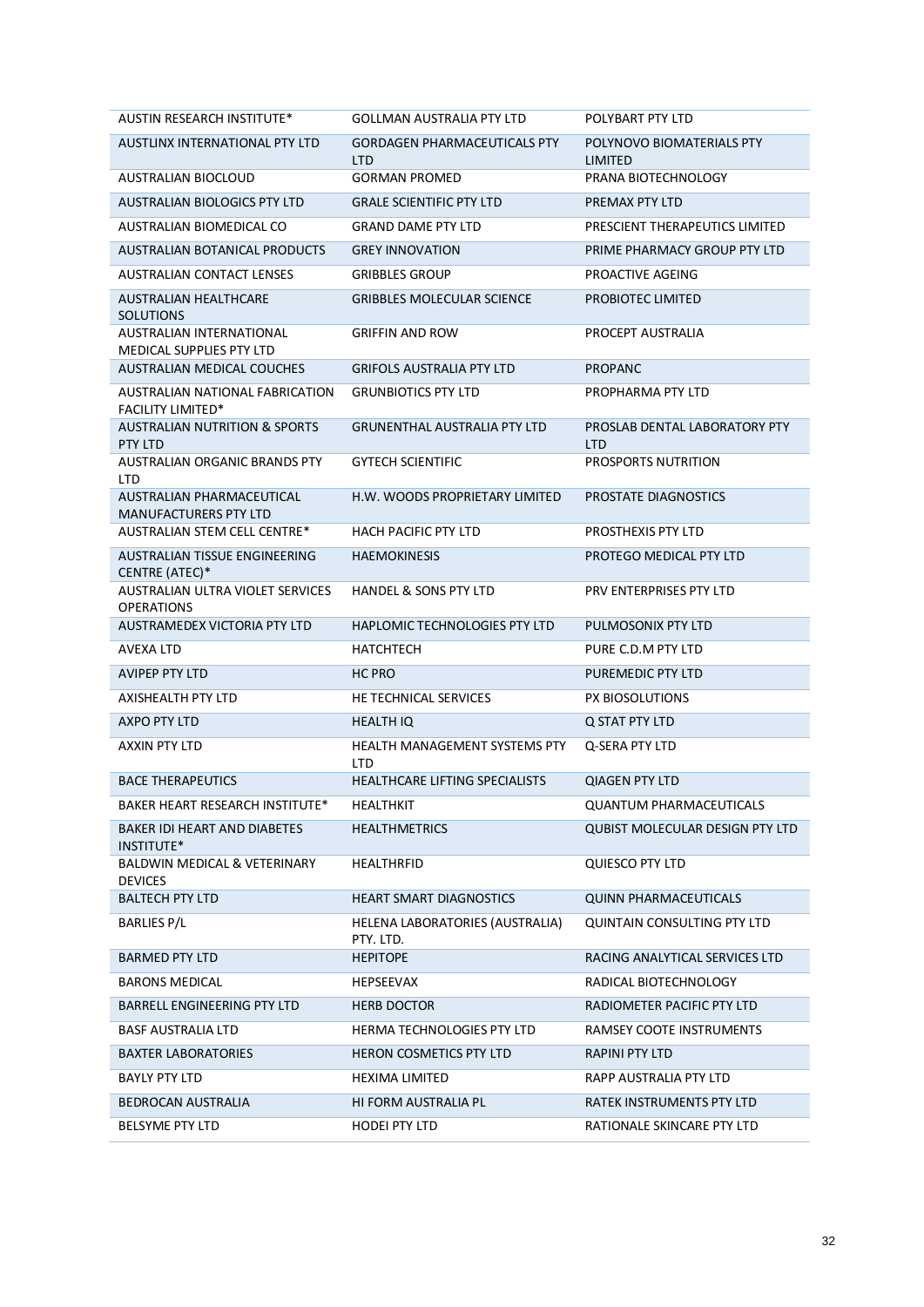| BETTA DENTAL PRODUCTS PTY LTD                        | <b>HOGIES</b>                                                                 | RDDT, A VIVOPHARM COMPANY                     |
|------------------------------------------------------|-------------------------------------------------------------------------------|-----------------------------------------------|
| <b>BILLINGS LIFE*</b>                                | HOPES HEALTH PRODUCTS PTY LTD                                                 | REEF PHARMACEUTICALS PTY LTD                  |
| <b>BIO NOVA INTERNATIONAL PTY LTD</b>                | <b>HORIZON SCIENCE PTY LTD</b>                                                | RESEARCH SURGICAL PTY LTD                     |
| BIO21 AUSTRALIA LTD*                                 | HOSPIRA AUSTRALIA PTD LTD (VIC)                                               | RESOLVINGIMAGES                               |
| <b>BIOART DENTAL AUSTRALIA PTY LTD</b>               | <b>HOWARD FLOREY INSTITUTE*</b>                                               | <b>RFID TECH</b>                              |
| BIOCARE HOLDINGS PTY LTD                             | HOWARD FLOREY INSTITUTE OF<br>EXPERIMENTAL PHYSIOLOGY AND<br>MEDICINE*        | RHINOMED LTD                                  |
| <b>BIOCOMM SQUARE PTY LTD</b>                        | <b>HUDSON INSTITUTE*</b>                                                      | <b>ROBERT KLUPACS</b>                         |
| <b>BIOCONSULT PTY LTD</b>                            | HUMAN VARIOME PROJECT<br>INTERNATIONAL LIMITED*                               | ROBERT WELLER & ASSOCIATES PTY<br><b>LTD</b>  |
| <b>BIOCSL PTY LTD</b>                                | <b>HYDRIX SERVICES PTY LTD</b>                                                | ROBOTRON PTY LTD                              |
| <b>BIODEVICES INTERNATIONAL</b>                      | <b>HYPERBARIC HEALTH PTY LTD</b>                                              | ROFIN PTY LTD                                 |
| <b>BIODIEM LIMITED</b>                               | <b>IATIA IMAGING</b>                                                          | ROSS COSMETICS AUSTRALIA PTY LTD              |
| <b>BIOLIFE SCIENCE QLD</b>                           | <b>IATIA LIMITED</b>                                                          | <b>ROWLOADER</b>                              |
| <b>BIOMEDTECH AUSTRALIA PTY LTD</b>                  | <b>IDT AUSTRALIA LIMITED</b>                                                  | SARTORIUS AUSTRALIA PTY LTD                   |
| <b>BIOMET VICTORIA AND TASMANIA</b>                  | IKARIA AUSTRALIA PTY LTD                                                      | SCIENCE SUPPLY AUSTRALIA PTY.<br>LIMITED      |
| <b>BIOMOLECULAR RESEARCH INSTITUTE</b>               | <b>ILEXUS</b>                                                                 | SCIENTEC RESEARCH PTY LTD                     |
| <b>BIONICS INSTITUTE*</b>                            | <b>ILLINOIS LABORATORIES PTY LTD</b>                                          | <b>SCIENTEX PTY LTD</b>                       |
| <b>BIOPROJEX</b>                                     | <b>ILLUMINA AUSTRALIA PTY LTD</b>                                             | <b>SDI LIMITED</b>                            |
| <b>BIOREGULATORY CONSULTING PTY</b><br><b>LTD</b>    | IM MEDICAL LIMITED                                                            | SEAGULL TECHNOLOGY PTY LTD                    |
| <b>BIOREVIVE</b>                                     | <b>IMMUNOGLOBAL GROUP PTY LTD</b>                                             | SECURE MY HEALTH                              |
| <b>BIOSCIENCE MANAGERS PTY LTD</b>                   | <b>IMMURON LTD</b>                                                            | <b>SEDCO</b>                                  |
| <b>BIOSCREEN AUSTRALIA</b>                           | <b>IMUGENE LTD</b>                                                            | SEE-D4 PTY LTD                                |
| <b>BIOSHARES</b>                                     | INDIGO RIDGE PTY LTD                                                          | SEERPHARMA PTY LTD                            |
| <b>BIOSYNERGY PARTNERS</b>                           | <b>INDUSTRILEX MANUFACTURING</b>                                              | SELENO THERAPEUTICS PTY LTD                   |
| <b>BIOTA HOLDINGS</b>                                | <b>INGENEUS PTY LTD</b>                                                       | SEMACARE                                      |
| <b>BIOTA SCIENTIFIC MANAGEMENT PTY</b><br><b>LTD</b> | <b>INIVAI TECHNOLOGIES PTY LTD</b>                                            | <b>SEMENTIS</b>                               |
| <b>BIOTECH ENGINEERING PTY LTD</b>                   | INR ENTERPRISES PTY LTD                                                       | SENSOLOGIX LTD                                |
| <b>BIOTECHSMARTS PTY LTD</b>                         | <b>INTEGRA NEUROSCIENCES AUSTRALIA</b>                                        | <b>SENZ ONCOLOGY PTY LTD</b>                  |
| <b>BIRD HEALTHCARE PTY LTD</b>                       | INTELLIMEDICAL TECHNOLOGIES                                                   | SEPAL PTY LTD                                 |
| <b>BLAMEY AND SAUNDERS HEARING</b><br>PTY LTD        | <b>INTELLIRAD SOLUTIONS</b>                                                   | SEQIRUS (AUSTRALIA)                           |
| <b>BLUECHIIP LTD</b>                                 | <b>INTERNATIONAL DIABETES</b><br>INSTITUTE*                                   | SERVIER LABORATORIES (AUST) PTY<br><b>LTD</b> |
| <b>BOOFHEADS HAIRCARE PTY LTD</b>                    | <b>INTERPATH PTY LTD</b>                                                      | <b>SGE ANALYTICAL SCIENCE</b>                 |
| <b>BORON MOLECULAR PTY LIMITED</b>                   | <b>INTERTEK TESTING SERVICES</b><br>(AUSTRALIA) PTY. LTD.                     | SHARP AND SMART ENTERPRISES                   |
| <b>BOTANI AUSTRALIA PTY LTD</b>                      | <b>INTRACEUTICALS PTY LTD</b>                                                 | <b>SHIU RAM</b>                               |
| <b>BOVOGEN BIOLOGICALS PTY LTD</b>                   | INVETECH PTY LTD (VICTORIA)                                                   | SIEMENS HEALTHCARE                            |
| <b>BOX MONITORING PTY LTD</b>                        | <b>INVITROGEN AUSTRALIA PTY LTD</b><br>(ALSO TRADING AS LIFE<br>TECHNOLOGIES) | SIENNA CANCER DIAGNOSTICS                     |
| BRENNAN AROMATICS PTY LIMITED                        | IONA MEDICAL PRODUCTS PTY LTD                                                 | SIGMA PHARMACEUTICALS                         |
| <b>BRIEMAR NOMINEES PTY LTD</b>                      | <b>IPSEN</b>                                                                  | SILLIKER AUSTRALIA PTY. LTD.                  |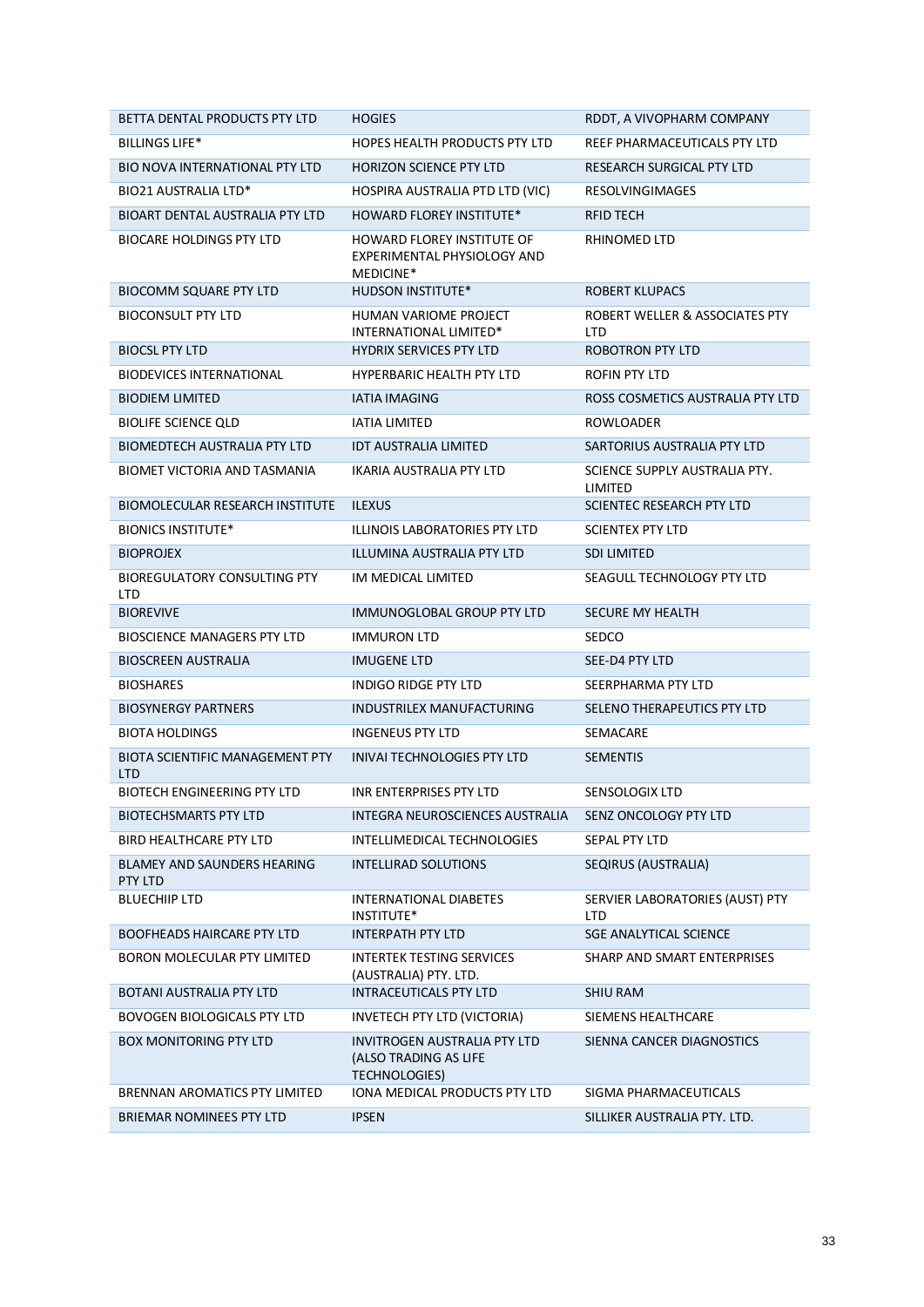| BRIGGATE MEDICAL COMPANY                         | <b>ISLEEP PTY LTD</b>                               | SILTEX (AUSTRALIA) PTY LTD                                    |
|--------------------------------------------------|-----------------------------------------------------|---------------------------------------------------------------|
| BRISTOL MYERS SQUIBB AUSTRALIA<br><b>PTY LTD</b> | <b>ISONEA LTD</b>                                   | SIMAVITA PTY LTD                                              |
| <b>BROOKER CONSULTING</b>                        | <b>ITL LIMITED</b>                                  | <b>SIMPLYC</b>                                                |
| <b>BSN MEDICAL (AUST.) PTY LTD</b>               | J A DAVEY PTY LTD                                   | SINIUN THERAPEUTICS PTY LTD                                   |
| <b>BURNET INSTITUTE*</b>                         | JAEGAR AUSTRALIA PTY LTD                            | SINO-EXCEL ENERGY LIMITED                                     |
| <b>BUSINESS BIOTICS GROUP</b>                    | JAG PROCESS SOLUTIONS PTY LTD                       | <b>SISU WELLNESS</b>                                          |
| <b>BYS COSMETICS</b>                             | <b>JDJ BIOSERVICES PTY LTD</b>                      | SKILLED MEDICAL PTY LTD                                       |
| C.R. SURFACING LABORATORIES                      | <b>JOMESH AUSTRALIA</b>                             | SKIN HEALTH PTY LTD                                           |
| C4M PHARMACEUTICALS                              | JOMOR HEALTHCARE                                    | SMALL TECHNOLOGIES CLUSTER LTD                                |
| <b>CALIBRE BIOTECHNOLOGY</b>                     | <b>KARDIATEC PTY LTD</b>                            | SMART DNA PTY LTD                                             |
| CALZADA LIMITED                                  | <b>KAYBAN PTY LTD</b>                               | SMART LINK INTERNATIONAL (NESS<br><b>CORPORATION PTY LTD)</b> |
| <b>CANCER THERAPEUTICS</b>                       | <b>KENELEC SCIENTIFIC PTY LTD</b>                   | SMARTSTENT                                                    |
| <b>CANCER THERAPEUTICS CRC PTY LTD</b>           | <b>KENYON-SMITH LABORATORIES</b><br>(AUST.) PTY LTD | SMITH AND NEPHEW PTY LTD                                      |
| <b>CANCER TRIALS AUSTRALIA*</b>                  | KESEM HEALTH PTY LTD                                | SOCIETY OF HOSPITAL PHARMACISTS<br>OF AUSTRALIA (SHPA)*       |
| <b>CANCERPROBE PTY LTD</b>                       | <b>KESTRAL COMPUTING</b>                            | SOLAGRAN                                                      |
| <b>CANN GROUP LIMITED</b>                        | <b>KEYSTONE HEALTHCARE SUPPLIES</b>                 | SOLAGRAN                                                      |
| CARE ESSENTIALS PTY LTD                          | KIESER TRAINING AG                                  | SOUTHERN INNOVATION INTL                                      |
| CARESTREAM HEALTH AUSTRALIA PTY<br><b>LTD</b>    | <b>KINACIA</b>                                      | <b>SPA ORGANICS</b>                                           |
| CARLIN MEDICAL SUPPLY PTY LTD                    | KINETIX MOTION PTY LTD                              | SPECIALISED THERAPEUTICS<br><b>AUSTRALIA PTY LTD</b>          |
| <b>CARON LABORATORIES PTY LTD</b>                | KINGFISHER INTERNATIONAL PTY LTD                    | SPECTRUM TECHNOLOGY PTY LTD                                   |
| CATALENT AUSTRALIA PTY LTD.                      | KNIGHT PHARMACEUTICALS PTY LTD                      | SPHINX MILLENIUM                                              |
| CATALYST THERAPEUTICS PTY LTD                    | KNOESIS CONSULTING PTY. LTD.                        | SPINIFEX PHARMACEUTICALS PTY LTD                              |
| CATAPULT GROUP INTERNATIONAL<br><b>LTD</b>       | KOJA                                                | SPINTECH OCEANIA PTY LTD                                      |
| <b>CCH PHARMA PTY LTD</b>                        | KOSLEX PTY LTD                                      | <b>SPORTSGUARD</b>                                            |
| <b>CEILING HOIST SOLUTIONS</b>                   | <b>KRYOCOR</b>                                      | SPORTSTEK PHYSICAL THERAPY<br>SUPPLIES PTY. LTD               |
| CELGENE AUSTRALIA PTY LTD                        | <b>L&amp;L SULLIVAN</b>                             | <b>SPOTTERS SHADES</b>                                        |
| CELL CARE AUSTRALIA PTY LTD                      | L.A.F. TECHNOLOGIES PTY. LTD.                       | ST VINCENT'S INSTITUTE*                                       |
| <b>CELL THERAPIES PTY LTD</b>                    | LA CLINICA INTERNATIONAL PTY LTD                    | STARPHARMA HOLDINGS                                           |
| CELLESTIS INTERNATIONAL PTY LTD                  | LA MAITRE VASCULAR                                  | STARPHARMA PTY LTD                                            |
| <b>CELLPLEX</b>                                  | LAERDAL PTY. LIMITED                                | STARTUP HEALTHTECH PTY LTD                                    |
| CELLSENSE                                        | LARGOS SERVICES PTY LTD                             | STATISTICAL REVELATIONS                                       |
| CENTRAL HEALTHCARE SERVICES                      | LEAFCANN                                            | STELLA CONNECT                                                |
| CENTRE FOR EYE RESEARCH<br>AUSTRALIA*            | LEICA BIOSYSTEMS MELBOURNE PTY<br><b>LTD</b>        | STEM CELL SCIENCES (AUSTRALIA)<br>PTY LTD                     |
| <b>CERAMET PTY LTD</b>                           | LIBERTY MEDICAL PTY LTD/HOLLISTER<br>ANZ/DANZAC     | STEP FORWARD ORTHOTICS                                        |
| <b>CERAMIC STUDIO PTY LTD</b>                    | LIFE RESEARCH PTY LTD                               | STEPAHEAD AUSTRALIA LTD*                                      |
| <b>CERES ONCOLOGY PTY LTD</b>                    | LIFE TECHNOLOGIES AUSTRALIA                         | STERIHEALTH LIMITED                                           |
| CERYLID BIOSCIENCES                              | LIMA ORTHOPAEDICS AUSTRALIA PTY<br><b>LTD</b>       | STETHOCLOUD PTY LTD                                           |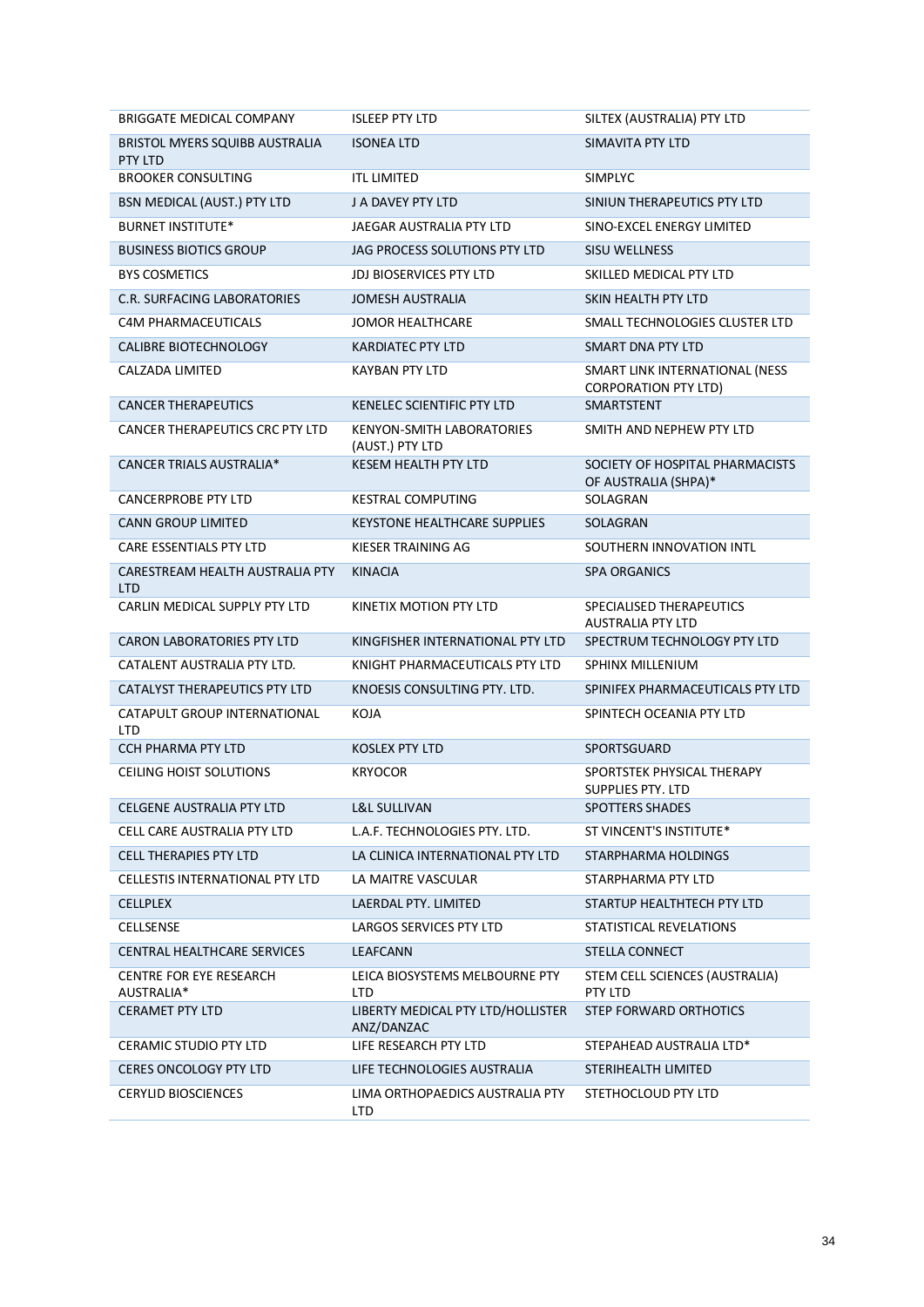| CERYLID PTY LTD ( NO LONGER<br>TRADING)           | <b>LIQUID NITROGEN SERVICES</b>                                                      | STIEFEL RESEARCH (AUSTRALIA)<br><b>HOLDINGS PTY LTD</b>       |
|---------------------------------------------------|--------------------------------------------------------------------------------------|---------------------------------------------------------------|
| CHARLWOOD DESIGN PTY LTD                          | <b>LIQUITAB SYSTEMS</b>                                                              | STRAUMANN AUSTRALIA P/L                                       |
| <b>CHEM-HAWK PTY LTD</b>                          | <b>LIVAC PTY LTD</b>                                                                 | <b>STRAXCORP PTY LTD</b>                                      |
| <b>CHEMICAL ANALYSIS PTY LTD</b>                  | LMA PACMED PTY LTD                                                                   | STRAY FAMILY TRUST                                            |
| CHEMOCOPEIA PTY LTD                               | LOOK3D PTY LTD                                                                       | <b>SUKIN ORGANICS</b>                                         |
| <b>CHEMSKILL</b>                                  | LOVELL SURGICAL SUPPLIES                                                             | SUN PHARMA(OPIATES DIVISION)<br><b>AUSTRALIA PTY LTD</b>      |
| <b>CHIRON MIMOTOPES</b>                           | LUDWIG INSTITUTE FOR CANCER<br>RESEARCH (MELBOURNE TUMOUR<br><b>BIOLOGY BRANCH)*</b> | <b>SUNSPOT PTY LTD</b>                                        |
| CIPLA AUSTRALIA PTY LTD                           | LYPPARD AUSTRALIA                                                                    | SUPACHILL TECH                                                |
| <b>CIRCA GROUP PTY LTD</b>                        | <b>MALINDI</b>                                                                       | <b>SURECYCLE PTY LTD</b>                                      |
| CIRCADIAN TECHNOLOGIES LIMITED                    | <b>MAMMA GUARD PTY LTD</b>                                                           | SURGICAL TISSUE ENGINEERING                                   |
| <b>CIRCINUS PHARMACEUTICALS PTY</b><br><b>LTD</b> | <b>MANAGEBGL PTY LTD</b>                                                             | <b>SURGICLAMP PTY LTD</b>                                     |
| <b>CK SURGITECH</b>                               | <b>MANALTO LIMITED</b>                                                               | <b>SWIRL TECH</b>                                             |
| <b>CLARINOX TECHNOLOGIES</b>                      | <b>MANCINE COSMETICS PTY LTD</b>                                                     | <b>SWISSE WELLNESS PTY LTD</b>                                |
| <b>CLINUVEL PHARMACEUTICALS</b><br>LIMITED        | <b>MARTIN &amp; PLEASANCE WHOLESALE</b><br>PTY. LTD.                                 | SYMBION/SYMBION HEALTH                                        |
| <b>CNSBIO PTY LTD</b>                             | MARTIN HOGAN PTY. LTD.                                                               | SYNCHROTRON LIGHT SOURCE<br>AUSTRALIA PTY. LTD*               |
| <b>CNSDOSE</b>                                    | MARY KAY COSMETICS PTY. LTD.                                                         | SYNDET WORKS PTY LTD                                          |
| <b>COCKATOO BLUE MEDICAL</b><br><b>PRODUCTS</b>   | <b>MASSONS HEALTHCARE</b>                                                            | <b>SYNGENE</b>                                                |
| COGENTUM                                          | <b>MATRIX SURGICAL</b>                                                               | SYNKINASE PTY LTD                                             |
| <b>COGNIS AUSTRALIA PTY LTD</b>                   | <b>MAXICARE PROMOTIONS</b>                                                           | SYNTHESIS MED CHEM PTY LTD                                    |
| <b>COGSTATE LIMITED</b>                           | MAYNE PHARMA GROUP LIMITED                                                           | SYNTHESIS RESEARCH                                            |
| <b>COLBAR QSR PTY LTD</b>                         | MCFARLANE MEDICAL EQUIPMENT<br>(HOLDINGS) PTY. LTD.                                  | SYPHARMA PTY LTD                                              |
| <b>COLOPLAST PTY LTD</b>                          | MCVAN INSTRUMENTS PTY. LTD.                                                          | SYRINX PHARMACEUTICALS PTY LTD                                |
| <b>COMMERCIAL EYES</b>                            | <b>MECRX PTY LTD</b>                                                                 | TAG MEDICAL PTY. LTD.                                         |
| <b>COMPUMEDICS LIMITED</b>                        | MED-CON PTY. LTD.                                                                    | TECHNOLOGICAL RESOURCES                                       |
| <b>CONNECT FURNITURE</b>                          | <b>MEDADVISOR PTY LTD</b>                                                            | <b>TEELEOSTIN</b>                                             |
| CONNETICS AUSTRALIA                               | MEDELA AUSTRALIA                                                                     | <b>TELEZON LIMITED</b>                                        |
| <b>CONNI</b>                                      | MEDHEALTH P/L                                                                        | THE FLOREY INSTITUTE OF<br>NEUROSCIENCE AND MENTAL<br>HEALTH* |
| <b>CONSTELLA GROUP</b>                            | <b>MEDI-DENT</b>                                                                     | THE HEARING CRC*                                              |
| CONTINENTAL TRADING GROUP                         | MEDICAL CONCEPTS AUSTRALIA PTY.<br>LTD.                                              | THE PHARMACEUTICAL PLANT<br><b>COMPANY P/L</b>                |
| CONVATEC (AUSTRALIA) PTY LIMITED                  | MEDICAL DEVELOPMENTS AUSTRALIA                                                       | THE SOCIAL SCIENCE                                            |
| COOL MOBILITY PTY LTD                             | <b>MEDICAL DEVELOPMENTS</b><br><b>INTERNATIONAL LTD</b>                              | THE TRUSTEE FOR THE COBALT<br><b>DESIGN UNIT TRUST</b>        |
| <b>CORAZON SYSTEMS</b>                            | <b>MEDICAL PLUS</b>                                                                  | THE WALTER AND ELIZA HALL<br>INSTITUTE OF MEDICAL RESEARCH*   |
| <b>CORE PLUS</b>                                  | MEDICINES DEVELOPMENT LIMITED*                                                       | THERAPEUTIC INNOVATION<br>AUSTRALIA*                          |
| CORTICAL DYNAMICS LTD                             | <b>MEDIPLAS</b>                                                                      | THERAPON PTY. LTD.                                            |
| <b>CORTICAL PTY LTD</b>                           | <b>MEDIPORT</b>                                                                      | THERMASORB PTY LTD                                            |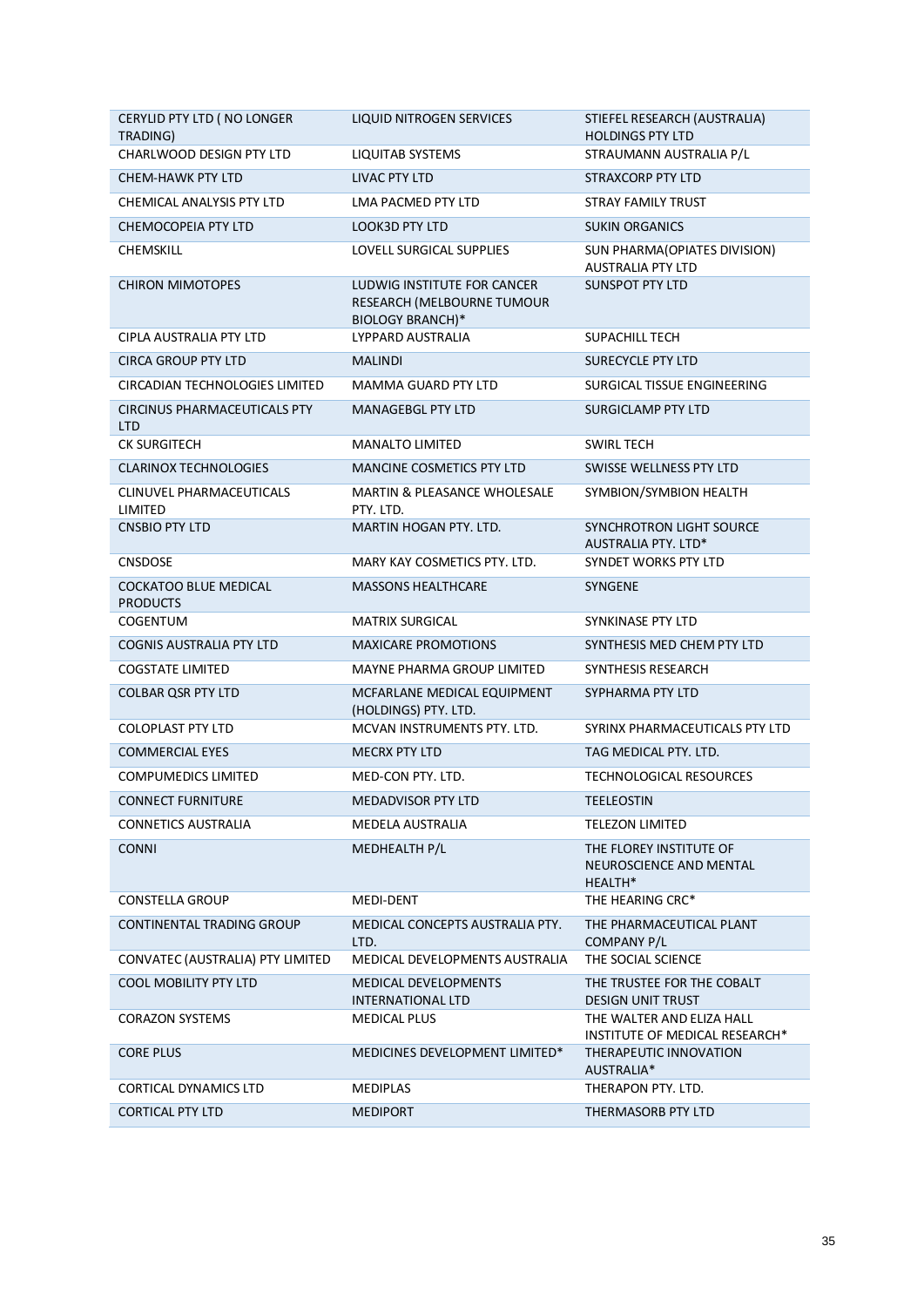| <b>COSMETICO PTY LTD</b>                            | <b>MEDITRON PTY LIMITED</b>                       | THERMOFISHER SCIENTIFIC<br><b>AUSTRALIA</b>         |
|-----------------------------------------------------|---------------------------------------------------|-----------------------------------------------------|
| <b>COSMEX INTERNATIONAL</b>                         | <b>MEDIX INTL</b>                                 | TINNITUS RESEARCH CORPORATION<br>PTY LTD            |
| COTTAGE LANE PTY LTD                                | <b>MEDMONT INTERNATIONAL PTY LTD</b>              | TOM ORGANIC PTY LTD                                 |
| CPL INNOVATIONS PTY. LTD.                           | <b>MEGA LIFESCIENCES PTY LTD</b>                  | <b>TOXIKOS</b>                                      |
| <b>CRABTREE &amp; EVELYN AUSTRALIA</b>              | MELBOURNE BRAIN CENTRE - AUSTIN<br>CAMPUS*        | TPI ENTERPRISES LTD                                 |
| <b>CRC FOR BIOMARKER TRANSLATION</b>                | MENTAL HEALTH RESEARCH<br>INSTITUTE*              | TRAJAN HOLDINGS PTY LTD                             |
| CRC FOR BIOMEDICAL IMAGING<br>DEVELOPMENT           | MENTHOLATUM AUSTRALASIA PTY.<br>LTD.              | TRAJAN SCIENTIFIC & MEDICAL PTY<br><b>LTD</b>       |
| CRC FOR MENTAL HEALTH LTD*                          | MERCK PTY LTD (VIC)                               | TRAN KHAI                                           |
| <b>CRESCENT HEALTHCARE</b>                          | <b>MESOBLAST LIMITED</b>                          | TRENDBIO PTY LTD                                    |
| <b>CRYOLOGIC PTY LTD</b>                            | <b>META</b>                                       | TRIALWISE PTY LTD                                   |
| <b>CRYPTOPHARMA</b>                                 | METABOLIC PHARMACEUTICALS<br><b>LIMITED</b>       | <b>TROBIO PTY LTD</b>                               |
| <b>CSL BEHRING (AUSTRALIA) PTY LTD</b>              | METRON MEDICAL AUSTRALIA PTY<br><b>LTD</b>        | TS INNOVATIONS PTY LTD                              |
| <b>CSL LIMITED</b>                                  | <b>MICRO-X PTY LTD</b>                            | ULTRA MIX (AUST) PTY LTD                            |
| <b>CYCLOTEK (AUST) PTY LTD</b>                      | MICROGENETIX PTY LTD                              | ULTRALIFT AUSTRALIA                                 |
| <b>CYLITE PTY LTD</b>                               | MIHOPHARM PTY LTD                                 | ULTRAMIX PTY LTD                                    |
| <b>CYNATA THERAPEUTICS LIMITED</b>                  | MILK & CO PTY LTD                                 | UNITED PACIFIC INDUSTRIES                           |
| <b>CYTENTIA PTY LTD</b>                             | MILLENNIUM SCIENCE PTY LTD                        | UNIVERSAL BIOSENSORS PTY LTD                        |
| CYTOMATRIX PTY. LTD.                                | <b>MIMOTOPES</b>                                  | <b>UROTECH</b>                                      |
| <b>CYTOPIA</b>                                      | MINIFAB (AUST) PTY LTD                            | USPA GLOBAL PTY LTD                                 |
| DANIELS CORPORATION<br><b>INTERNATIONAL PTY LTD</b> | MINWA (AUST) PTY LTD                              | UTT BIOPHARMA                                       |
| DAVIES & MOLLER                                     | <b>MIRRM PTY LTD</b>                              | V-KARDIA PTY LTD                                    |
| DE SOUTTER MEDICAL AUSTRALIA<br>PTY LTD             | MITCHELL CLINICAL CONSULTING PTY<br><b>LTD</b>    | V2V PTY LTD                                         |
| DEFRIES INDUSTRIES PTY LTD                          | MOBILE HEALTH SOLUTIONS                           | <b>VAISALA PTY LTD</b>                              |
| DEJOUR SANITARY PRODUCTS PTY<br><b>LTD</b>          | <b>MONASH HERBAL</b><br>PHARMACEUTICALS PTY. LTD. | <b>VEGENICS</b>                                     |
| DENDY PHARMACEUTICALS PTY LTD                       | MONASH INSTITUTE OF MEDICAL<br>RESEARCH (MIMR)*   | <b>VELACOR THERAPEUTICS</b>                         |
| DENTA-MED TECHNOLOGY<br><b>AUSTRALIA PTY LTD</b>    | MONASH IVF PTY LTD                                | <b>VERVA PHARMACEUTICALS LTD</b>                    |
| DENTIST IN A BOX                                    | MONSANTO AUSTRALIA LIMITED                        | <b>VETOMED HOSPITAL PRODUCTS</b>                    |
| DENTSPLY (AUSTRALIA) PTY. LTD.                      | <b>MONTASER</b>                                   | VICTORIAN CANCER BIOBANK*                           |
| <b>DENYERS PTY LTD</b>                              | MONTECH MEDICAL DEVELOPMENTS                      | VICTORIAN LASER & SKIN CLINIC PTY<br>LTD            |
| <b>DHILLON JONES</b>                                | <b>MOONTIDE PTY LTD</b>                           | <b>VIIV HEALTHCARE</b>                              |
| DIAGNOSTIC ARRAY SYSTEMS                            | MOTION.3D PTY LTD                                 | <b>VISION SYSTEMS ENGINEERING PTY</b><br><b>LTD</b> |
| DIAGNOSTIC SOLUTIONS PTY LTD                        | <b>MTMM PTY LTD</b>                               | VITA LIFE SCIENCES LTD                              |
| DIAGNOSTICA STAGO PTY LTD                           | <b>MURANEX PTY LTD</b>                            | <b>VITAL DIAGNOSTICS</b><br>(MANUFACTURING) PTY LTD |
| <b>DIAGNOTECH</b>                                   | MURDOCH CHILDRENS RESEARCH<br>INSTITUTE*          | <b>VITAL RESOURCES PTY LTD</b>                      |
| DNA SOLUTIONS PTY. LTD.                             | <b>MURIGEN</b>                                    | VITALITY DEVICES PTY LTD                            |
| <b>DORSAVI PTY LTD</b>                              | MYCROLAB DIAGNOSTICS                              | <b>VITAMIN ME</b>                                   |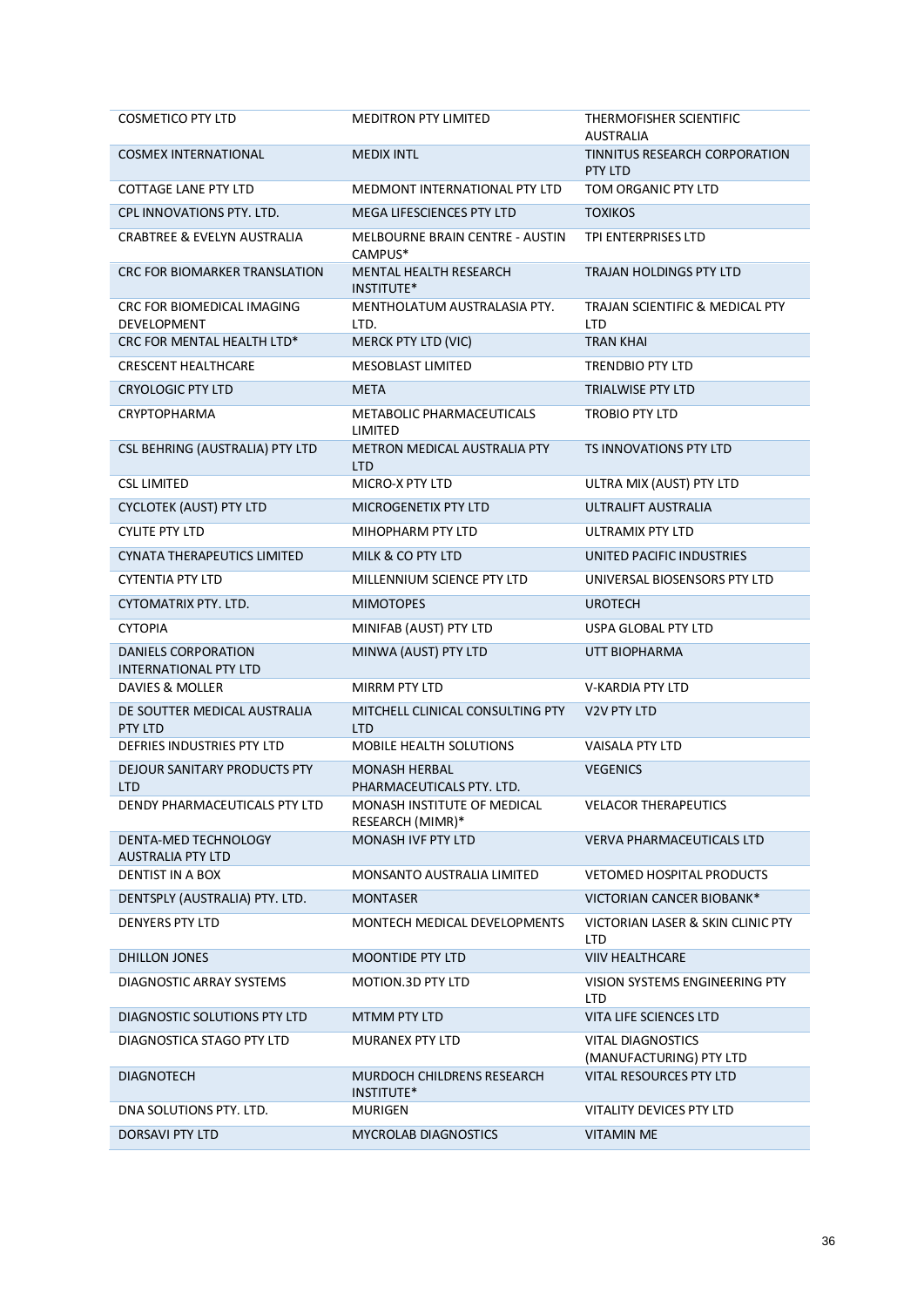| DOW CHEMICAL (AUSTRALIA) LTD -<br><b>VIC</b> | <b>MYOSTIN THERAPEUTICS PTY LTD</b>                 | <b>VITAMINHAUS PTY LTD</b>          |
|----------------------------------------------|-----------------------------------------------------|-------------------------------------|
| DOWARD INTERNATIONAL PTY LTD                 | NARHEX LIFE SCIENCES LIMITED                        | <b>VOLKER AUSTRALIA PTY LTD</b>     |
| DR RAJ MADAM INC                             | NATIONAL AGEING RESEARCH<br>INSTITUTE*              | WARANA ADAPTIONS PTY LTD            |
| DRAEGER MEDICAL AUSTRALIA PTY<br><b>LTD</b>  | NATURAL BEAUTY CARE                                 | <b>WARNER &amp; WEBSTER PTY LTD</b> |
| DRAGER AUSTRALIA                             | NATURAL PHARMACEUTICAL<br><b>LABORATORY PTY LTD</b> | WAVE BIOTECH PTY LTD                |
| DRAWBRIDGE PHARMACEUTICALS<br><b>PTY ITD</b> | NATURAL WORLD OF ALOE VERA                          | <b>WESTLAB PTY LTD</b>              |
| <b>EASYCURE TECHNOLOGIES PTY LTD</b>         | NATURES ORGANICS PTY LTD                            | WHOI ESOME BIOPHARM                 |
| ECHIDNA SURGICAL SOLUTIONS PTY<br><b>LTD</b> | NCOUNTERS AUSTRALIA                                 | <b>WIDEX AUSTRALIA</b>              |
| ECO-SAFE                                     | NEO-NATURALS PTY LTD                                | WOLFSON DYNAMIC HEARING             |
| EGO PHARMACEUTICALS PTY LTD                  | NEON COSMETICS PTY LTD                              | <b>XENO TRANS LIMITED</b>           |
| EIKONIC R&D PTY LTD                          | <b>NEOPEC</b>                                       | <b>XERION LIMITED</b>               |
| <b>EIMERIA</b>                               | NEOSPHINCTER TECHNOLOGIES PTY<br><b>LTD</b>         | <b>ZENA PHARM PTY LTD</b>           |
| EISNER AUSTRALIA                             | <b>NEUPROTECT</b>                                   | <b>ZENYTH OPERATIONS</b>            |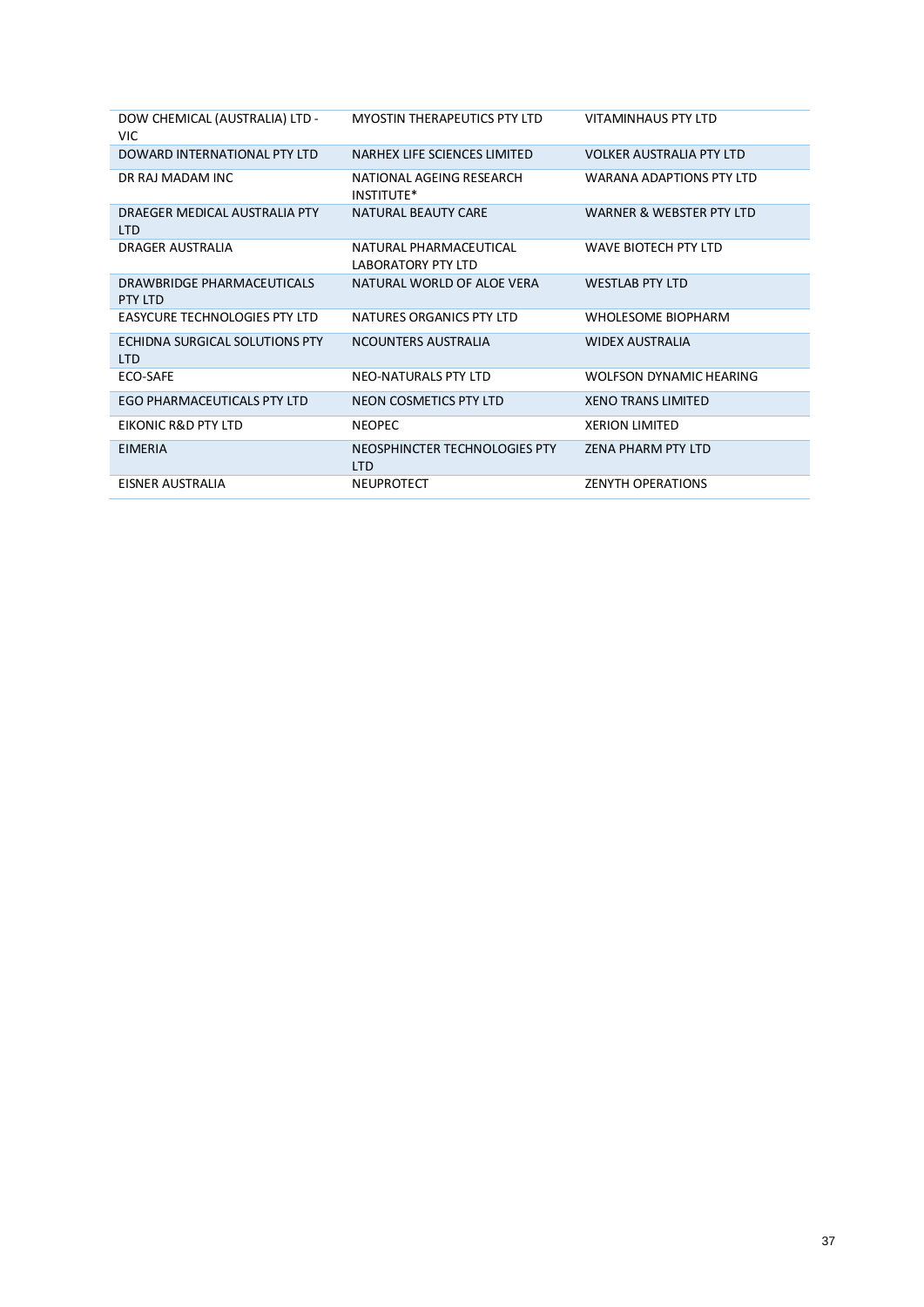#### <span id="page-45-0"></span>**Appendix C: Note on Business Longitudinal Analytical Data Environment**

These estimates have been compiled using Business Activity Statement (BAS) and Business Income Tax (BIT) data supplied to the Australian Bureau of Statistics (ABS) by the Australian Tax Office (ATO).

Complex business structures where a Type of activity unit (TAU) is created for business entities within an enterprise group may not be accurately represented in this data. Some TAUs have multiple ABNs and at the individual ABN level, the ANZSIC classes may be different to the TAU. This is not accounted for in these data. Please note that the ANZSIC classes in the BAS and BIT data are based on self-coding. The estimates should therefore be treated as experimental.

In some cases, BAS data may be partially missing for an individual business (for example, data may be available for three out of four quarters). In other instances, BAS data may be complete but BIT data are missing (and vice versa). No imputation is applied for missing data.

Users should take into consideration that any discussion of the data limitations or weaknesses is in the context of using the data for statistical purposes, and is not related to the ability of the data to support the ATO's core operational requirements.

Users should also be aware that there are specific reporting requirements for businesses with 'Pay As You Go' withholding payments. These requirements may affect values for wages and salaries shown in BAS data

Refer to the ATO website (www.ato.gov.au) for more information about BAS and BIT reporting requirements.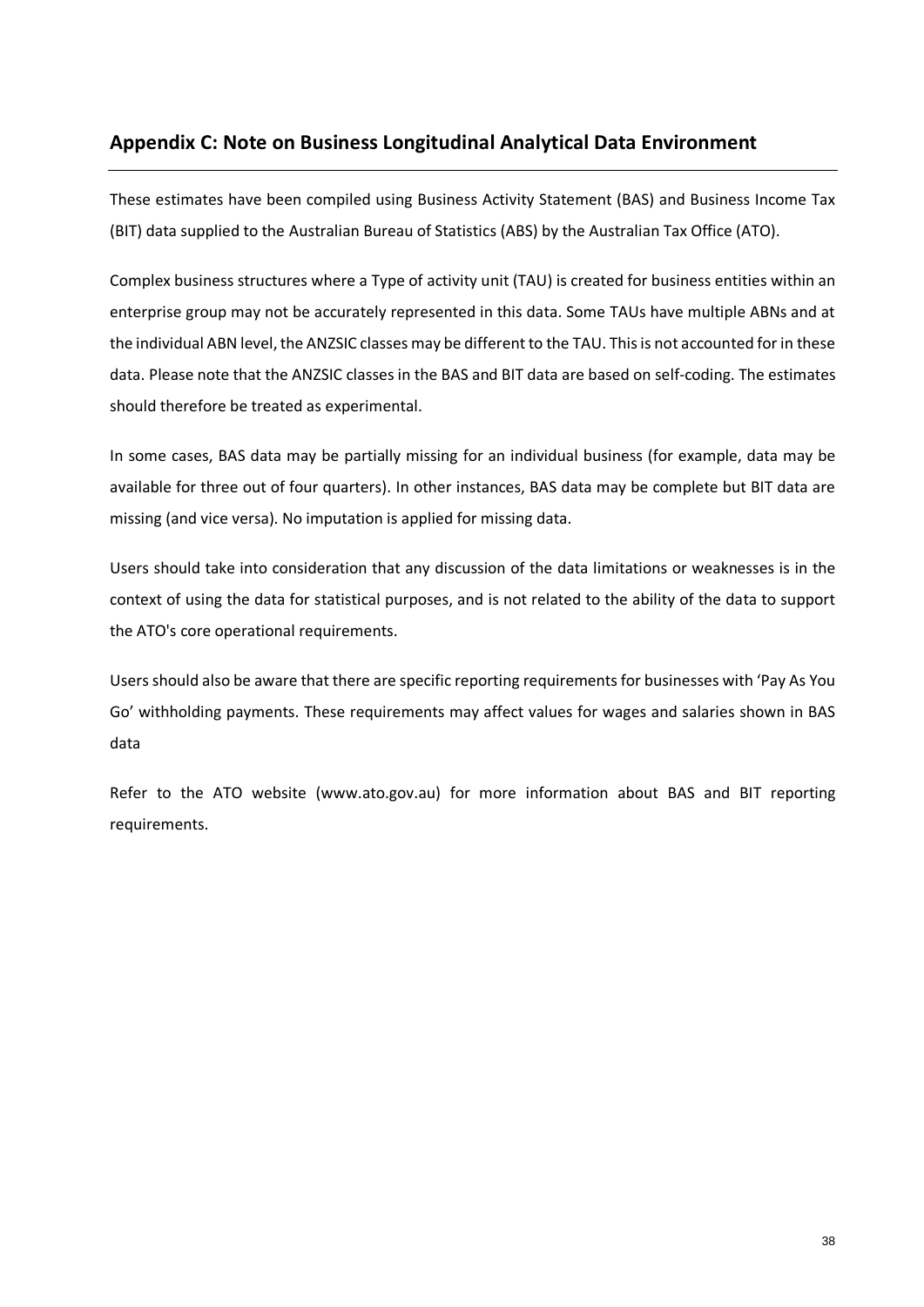#### <span id="page-46-0"></span>**Appendix D: Supply Chain Analysis**

The purpose of this appendix is to detail the method used for the supply chain analysis. The estimates reported here are based on the assumption that the supply chain of the Sector is similar to the supply chain of other firms in the same ANZSIC group. That is, we assume that the structure of purchases of intermediate goods by the average firm in the ANZSICs that make up the Sector is representative of the structure of purchases by firms in the Sector.

Input-output tables created by the Australian Bureau of Statistics and document the relationships between Australian industries in terms of flows of intermediate inputs. That is, the tables show the dollar value of the intermediate goods produced by each industry and used by each industry. To determine the upstream effect of the Sector we have derived an input-output table for the Sector.

Our approach consists of three steps:

- 1. Calculate the input shares each supplying industry provides to each of the using industries. That is, convert the dollar value of flows of intermediate goods to input shares.
- 2. Take the weighted average input share across all using industries that are represented by the Sector. The weights reflect the using industry's contribution to the top 11 ANZSICs that make up the Sector.
- 3. Multiply the input shares by total operating expenditure calculated previously (\$10.5 billion).

We rely on ABS to determine the industry composition of the Sector.<sup>[37](#page-52-12)</sup> The distribution of these ANZSIC codes provide the industry breakdown used for the supply chain analysis. There are 108 ANZSIC codes represented in the 794 firms that make up the Sector. A small number of firms represents the majority of these ANZSICs. In order to prevent the identification of individual firms, operating expenditure data for these ANZSICs are supressed. Data are available for 11 ANZSICs with over 10 contributors to the Sector.<sup>[38](#page-52-13)</sup> Together these account for over 80 per cent of Sector operating expenditure. We base the representative group on these 11 ANZSIC. These 11 ANZSIC groups are:

- 1. 3720 Pharmaceutical and Toiletry Goods Wholesaling
- 2. 1841 Human Pharmaceutical and Medicinal Product Manufacturing
- 3. 3491 Professional and Scientific Goods Wholesaling
- 4. 6910 Scientific Research Services
- 5. 2412 Medical and Surgical Equipment Manufacturing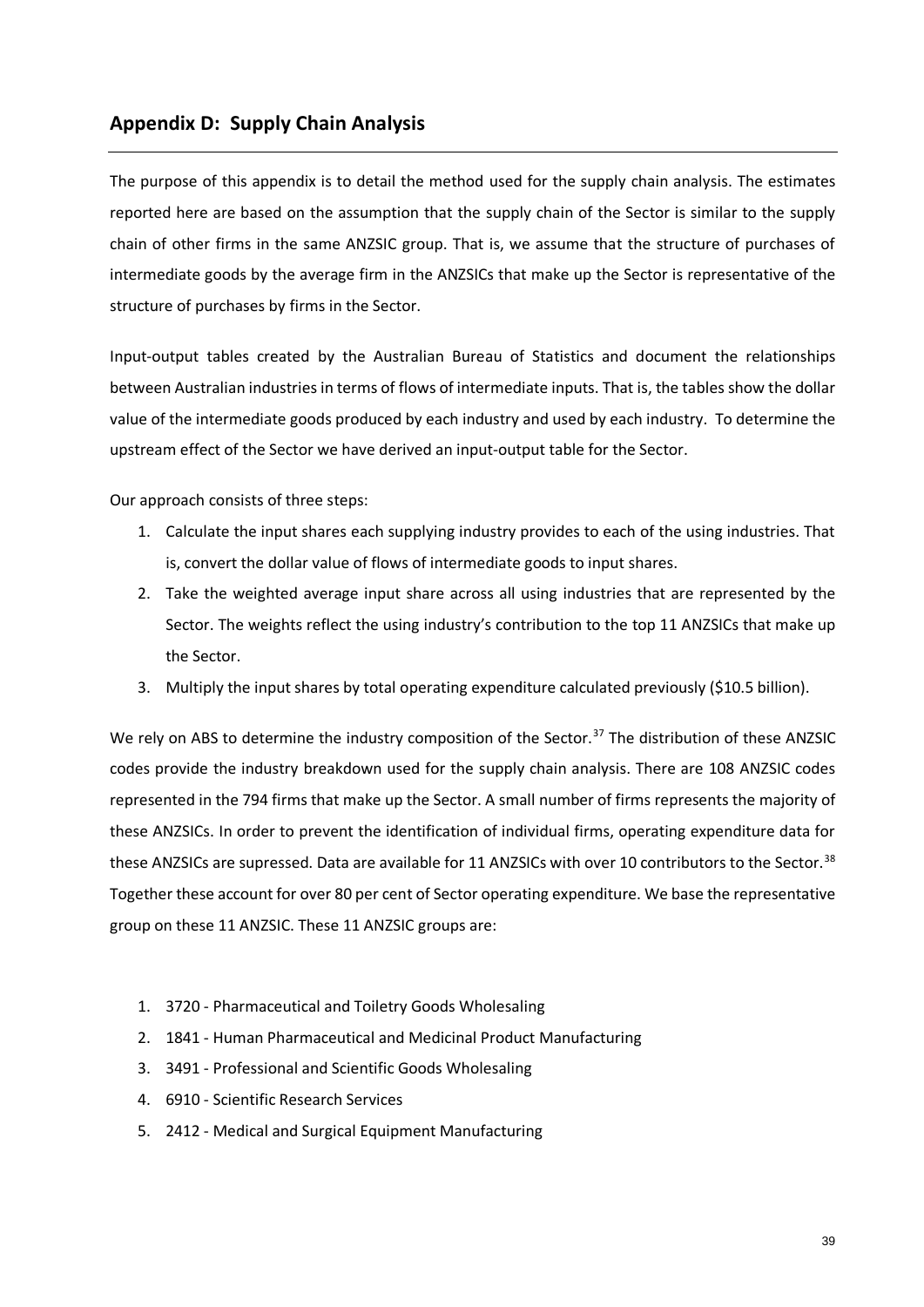- 6. 1852 Cosmetic and Toiletry Preparation Manufacturing
- 7. 8520 Pathology and Diagnostic Imaging Services
- 8. 3609 Other Grocery Wholesaling
- 9. 6962 Management Advice and Related Consulting Services
- 10. 7000 Computer System Design and Related Services
- 11. 2411 Photographic, Optical and Ophthalmic Equipment Manufacturing

The distribution of the operating expenditure in the Sector that can be assigned to these 11 ANZICs is shown in Figure C6**.** The four largest ANZICs are responsible for over 90 per cent of operating expenditure in the Sector. These shares are used to determine the upstream effect on the Victorian economy based on total Sector operating expenditure in 2013-14.



#### *Figure C6: Share of 2013-14 Sector Operating Expenditure. Leading 11 ANZSIC, (%)*

Input – Output tables are not calculated at the four-digit ANZSIC level. Instead, Input Output Industry Groups (industry groups) are used to represent the different sectors of the Australian economy. While some of these groups correspond to single ANZSIC classes, a one-to-one mapping is not always possible. To maintain comparability between current and previously published input-output tables, it is often the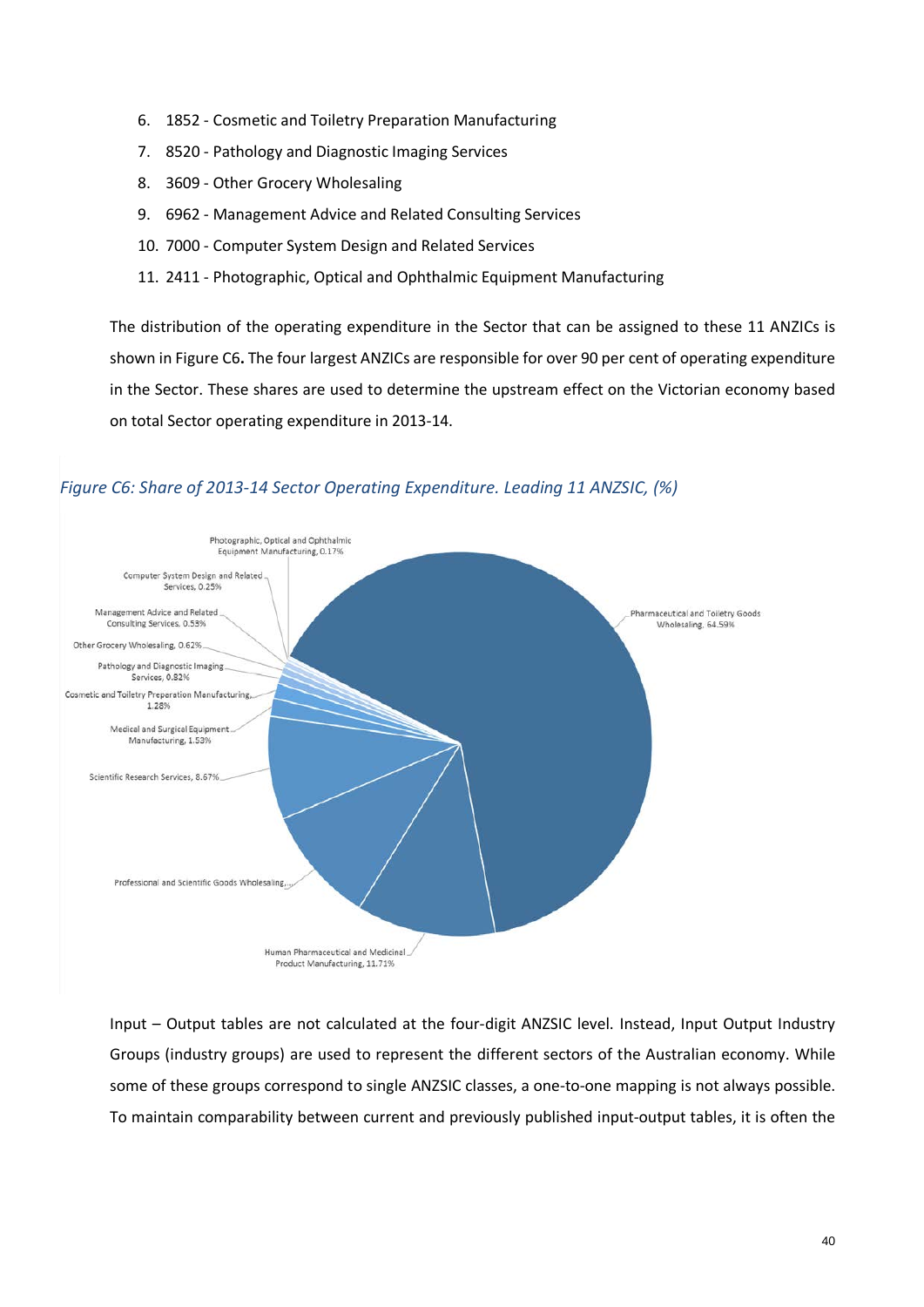case that similar ANZSICs are grouped within one industry group. The top 11 ANZSIC contributors to the Sector map to seven industry groups.<sup>[39](#page-52-14)</sup> These are,

- 1. 3301 Wholesale Trade
- 2. 1801 Human Pharmaceutical and Medicinal Product Manufacturing
- 3. 6901 Professional, Scientific and Technical Services
- 4. 2401 Professional, Scientific, Computer and Electronic Equipment Manufacturing
- 5. 1804 Cleaning Compounds and Toiletry Preparation Manufacturing
- 6. 8401 Health Care Services
- 7. 7001 Computer Systems Design and Related Services

For those industry groups with more than one ANZSIC code, the shares of total operating expenses are summed. The result is seven weights that allocate Sector operating expenditure across seven industry groups. Weights are set to zero for the remaining industry groups not represented in the Sector.

#### **Calculating the input shares**

Input-Output tables created by the Australian Bureau of Statistics document the relationships between Australian industries in terms of flows of intermediate inputs. Each column of the input-output table corresponds to a using industry group. The rows of the input-output table show the supplying industry group. Each cell then shows the total use of the row industry group by the column industry group, expressed in basic prices.<sup>[40](#page-52-15)</sup> Imports are also included in the input-output table. Summing down the column gives the total intermediate inputs of the using industry group. For each of the seven industry groups that define the Sector, the relative importance of each row industry group is calculated.<sup>[41](#page-52-16)</sup>

The scaled columns (which reflect the share) are multiplied by the using industry group share of operating expenditure. For those using industry groups not represented in the Sector, the weight is set to zero. Multiplying the input-output table by these weights gives the relative importance of each using industry group to the seven using industry groups that make up the Sector. Each row total is the share of the Sectors intermediates inputs from that supplying industry group, conveying its' importance to the Sector.

Supplying industry groups are aggregated to the ANZSIC Division level to allow for a broader interpretation of the Sectors upstream impact. Multiplying the Division shares by the total operating expenditure of \$10.5 billion, results in Figure 4 (see main report).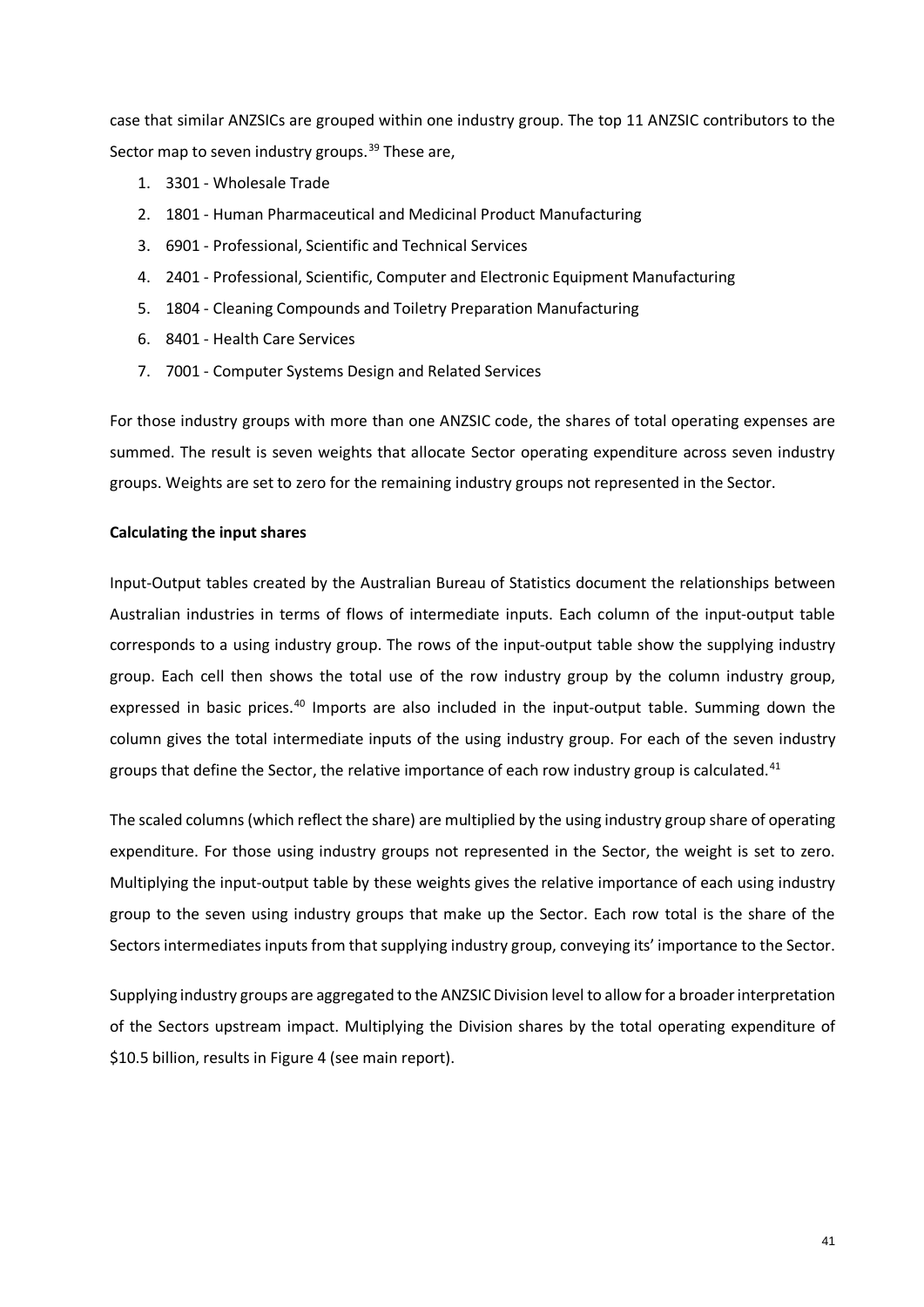#### **Caveats & Assumptions**

It should be noted that these estimates are based on number of assumptions. First, we assume that the top 11 ANZSIC codes are representative of the Sector as a whole. These accounts for 80 per cent of Sector operating expenditure. Data constraints prevent us from mapping the remaining 20 per cent of Sector operating expenditure to the remaining 97 ANZSIC codes. The fact that such a large number of ANZICs are responsible for this small a share of operating expenditure suggests this distortion should be minimal.

Second, we assume that the firms that make up the 11 ANZIC codes considered have the same supply chains as the typical firm in their ANZSIC. That is, a firm in the Sector with ANZSIC code *1841 – Human Pharmaceutical and Medicinal Product Manufacturing* is supplied by the typical firm in this ANZISC. If they do not, the input-output table will not accurately reflect the input structure of the Sector, regardless of the weights used. Without additional information about the firms in the Sector and their operating expenditure, this approach is the best available.

Third, we assume that the sectoral composition of national supply chains is representative for Victorian firms. Input-Output tables presented by the ABS are calculated for the Australian economy. There is no strong a priori case that supply chains in Victoria should be markedly different than Australian supply chains.

Fourth, in measuring the flow-on effects of the Sector, we do not include any purchases of intermediate goods from firms in the same product groups. This would reflect a form of double counting if intermediate goods are purchased from other firms in the Sector, since their value added is already included in direct effects. However, if the intermediate goods are purchased from firms outside the Sector this does in fact represent additional contribution to demand in the Sector (and therefore State Product). It is very likely that some component of *Within Sector* operating expenditure reflect flow on effects to the rest of the economy. That is, Sector flow on effects have been underestimated to the extent that intermediate inputs used by firms in the Sector list are purchased from firms in the same industry groups although not in the Sector.

Finally, the measures of industry importance closely resemble 'Direct Effect Coefficients' that are published by the ABS. These coefficients only take into account for the direct impact on other industries for a given increase in one industries output. What is not considered is the following flow effects that occur after this direct impact. The focus on the direct impact here allows for a clear interpretation of the flow on effects of the Sector on the Victorian economy. The reader is reminded that the flow on effects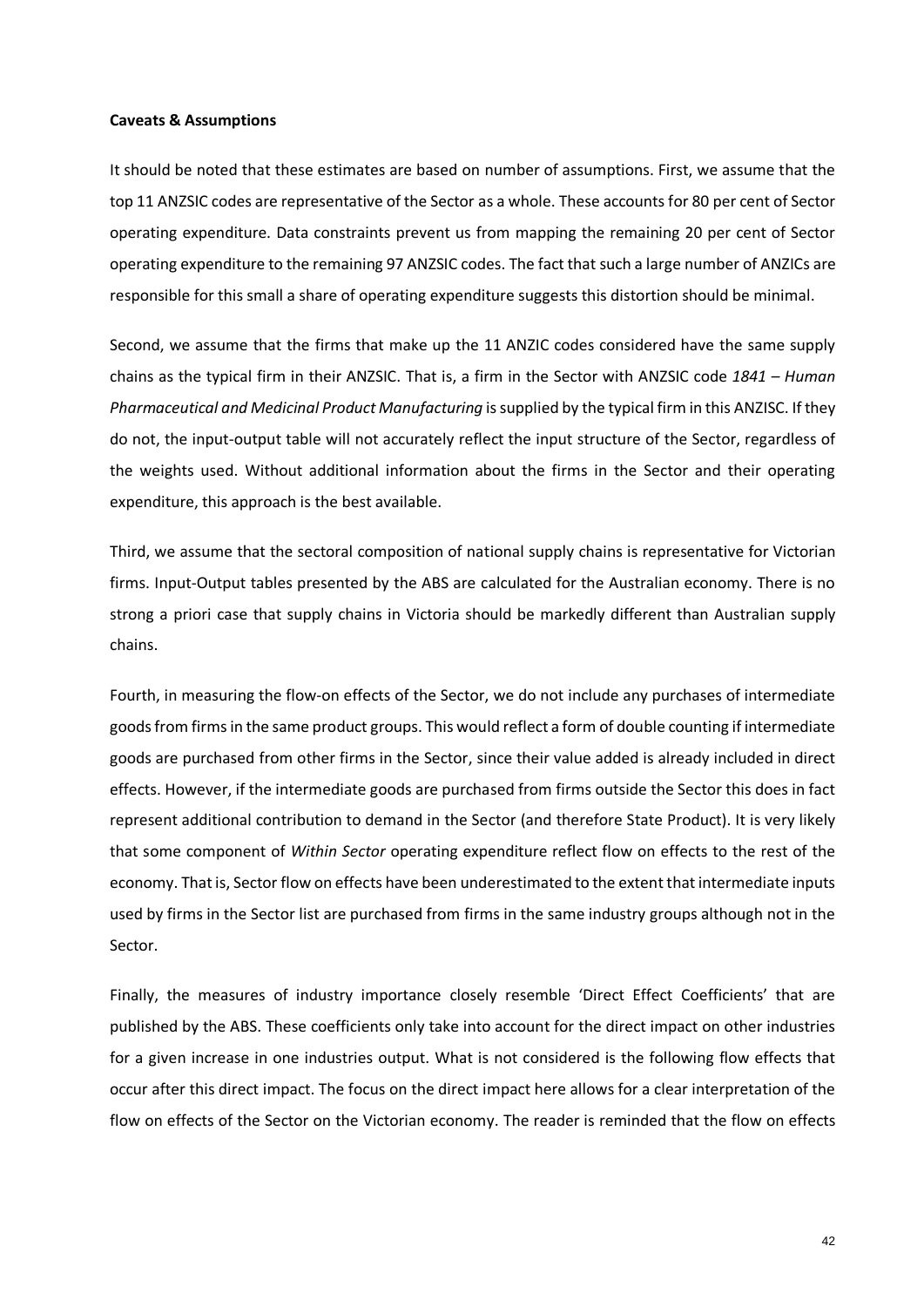of the Sector do not stop here. Spending on each of the industry groups represented has further flow on effects on the Victorian economy.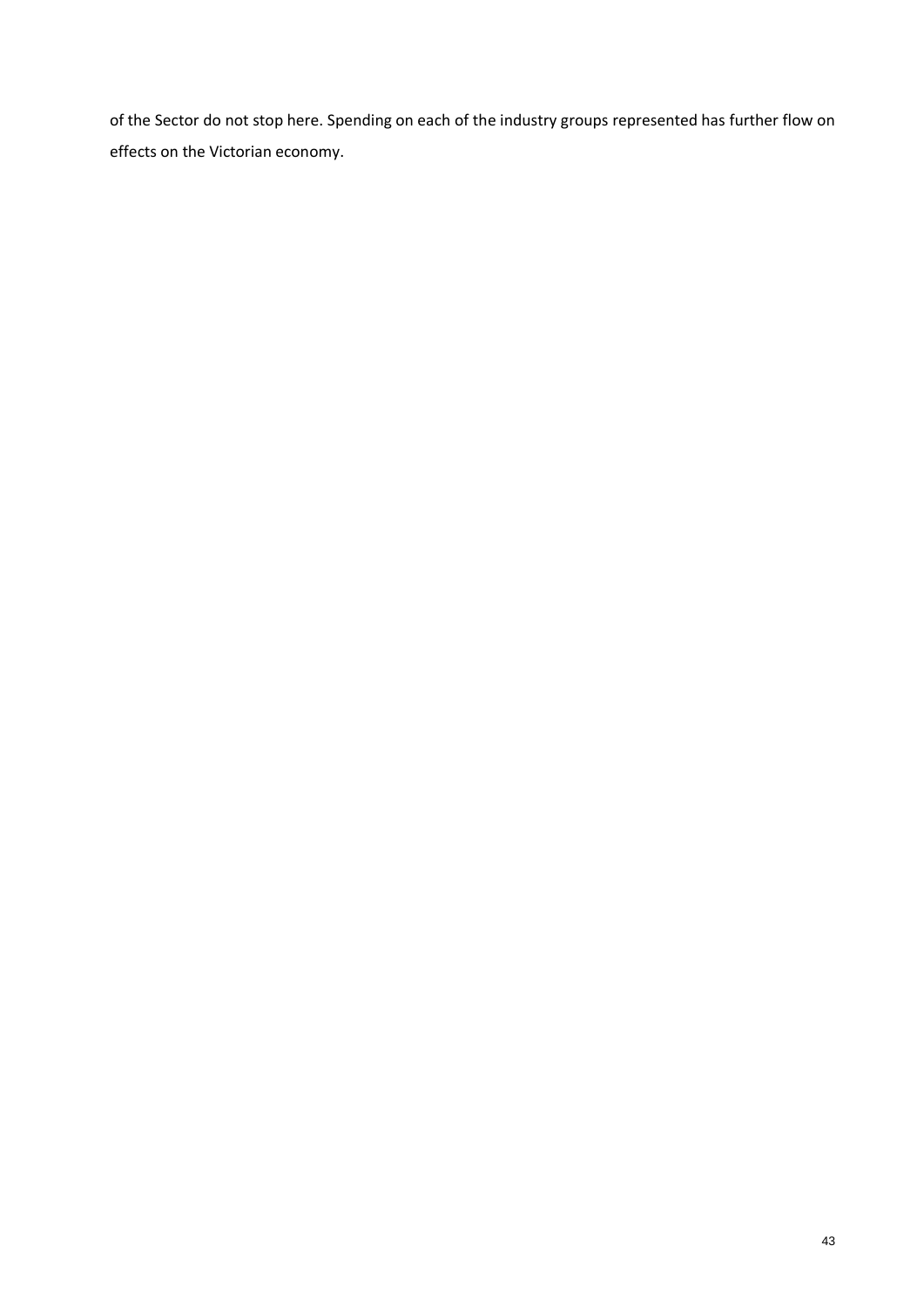#### <span id="page-51-1"></span>**References**

 $\overline{a}$ 

<span id="page-51-4"></span><sup>4</sup> CTI derived from PATSTAT 2015

<span id="page-51-5"></span><sup>5</sup> Australian Bureau of Statistics (2015) *Australian Industry, 2013-14*, 'Table 2 Manufacturing industry by States and territories by ANZSIC subdivision', time series spreadsheet, cat no. 8155.0, Available at:

<span id="page-51-6"></span>www.abs.gov.au/AUSSTATS/abs@.nsf/DetailsPage/8155.02013-14?OpenDocument, (Accessed: 3 October 2016) 6 Only firms who list their main state of operation as Victoria are considered for this analysis. See Appendix A for more detail.

<span id="page-51-7"></span><sup>7</sup> Specifically, turnover is sourced from the BAS field Total sales (G1), covering all sales made by the firm. This includes those exempt from GST such as Export Sales (G2) and Other GST-free sales (G3).

<span id="page-51-8"></span><sup>8</sup> Our measure of operating expenses is populated from Non-capital purchases (G11) on the BAS. It includes all business purchases not reported as capital expenditure. This figure does not include salary and wage payments made by the firm.

<span id="page-51-9"></span> $9$  Unless otherwise stated, all dollar amounts are in Australian dollars.

<span id="page-51-10"></span><sup>10</sup> Headcount reflects persons employed over the course of a financial year. FTE employment data are modelled (by the ABS) based on headcount and the aggregate of wages earned by that headcount. In this way, FTE accounts for multiple individuals filling the same job over the course of the year.

<span id="page-51-11"></span><sup>11</sup> Derived from ABS BLADE data

<span id="page-51-12"></span><sup>12</sup> Derived from ABS BLADE data

<span id="page-51-13"></span><sup>13</sup> DFAT (2016) *Australia's trade by state and territory*. Available at: http://dfat.gov.au/about-

us/publications/Pages/australia-s-trade-by-state-and-territory.aspx (Accessed: 3 October 2016)

<span id="page-51-14"></span><sup>14</sup> Australian Bureau of Statistics (2015) *Research and Experimental Development, Business, Australia, 2013-14*, Available at: www.abs.gov.au/AUSSTATS/abs@.nsf/Lookup/8104.0Main+Features12013-14?OpenDocument, (Accessed: 3 October 2016 )

<span id="page-51-15"></span><sup>15</sup> The ANZSIC system has four levels. Divisions are the broadest level.

<span id="page-51-16"></span><sup>16</sup> Invetech (2016) *Critical care whole blood analysis instrument — point of care — Invetech*. Available at: www.invetech.com.au/portfolio/point-of-care/critical-care-whole-blood-analysis-instrument (Accessed: 20 October 2016).

<span id="page-51-17"></span><sup>17</sup> Innovative Manufacturing CRC (2016) *Nplex*. Available at: www.imcrc.org/nplex.html (Accessed: 20 October 2016).

<span id="page-51-18"></span><sup>18</sup> Taylor, W. (2016) *50 most innovative companies 2016*. Available at: www.afr.com/leadership/brw-lists/mostinnovative-companies/50-most-innovative-companies-2016-20160815-gqsicc (Accessed: 10 November 2016). <sup>19</sup> Palmer, E. (2015) *GSK opens Australia pilot plant to test blow-fill-seal technology on vaccines*. Available at:

<span id="page-51-19"></span>www.fiercepharma.com/supply-chain/gsk-opens-australia-pilot-plant-to-test-blow-fill-seal-technology-on-vaccines (Accessed: 15 November 2016).

<span id="page-51-20"></span><sup>20</sup> MRCF (2016) *Fibrotech acquired by Shire for US\$75M plus milestones*. Available at:

www.mrcf.com.au/blog/2014/05/fibrotech-acquired-by-shire-for-us75m-plus-milestones (Accessed: 15 November 2016).

<span id="page-51-21"></span><sup>21</sup> MRCF (2016) *About us*. Available at: www.mrcf.com.au/about-us (Accessed: 10 November 2016).

<span id="page-51-22"></span><sup>22</sup> Business Wire (2015) *Brandon capital partners raises AU\$200M new MRCF fund.* Available at:

www.businesswire.com/news/home/20150420005420/en/Brandon-Capital-Partners-Raises-AU200M-MRCF-Fund (Accessed: 15 November 2016).

<sup>23</sup> SBS (2015) *\$500m life sciences fund set to launch*. Available at:

<span id="page-51-24"></span><span id="page-51-23"></span>http://www.sbs.com.au/news/article/2016/12/13/500m-life-sciences-fund-set-launch (Accessed: 20 January 2017) <sup>24</sup> MRCF (2016) *Brandon Capital to lead Biomedical Translation Fund Consortium in government initiative to make Australia a global leader in life science research commercialisation.* Available at:

<span id="page-51-0"></span> $1$  Note the authors do not have direct access to unit record data about these firms.

<span id="page-51-2"></span><sup>2</sup> Victoria, I. (2016) *Victoria's future industries strategy - a jobs and economic growth plan - invest Victoria*. Available at: http://www.invest.vic.gov.au/news-and-events/2016/mar/victorias-future-industries-strategy-a-jobsand-economic-growth-plan (Accessed: 15 January 2017).

<span id="page-51-3"></span><sup>3</sup> Athukorala, P., Talgaswatta, T., Majeed, O., (2016), *Global Production Sharing and Australian Manufacturing, Canberra: Department of Industry Science and Innovation (forthcoming).*